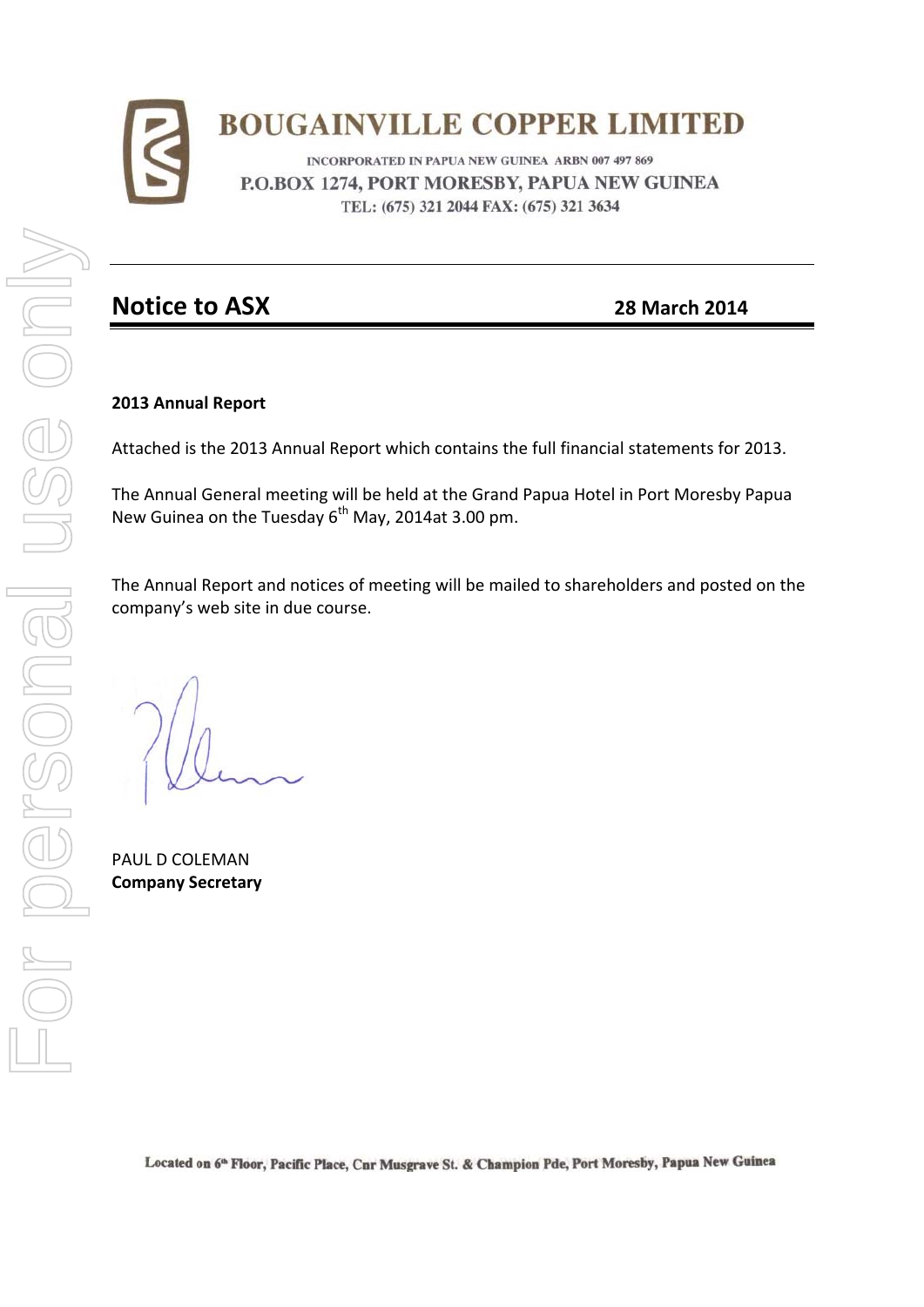B

# **BOUGAINVILLE COPPER LIMITED**

 $\bigoplus$ 

ANNUAL REPORT 2013

 $\sum$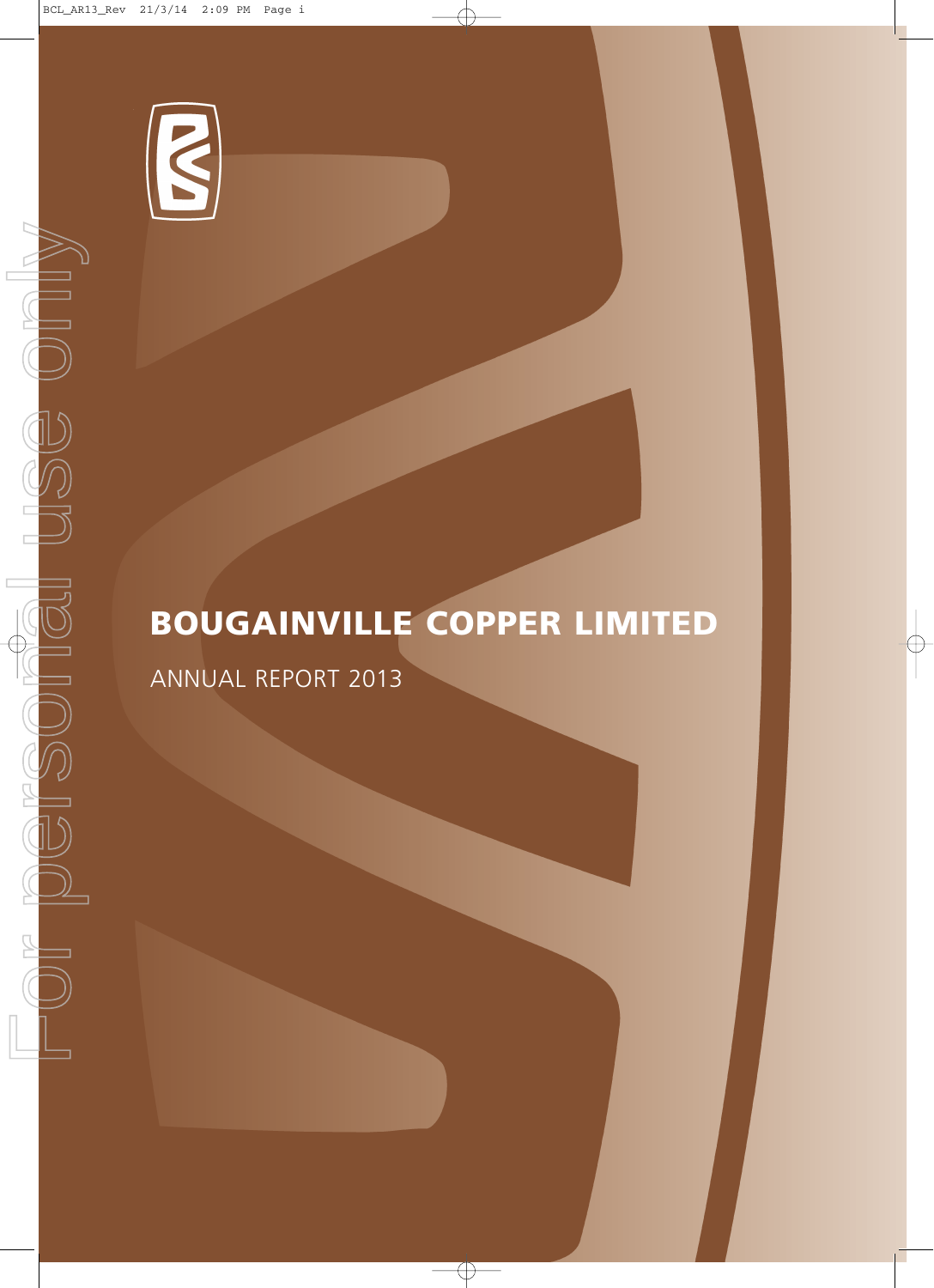$\sim$ 

 $\overline{\bigoplus}$ 

 $\overline{\varphi}$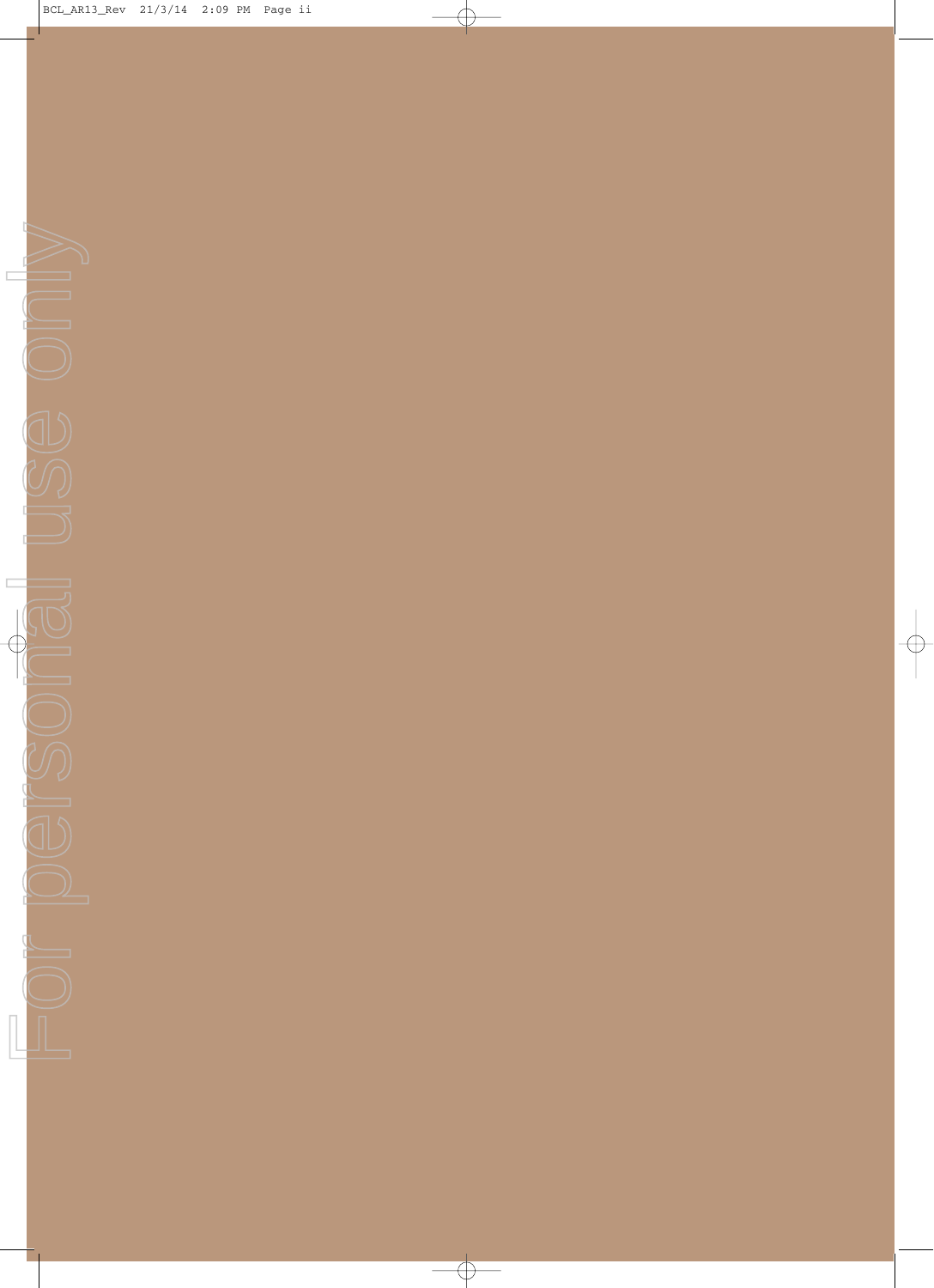*Incorporated in Papua New Guinea A.R.B.N. 007 497 869*

# For personal use only**SONS** USICIO

#### **Overview**

From 1972 until 1989 when operations were suspended, Bougainville Copper Limited (Bougainville Copper or the company) operated a large open pit mine and processing facility at Panguna on Bougainville Island in the North Solomons Province of Papua New Guinea (PNG) producing copper concentrate containing significant quantities of gold and silver. On 15 May 1989 production was brought to a halt by militant activity.

In the 17 years prior to 1989, the mine produced concentrate containing three million tonnes of copper, 306 tonnes of gold and 784 tonnes of silver. The production had a value of K5.2 billion which represented approximately 44 per cent of Papua New Guinea's exports over that period. Contributions to the National Government in the form of taxes, duties and dividends were approximately 17 per cent of internally generated Papua New Guinea Government revenue during that time. A total of K1,088 million was contributed to the National Government, which represented 62 per cent of the net cash generated by the project between 1972-1989. In addition, payments to the North Solomons Provincial Government and Panguna landowners, together with provisions made since 1990, amounted to K114 million. Further, Bougainville Copper's presence in the North Solomons Province had promoted the development of significant local business enterprises to provide goods and services required for the mining operation and for the residents of the province.

Bougainville Copper trained some 12,000 employees, including approximately 1,000 completing full trade apprenticeships and some 400 completing graduate and post graduate studies that resulted in considerable progress in the localisation of the company's employees and significantly added to the number of skilled workers elsewhere in the country's workforce. At the end of 2013, the company had no employees. The activities of the company are managed on a contracted services basis by a small team of Rio Tinto PNG Limited staff based in Port Moresby.

Since the suspension of mining operations the company has retained, in good standing, its mine lease and other leases on Bougainville. The company's special mining lease lapsed through effluction of time on 10 April 2011 and in accordance with the applicable legislation the company is entitled to a 21 year extension which has been applied for but not as yet granted.

Bougainville Copper is owned 53.83 per cent by Rio Tinto Limited. The Papua New Guinea Government owns 19.06 per cent, while public shareholders hold the remaining 27.11 per cent of the share capital.

#### **Bougainville Copper on-line**

Information about Bougainville Copper is available on our website – www.bougainvillecopper.com.pg. The Annual Report and other information can be downloaded from this location.

#### **Notice of meeting**

The Annual General Meeting of Bougainville Copper will be held at 2pm on Tuesday, 6 May 2014 at the Grand Papua Hotel, Mary Street, Port Moresby, Papua New Guinea.

A separate Notice of Meeting is enclosed.

All shareholders are cordially invited to attend.

#### **Directors**

Peter Robert Taylor (chairman) Adam James Burley Robert Staley Burns Dame Carol Anne Kidu Sir Rabbie Langanai Namaliu

#### **Secretary**

Paul Derek Coleman

#### **Contents**

| 1  |
|----|
| 2  |
| 3  |
| 7  |
| 9  |
| 10 |
| 16 |
| 31 |
| 32 |
| 33 |
| 35 |
| 36 |
|    |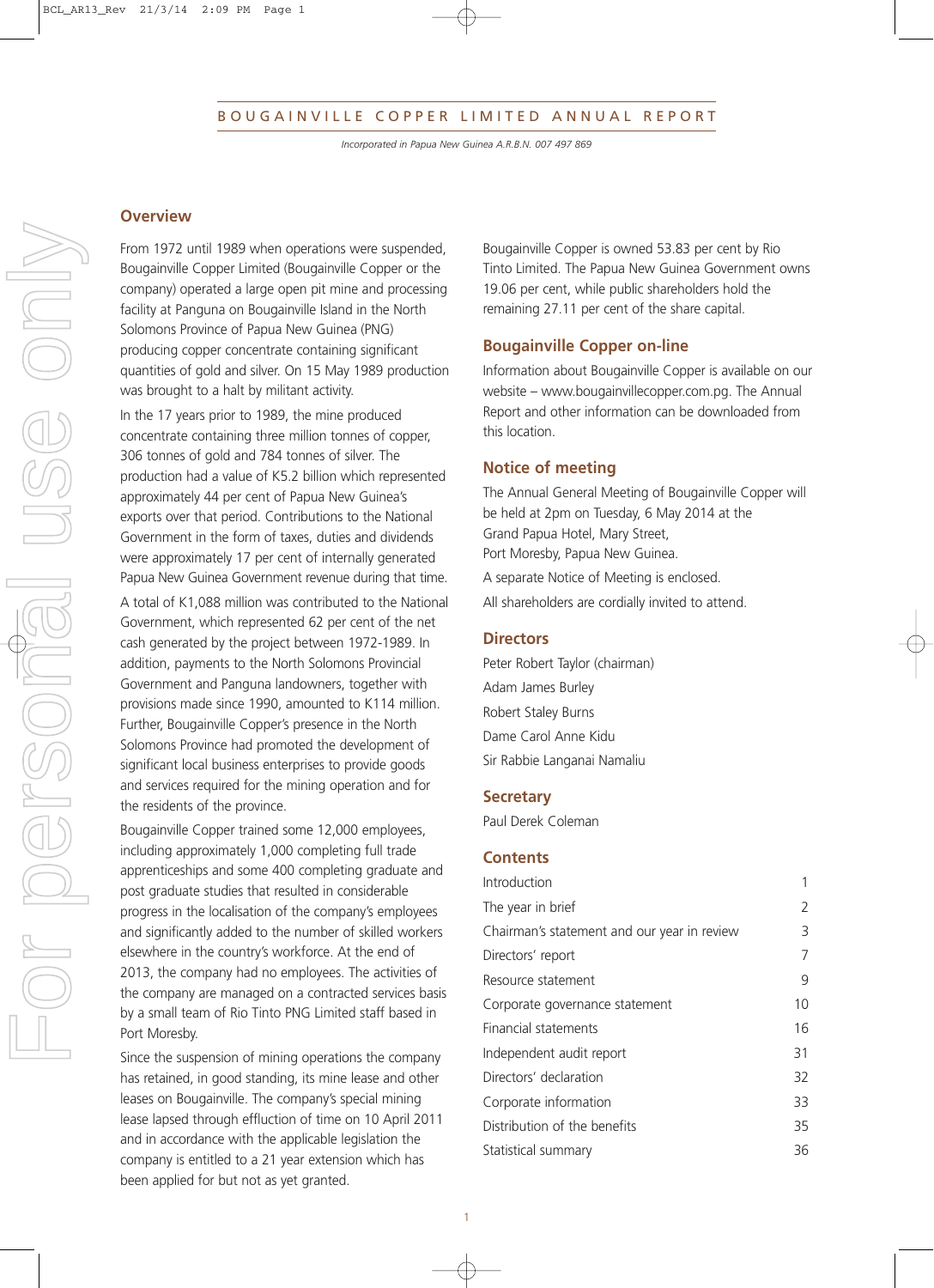# For personal use only

# **The year in brief**

Considerable progress has been made on a number of fronts in 2013, pointing to further likely gains in the coming year.

- **•** The historic visit to previous no-go areas on mainland Bougainville by PNG Prime Minister Peter O'Neill, the first by a serving Prime Minister in fifteen years, has generated a wave of conciliatory sentiment among many stakeholder groupings previously unwilling to declare an end to long held hostilities.
- **•** Bougainville Copper is encouraged by this new spirit of engagement, as the company enters a year in which planned reconciliation ceremonies should see it re-establishing an administrative presence at Arawa to launch and manage studies aimed at assessing bioremediation needs, community development programs, social mapping, asset revaluation and de-risking.
- **•** Very positive achievements continue to accumulate regarding the technical aspects of re-start negotiations, thanks to the contributions of the Autonomous Bougainville Government (ABG) and National Government officers, leading landowner representatives, company management and other agencies, at regular technical committee meetings.
- **•** The company is in closer dialogue with the National Government.
- **•** ABG President Momis is steadfast in its commitment to achieving the consensus needed from all Bougainvilleans to allow us to make a return to mining at Panguna, and to share the benefits.
- **•** The mine-affected landowners, while continuing a process of alignment, are absorbing with increased realism the size of the commitment which all parties to redevelopment must make, and are bringing themselves towards the cohesive position which will make meaningful negotiation possible.
- **•** The two major shareholders, Rio Tinto and the State of Papua New Guinea, appear to be paying closer attention both to Bougainville, and to the financial and social value of the Panguna properties.
- **•** The ongoing taxation dispute with the Internal Revenue Commission of PNG (IRC) made little formal progress towards resolution in the period, but there continues to be useful contact with the IRC, and higher level dialogue.
- **•** Realised gains from the sale of investments was up on last year, and the overall value of the company's investments in securities has risen along with the positive market.

|                               |            | 2013    | 2012    |
|-------------------------------|------------|---------|---------|
| Investment income             | (K'000)    | 9,932   | 6,151   |
| Operating profit (loss)       | (K'000)    | 6,778   | (5,424) |
| Earnings per share            | (toea)     | 1.690   | (1.352) |
| Shareholders' funds           | (K'000)    | 361,793 | 334,661 |
| Return on shareholders' funds | (per cent) | 1.873   | (1.621) |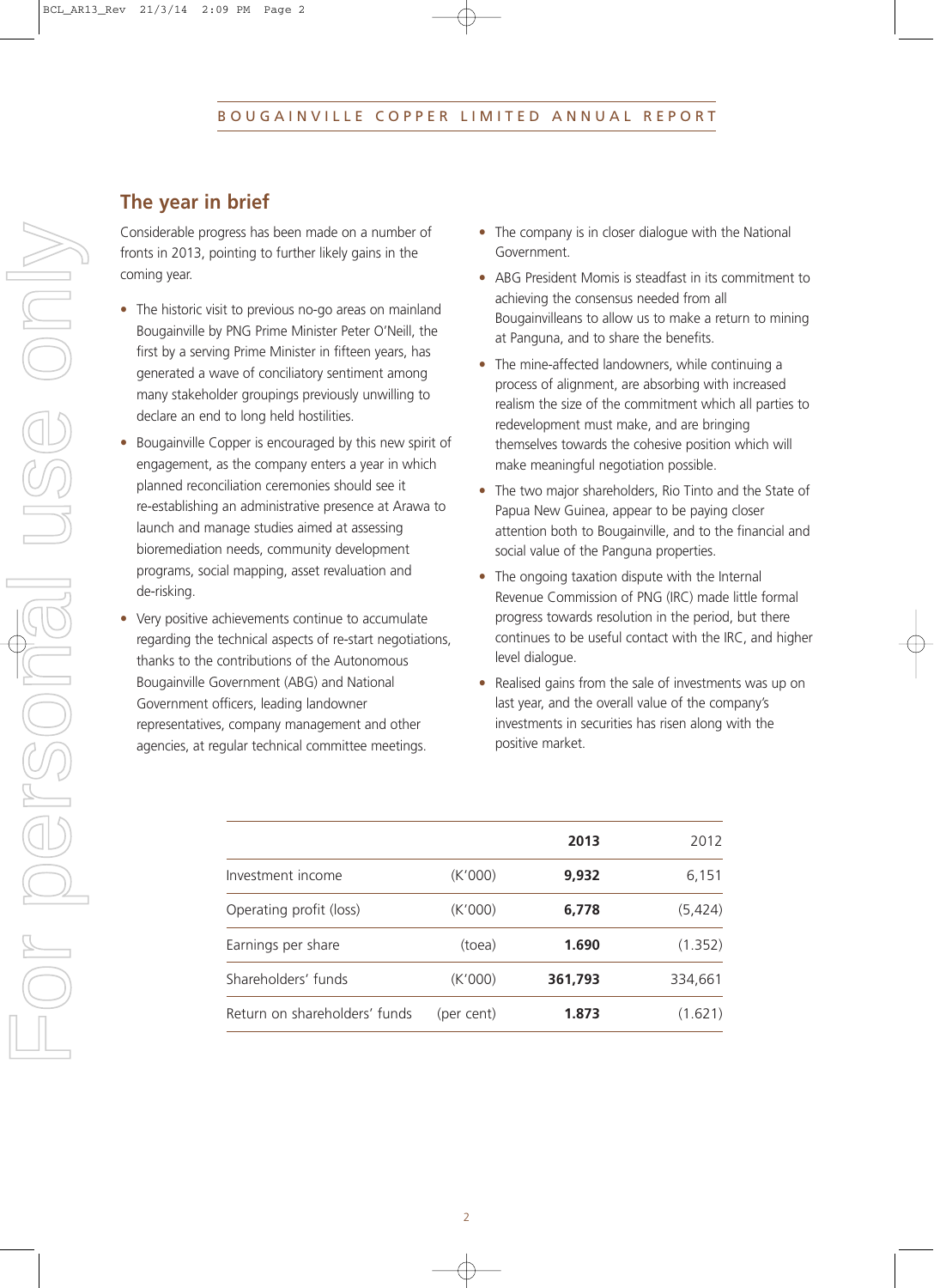#### **Chairman's statement and our year in review – 2013**

The best way to characterise the activities of the company over the 2013 reporting period is increased dialogue.

Very positive achievements continue to accumulate regarding social, political and technical preparations for potential Panguna re-start negotiations, thanks to the significant and collaborative contributions from the Autonomous Bougainville Government, the National Government, leading landowner representatives, company management and other agencies.

We are in closer dialogue with the National Government, as are other key stakeholders. The National Government has increased its direct involvement in Bougainville and in processes relating to the potential redevelopment of the Panguna mine.

The Government of President Momis is steadfast in its commitment to achieving the consensus needed from all Bougainvilleans to allow us to make a return to mining at Panguna, and to share the benefits.

In my judgement, the substantial majority of Bougainvilleans see clearly that any informed choice between continued autonomy and the approaching vote for independence can only be made in the climate of considerable economic self-sufficiency, such as can be provided by large projects including a re-started Panguna.

The mine-affected landowners, while continuing a process of alignment, are absorbing with increased realism the size of the commitment which all parties to redevelopment must make, and are bringing themselves towards the cohesive position which will make meaningful negotiation possible.

The two major shareholders, Rio Tinto Limited and the State of Papua New Guinea, appear to be paying closer attention both to Bougainville and to the financial and social value of the Panguna properties.

Your company is responding to these developments in a positive and consistent manner, by maintaining close dialogue with all stakeholders, increasing the flow of information, and investing time and money into preparatory studies that will form the basis of bankable pre-feasibility and feasibility studies when the time is appropriate.

May I also remind shareholders that periodic reports of significant developments that take place between annual meetings are reported by the company to the Australian Securities Exchange, and to our website.

I will go into more detail of these activities, after my report on other items of importance to the company and its shareholders that are recurrent, year on year.

#### **Results**

For the year ended December 31, 2013, a profit of K6.8 million was recorded, compared with a planned loss of K10.4 million. The result comes after a write-back of a provision of K8.2 million. In comparison, 2012 was a loss of K5.4 million.

Income was K5.3 million above budget mainly due to share disposal gains. Most expenses were generally within budget, although project costs were approximately K3.5 million under budget.

The tax dispute legal fees continue to be a drain on revenue.

Due to the relatively modest profit and the need to preserve cash for future development the company will not pay a dividend.

The company has sufficient funds to cover its recurrent expenditure under the two year plan and is debt free.

#### **Investment Strategy**

Bougainville Copper's liquid assets continue to be cash and Australian equities. The company's financial position is therefore linked to the performance of the Australian equities market, which is in a relatively strong position, both in the reporting period and going forward.

It is intended to continue with the current investment strategy, for as long as the investment committee deems this to be the best option, or until such time as equities need to be sold to fund mine planning and development.

It is expected that the size of the investment portfolio will be reduced as a result of the tax dispute, discussed in a moment, and will continue to reduce to meet future expenditure.

Importantly, the company has sufficient funds to carry it through to a pre-feasibility study in the medium term. The market has been kept aware of the company's wish to raise development funds as and when the need arises.

#### **Taxation**

The ongoing taxation dispute with the Internal Revenue Commission of PNG made little formal progress towards resolution in the period, but there continues to be useful contact with the IRC. As I have previously reported, an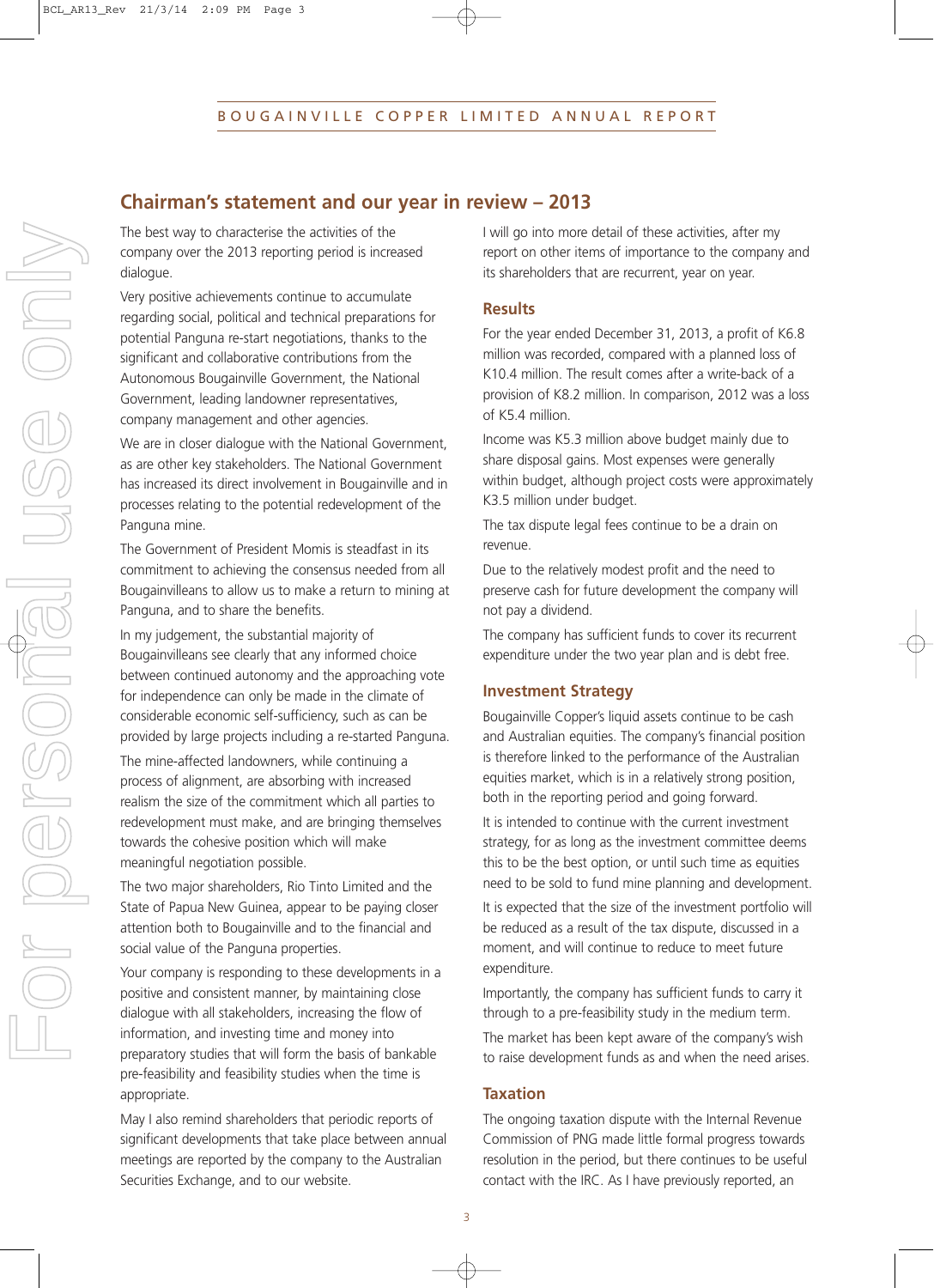#### **Chairman's statement and our year in review – continued**

earlier court-initiated mediation did not come to a final agreement, but has taken us closer, I believe, to an outcome.

It is possible that further mediation will produce a settlement. If not, the company will rely upon the accounting and legal advice it has received and test the issues in court.

At the same time, the company is in dialogue at a high political level seeking a resolution to this long running issue.

#### **US court action**

For a decade now I have been reporting on litigation involving a small group of Bougainvillean plaintiffs in the US Federal Court. The matter involves allegations over the way the mine was operated and matters that occurred on Bougainville after mining was suspended. Bougainville Copper was never a party to the litigation.

In June last year the US Circuit Court of Appeals finally dismissed this 13 year old action, relying on a precedent that limited the Alien Torte Statute to international law violations which occur in the United States.

This action, which sought to invite a foreign court to decide on local PNG matters, in the company's view sent a negative message about PNG and Bougainville and has not been helpful in attracting investors.

The board is pleased to see the matter dismissed.

#### **Governance**

Bougainville Copper has governance reporting obligations to the Australian Securities Exchange (ASX) and internally to Rio Tinto Limited. A statement on the company's compliance with the ASX Corporate Governance Principles and Recommendations is contained in this report. In addition the company complies with Rio Tinto's comprehensive range of policies including safety, environment, financial management and many other risk management matters.

#### **Safety and risk management**

Bougainville Copper is particularly safety conscious and has in place a comprehensive set of safety standards to ensure that it provides a safe working environment and that its employees and contractors comply with best practice safety procedures. The company complies with the requirements of the Rio Tinto safety policy.

Management of Bougainville Copper undertakes regular facilitated risk workshops. The aim of these exercises is to identify risks and opportunities for the company and allocate responsibility for each to a member of the management team. The company has also undergone a number of audits to ensure compliance with its own policies and those of Rio Tinto.

#### **Bougainville Copper Foundation**

Bougainville Copper is continuing to support the work of the Bougainville Copper Foundation. This is an independent, "not for profit" company, that has been funded by the company since its inception. This year, as in previous years, the Foundation has more than 100 Bougainville students on educational scholarships. It also undertakes "special projects" on a needs basis with the emphasis being on education, peace and good governance. The Foundation is proud of its achievements and those of its former scholars who are contributing to the development of Bougainville.

The Foundation is completing a high level review of its objectives and future direction.

I can now report on some other current events which have a bearing on this company's prospects and its progress towards a return to profitable sustainable mining.

#### **Studies**

I previously disclosed to shareholders an Order of Magnitude Study, which is an exercise aimed at giving us guidance as to the most effective and profitable way to redevelop the Panguna property. The Order of Magnitude Study, presented at the 2013 Annual General Meeting, is being continually re-visited and up-dated, and is one of the company's major tools in evaluating our options going forward.

In brief, it describes a possible new mine at Panguna processing between 60 million and 90 million tonnes of ore per annum, over a mine life of 24 years, with a capital cost of at least US\$5.2 billion.

The time line to start-up could be between five and seven years from the commencement of a pre-feasibility study, which is at least eighteen months away from commencement.

Many of the assumptions, including the size of the resource, the life of the mine, and the start-up cost, may vary significantly when the company has access to the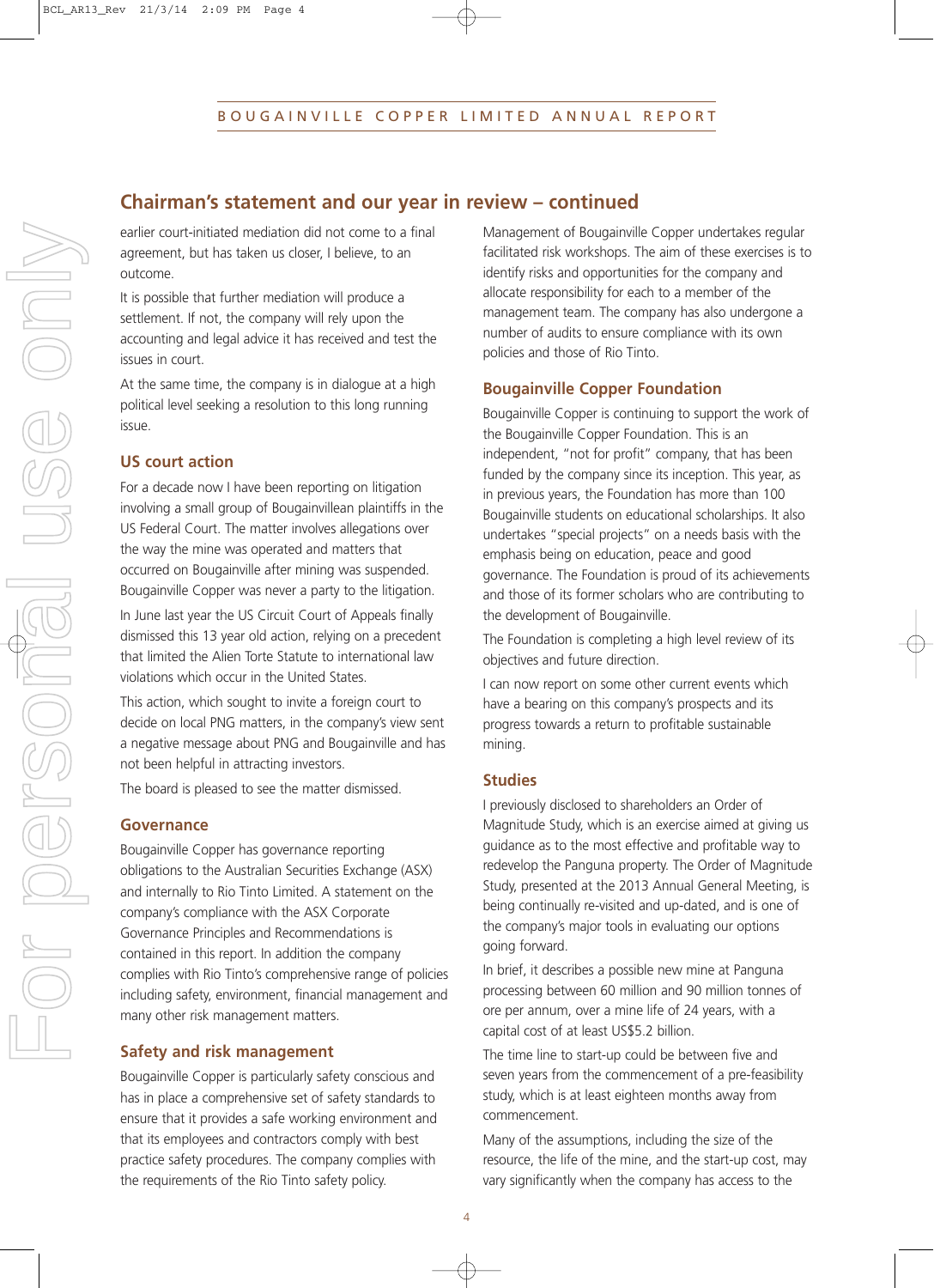#### **Chairman's statement and our year in review – continued**

mine site and conducts a rigorous assessment of the assets.

Several other joint government/company/landowner managed studies are being undertaken, some of them aimed at providing a clearer picture of the state of the environment in mine impacted areas, the needs of the population, as well as land ownership and social mapping. A commitment made by the company once access to mining related areas is achieved, is early provision of water supplies, school upgrades and other local level improvements.

The Joint Panguna Negotiation Coordination Committee (JPNCC) consisting of National Government and ABG, landowner and company representatives, is active in defining and preparing to implement the baseline studies.

Another responsibility of the JPNCC which is on the critical path to resumed access to the mine site and other areas, is the customary reconciliation process known as Bel Kol, an expression perhaps best translated as a cooling of the heart, or a lowering of the emotional temperature. This historic and sensitive ceremony, long discussed and unfortunately somewhat delayed by various factors, aims at bringing reconciliation between Bougainville Copper, landowners, ABG, ex-combatants and community leaders.

Bel Kol is proposed to be held at Arawa, and may be conducted during the month of May.

As a gesture of goodwill, the company will make a significant contribution, supported by Australia and other donors, towards vocational and training upgrades, village literacy programs and malaria mitigation.

After the Bel Kol ceremonies, in which company management will participate, three conflict memorials will be erected.

In return, Bougainville Copper has asked for open access to Panguna and the Special Mining Leases, assurances of safety, and a written invitation to establish an office in Arawa as a base for the field work, baseline studies and social mapping mentioned above, and for the recruitment of local people to participate in drilling and other evaluation and de-risking programs.

JPNCC has designed a training program, to be supported by the company, to prepare members of the "lost generation" for work opportunities.

Within its own work program, the company is

conducting or commissioning several studies which will ensure a rapid up-scaling of activity as and when our boots are back on the ground. These programs aim at firming up many of the early assumptions of the Order of Magnitude Study, including resource quality, tailings options, status of company assets, logistics, safety, security and others.

#### **Dialogue**

Throughout the year, company management has maintained a healthy engagement with a wide range of Bougainvillean interest groups, through regular meetings at Buka with landowners, ABG agencies, ex-combatants, women's groups and other stakeholders

Of all the significant events that took place on Bougainville in the period, none resonated more strongly with the ABG and the various Bougainville communities than the visit of Prime Minister Peter O'Neill in January of this year.

The visit was highly symbolic, being the first visit to Bougainville by a PNG Prime Minister since the visit by Sir William Skate during the Bougainville crisis in the 1990's. O'Neill visited Buka, Buin, Siwai, Panguna and Arawa during his visit, and despite some reported rumblings, met with very few objectors to his visit.

The Prime Minister promised National Government support for a number of projects including the reopening of Aropa airport within three months.

Both Prime Minister O'Neill and President Momis committed to the ongoing implementation of the Bougainville Peace Agreement and developing closer relations between the two governments.

I believe that this highly publicised and widely witnessed event will provide impetus to the Bougainville Copper Bel Kol process, and all that is planned to follow.

#### **Autonomous Bougainville Government**

The relationship between President John Momis, his government, and the board and management of Bougainville Copper remains cordial and engaged, including the invitation for company representatives to pursue reconciliation and establish the office at Arawa.

President Momis maintains his strong support for the re-opening of the mine.

The momentum which has produced landowner elections, public forums and an increased focus on the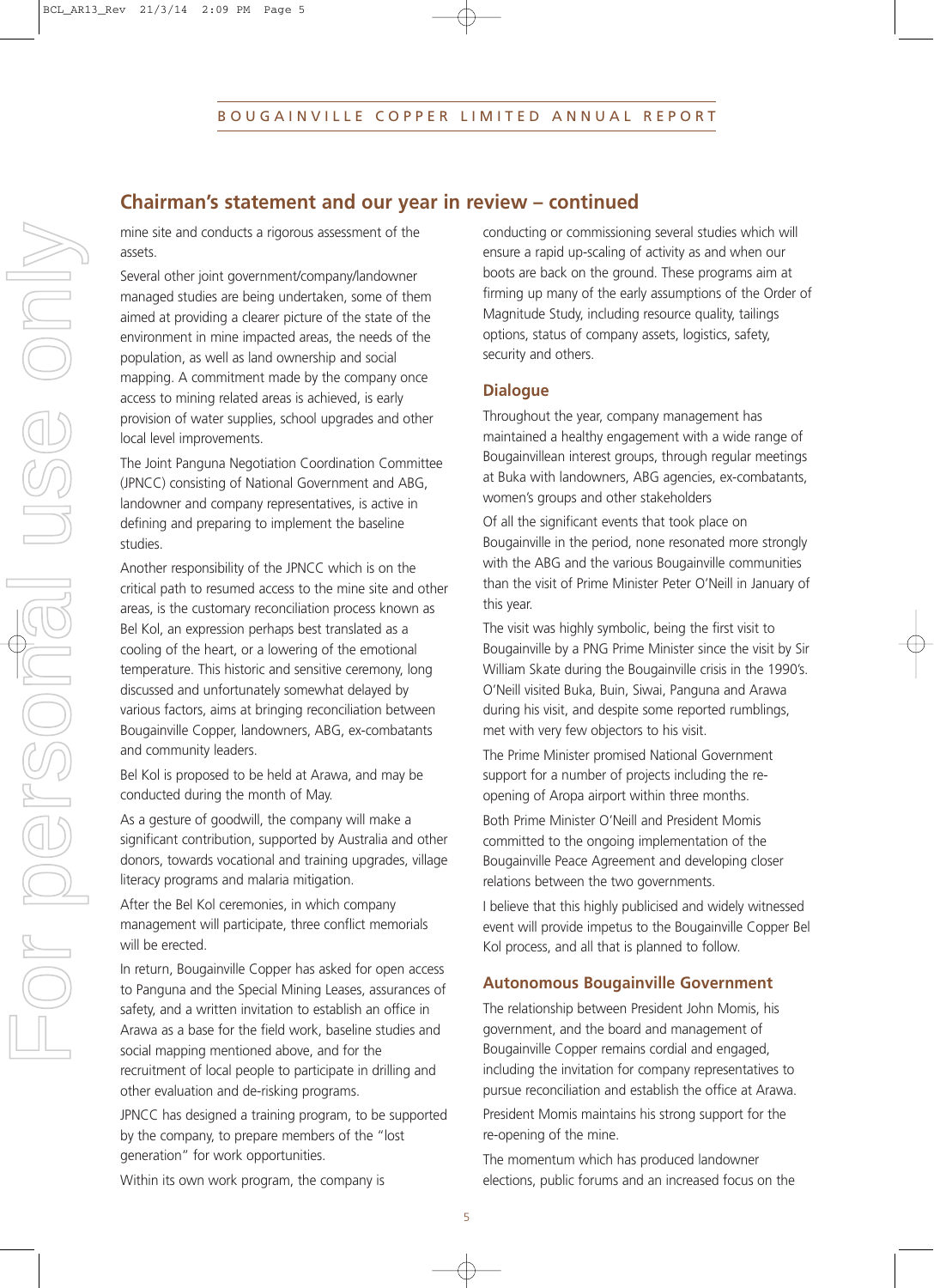# **Chairman's statement and our year in review – continued**

re-start agenda is in considerable part due to the efforts of the President and members of his cabinet, together with the commendable efforts of an increasingly capable Bougainville public service, and the contribution of senior aid-funded advisors.

#### **Mining powers**

The ABG team is dealing with the local response to aspects of its draft Bougainville Mining Act. This is of significance to the company and its future investment plans.

Mining powers continue to remain in the control of the National Government.

The Bougainville Copper Agreement is an act of the PNG National Parliament, and as such can only be modified or repealed by the National Parliament.

However, it is recognised by all stakeholders including Bougainville Copper that the Agreement was drawn up in times and circumstances that differ from those prevailing today, and that significant changes need to be made to accommodate the views, rights and aspirations of all stakeholders including the landowners and the people of Bougainville.

There is widespread agreement today that Bougainville's economic future needs mining if it is to be able to fund services for the people from its own resources, as well as address future opportunities for economic and social development.

However, as we have previously made clear, Bougainville Copper cannot re-commence mining at Panguna unless all parties: the landowners, the Autonomous Bougainville Government, the National Government of PNG, and the company, are acting in close accord, now and into the future.

#### **The regulatory regime**

Funding and sovereign risk assurance for the project will require a united effort by all stakeholders. There will need to be a fair and stable regulatory regime that gives investors the confidence needed to commit to a project that will cost in excess of US\$5 billion.

#### **The company's position**

The company's contribution to this united effort includes the Order of Magnitude Study, which I mentioned before. This study gives all stakeholders some information on which to base their positions. It includes resource estimates and risk assessments.

The next technical work, a pre-feasibility study on reopening the mine, will be very expensive, so certainty is needed that a workable mining regime and conditions will be put in place before funds can be committed.

There are changes to the board of directors of the company to be dealt with at the upcoming Annual General Meeting.

Jean-Sebastien Jacques has retired following his appointment as CEO of the Rio Tinto Copper group. Another Rio Tinto executive, Mr Adam Burley, has now been appointed to fill a casual vacancy to the board and will be required to stand for election at the Annual General Meeting.

In conclusion, let me assure you that the vision to return to active exploration and profitable sustainable mining remains, and, I am pleased to say, with the active and growing support from national and local Bougainville stakeholders to whom I have earlier referred.

This company faces the coming year with enthusiasm for the tasks ahead, including the establishment of an office in Arawa, and anticipates good progress toward the vision of reopening the mine.

We have many initiatives in place, we believe we are ready to go, we are engaged with the ABG, the landowners and all other stakeholders, and we anticipate the implementation of several new activities in this coming year, particularly if the much desired Bel Kol process comes to fruition soon, and we are able to resume a presence at Arawa through the opening of our office.

**Peter R Taylor** Chairman & Managing Director. 25 February 2014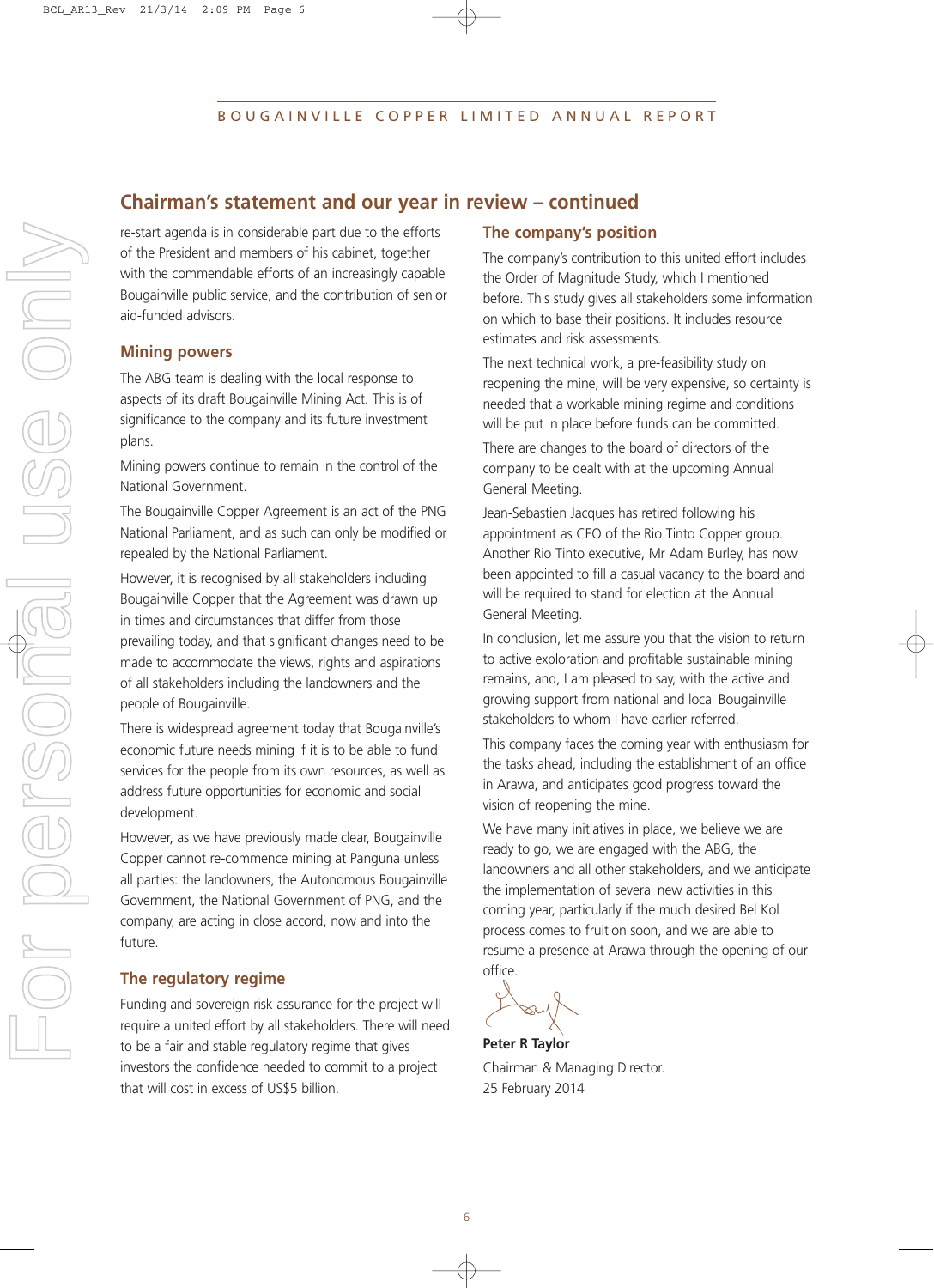# **Directors' report**

The directors of Bougainville Copper present their report on the audited financial statements of the company for the year ended 31 December 2013.

**Review:** The net profit for 2013 of K6.8 million compares to a loss of K5.4 million in 2012. Income from interest and realised capital gains on the disposal of investments were above budget, with administration and project costs being under budget and a K8.2 million write-back of a provision.

**Directors:** The current directors of Bougainville Copper at present are:

#### **Adam J Burley** BSc MSc

Appointed a director in October 2013.

Adam Burley joined Rio Tinto in 2000 as an exploration geologist and has worked in various leadership roles throughout Africa, Europe and North America. Adam is currently general manager for growth and innovation, Rio Tinto copper group. Adam has broad based experience across multiple commodities and has led projects through exploration, project development and execution, and divestment. Adam has also held corporate and strategic roles including executive assistant to the Rio Tinto chief executive.

Immediately before his current appointment, Adam held the position of president and CEO of the recently divested Rio Tinto Eagle Mine, a nickel copper mine located in Michigan USA.

#### **Robert S Burns** FRMIT (Primary Metallurgy) FAusIMM Appointed a director in January 2006.

Robert Burns is a former employee of the Rio Tinto Group. His 40 years experience in operational and technical roles include seven years with the company. Robert's Rio Tinto roles include senior project manager Resource Developments, general manager Wimmera Industrial Minerals, general manager Kelian Equatorial Mining, managing director Northparkes/Peak Mines, general manager Improving Performance Together Team, chairman Northparkes Mines Joint Venture and chief advisor Technology and Innovation. Robert Burns retired from the Rio Tinto Group effective 31 July 2009. He is a trustee of the AusIMM Education Endowment Fund.

#### **Dame Carol Kidu** DBE

Appointed a director in April 2013.

Dame Carol retired from the Papua New Guinea parliament in 2012 after 15 years in politics. Dame Carol was the Minister for Community Development for 9

years and finished her political career as leader of the opposition. Dame Carol focused on legislative and policy reform for social development on a human rights based approach to development, with a focus on marginalised and/or vulnerable populations. Dame Carol established the parliamentary committee on HIV in 2003 and the Papua New Guinea parliamentary group on population and development in 2008.

Dame Kidu is on the board of the Commonwealth of Learning, the International Advisory Board of the Cairns Institute, James Cook University and is a non-resident Fellow of the Lowy Institute. She was a member of the United Nations Pacific Commission on AIDS and also of the Global Commission on HIV and the Law.

#### **Sir Rabbie L Namaliu** GCL CSM KCMG BA MA HON.LLD Appointed a director from March 2011.

Sir Rabbie served as Prime Minister of Papua New Guinea between 1988 and 1992 and former Speaker of the National Parliament between 1994 and 1997. Sir Rabbie is a non-executive director of Marengo Mining Limited and Kina Securities Limited and chairman of Kina Asset Management Limited and Kramer Ausenco joint venture.

#### **Peter R Taylor** BA BSc LLB LLM FAICD Appointed chairman in October 2003.

Peter Taylor was formerly with a major Australian law firm and admitted to practise law in PNG and Australia. Peter's last 27 years with the Rio Tinto Group include the roles of General Corporate Counsel, Rio Tinto Exploration general manager Commercial, Commercial advisor to RTZ and general manager Commercial Business Development. Currently Peter is a director of several Rio Tinto Group companies including Rio Tinto Marine and Energy Resources Australia. Community and business affiliations include former chairman of international development agency Australian Business Volunteers and currently president of the Australia Papua New Guinea Business Council.

Peter was appointed a director of Bougainville Copper in April 1997 and managing director in March 2000.

**Activities:** Bougainville Copper has produced copper concentrate containing gold and silver from a mine at Panguna, Bougainville, Papua New Guinea, from 1972 until operations were suspended due to militant activity, in May 1989. The company now derives investment income. The company has no subsidiaries.

**Net earnings:** The net profit of Bougainville Copper for 2013 was K6.8 million (2012: loss K5.4 million).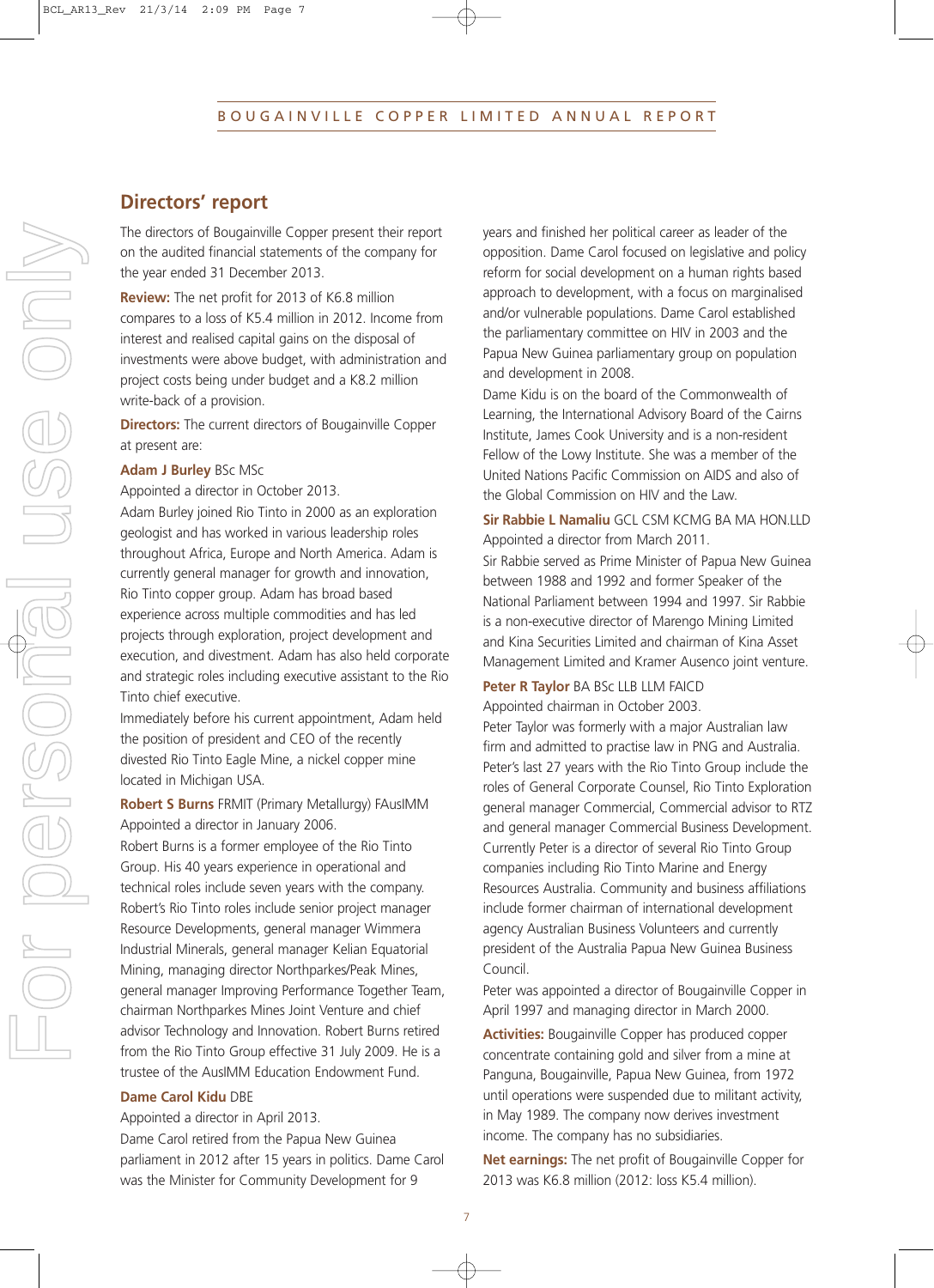# **Directors' report – continued**

**Taxation:** No future income tax benefits have been recognised in the accounts.

**Share capital:** There was no change in the company's capital structure during the year.

**Long term loans:** The company has no loans and no lines of credit are in place.

**Dividends:** The directors have not declared a dividend for 2013.

**Accounting policies:** There have been no changes made in the company's accounting policies during 2013.

**Directors' interests:** Directors' interests in the share capital of the company and its related companies as at 25 February 2014 were:

| <b>Adam J Burley</b>                  | No interests |
|---------------------------------------|--------------|
| <b>Robert S Burns</b>                 |              |
| Shares – Rio Tinto Limited            | 531          |
| Dame Carol Kidu                       | No interests |
| Sir Rabbie L Namaliu                  |              |
| Shares - Bougainville Copper Limited  | 1,000        |
| Peter R Taylor                        |              |
| Shares - Rio Tinto Limited            | 31,248       |
| Conditional shares awarded under the  |              |
| Mining Companies Comparative Plan-    |              |
| Rio Tinto Limited                     | 10,216       |
| Options - Rio Tinto Share Option Plan | 9,393        |

**Interests register:** There were no transactions recorded in the Interests register during the year, other than the directors' interests in the shares of the company as shown above.

**Auditors:** The retiring auditors, PricewaterhouseCoopers, being eligible, offer themselves for re-appointment. Details of amounts paid to the auditors for audit and other services are shown in Note 2 to the financial statements.

**Remuneration of employees:** The company had no employees during the year. All administrative services were provided by Rio Tinto PNG Limited on an at cost basis.

**Remuneration of directors:** The amount of directors' remuneration, including the value of benefits, received during the year is shown in Note 12 to the financial statements.

**Donations:** Bougainville Copper made no donations during the year. The company does not make donations to political parties. The Bougainville Copper Foundation continues to provide educational and other support. Bougainville Copper provides administrative support to the Foundation.

**Environment:** Mining operations of the company were suspended in 1989 and the company has been denied access to its mine site to assess environmental circumstances. The company is not aware of any liability being incurred under any environmental legislation.

**Additional information:** The directors also state that:

- 1.There were no significant changes in the state of affairs of the company during the year except as noted below.
- 2.The results of the company during the financial year have not been, in the opinion of the directors, substantially affected by events of a material and unusual nature other than contained in this report.
- 3.Except as reported in this Annual Report, there were no matters or circumstances that have arisen since the end of the financial year which significantly affected or may significantly affect:
	- (i) operations of the company
	- (ii) results of those operations or
	- (iii) state of affairs of the company in the financial year subsequent to 31 December 2013.
- 4.No director has an interest in any contract or proposed contract with the company, nor is any director party to any material contract involving directors' interests, or in receipt of any loans or benefits other than the aggregate amount of emoluments received or due and receivable by directors shown in the accounts and the amount of fixed salary derived from the company or from a related corporation.
- 5.No options over shares of the company have been granted by the company during the financial year or since the end thereof; no shares of the company were issued during the year or have been issued since the end thereof by virtue of the exercise of any option granted by the company; and no options over shares of the company are outstanding at the date of this report.

Signed on 25 February 2014 in accordance with a resolution of the directors of Bougainville Copper.

Peter R Taylor Robert S Burns

 $16 - 12$ 

Chairman and managing director **Director**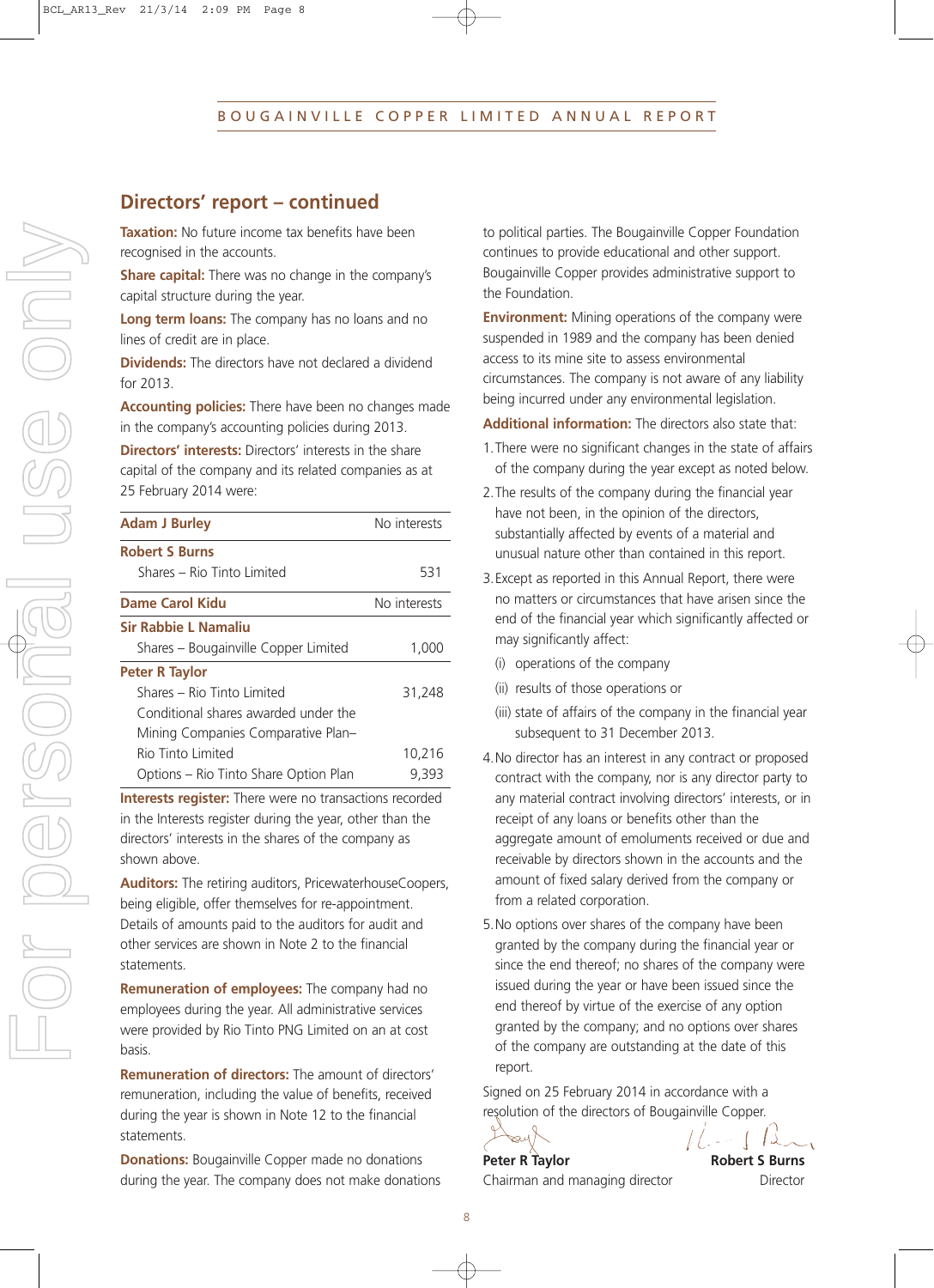# **Resource statement**

In 2012, Bougainville Copper prepared an OMS (order of magnitude study) to evaluate the technical and financial viability of re-opening the Panguna mine. As part of the OMS a revised Mineral Resource was estimated in accordance with the JORC code (2004). The 2012 Mineral Resource was estimated using geological, mine planning and production data archived in 1989. The archived data sets (including 80,778m of diamond drilling, 4700m of underground sampling and production blast hole sampling) were reviewed and validated by Rio Tinto and ex Bougainville Copper staff.

During the operating period the geological block model underestimated the copper production by approximately five per cent. This low bias was principally attributed to the drill spacing being too wide to sufficiently sample relatively narrow high grade zones within the ore body, and to material lost during the diamond drilling process. Although the bias has been identified, at this stage no upgrade has been applied to the remaining resource. No additional geological data was collected from the deposit as part of the 2012 OMS, although potential remediation, redevelopment, mining and processing assumptions were all updated.

The 2013 Minerals Resource is a restatement of 31 December 2012 figures after reconfirmation of the economic viability.

Technical studies supporting the statements remain current and the previously published JORC Table 1 fact sheet outlining additional technical assumptions supporting this resource statement can be found on the company website at www.bougainvillecopper.com.pg.

| Resource     | Tonnes (Mt)  | Cu (q%) | Au $(q/t)$ | Cu (Mt)      | Au (Moz) |
|--------------|--------------|---------|------------|--------------|----------|
| Measured     | 0            | 0.00    | 0.00       | 0            | 0        |
|              | $\mathbf{0}$ | 0.00    | 0.00       | $\mathbf{0}$ | 0        |
| Indicated    | 1538         | 0.30    | 0.33       | 4.6          | 16.1     |
|              | 1538         | 0.30    | 0.33       | 4.6          | 16.1     |
| Inferred     | 300          | 0.3     | 0.4        | 0.7          | 3.2      |
|              | 300          | 0.3     | 0.4        | 0.7          | 3.2      |
| <b>Total</b> | 1838         | 0.30    | 0.34       | 5.3          | 19.3     |
|              | 1838         | 0.30    | 0.34       | 5.3          | 19.3     |

**As at 31 December 2013** As at 31 December 2012

The Mineral Resource is quoted as DFO (direct feed ore) above a 0.24 per cent copper cut off grade and PCS (pre-concentrate screening) above cut off grades of 0.16 per cent to 0.20 per cent copper within a confining conceptual pit design based on conventional truck and shovel mining and a potential 60 million tonnes a year processing rate.

A fact sheet outlining additional technical assumptions supporting this resource statement can be found on the company web site at www.bougainvillecopper.com.pg.

#### **Competent person statement**

*The information presented in this release relates to Mineral Resources determined for the Panguna project, and contains details of mineralisation that has a reasonable prospect of being economically extracted in the future, but which is not yet classified as Proved or Probable Ore Reserves. This material is defined as a Mineral Resource under the JORC code (2012). Estimates of such material are based largely on geological information with only preliminary consideration of mining, economic and other factors. While in the judgement of the competent person there are realistic expectations that all or part of the Mineral Resources will eventually become Proved or Probable Ore Reserves, there is no guarantee that this will occur as the result depends on further technical and economic studies and prevailing economic conditions in the future.* 

*The information in this statement that relates to mineral resources is based on information compiled by Mr Perry Collier and Mr Gerald Clark who are members of the Australasian Institute of Mining and Metallurgy. Mr Collier is a full-time employee of Rio Tinto and Mr Clark is an independent geological consultant. Mr Collier and Mr Clark have experience which is relevant to the style of mineralisation and type of deposits under consideration and to the activity which they have undertaken to qualify as a competent person as defined in the 2012 edition of the 'Australasian Code for Reporting of Exploration Results, Minerals Resources and Ore Reserves'. Mr Collier and Mr Clark both consent to the inclusion in the press release of the matters based on their information in the form and context in which it appears.*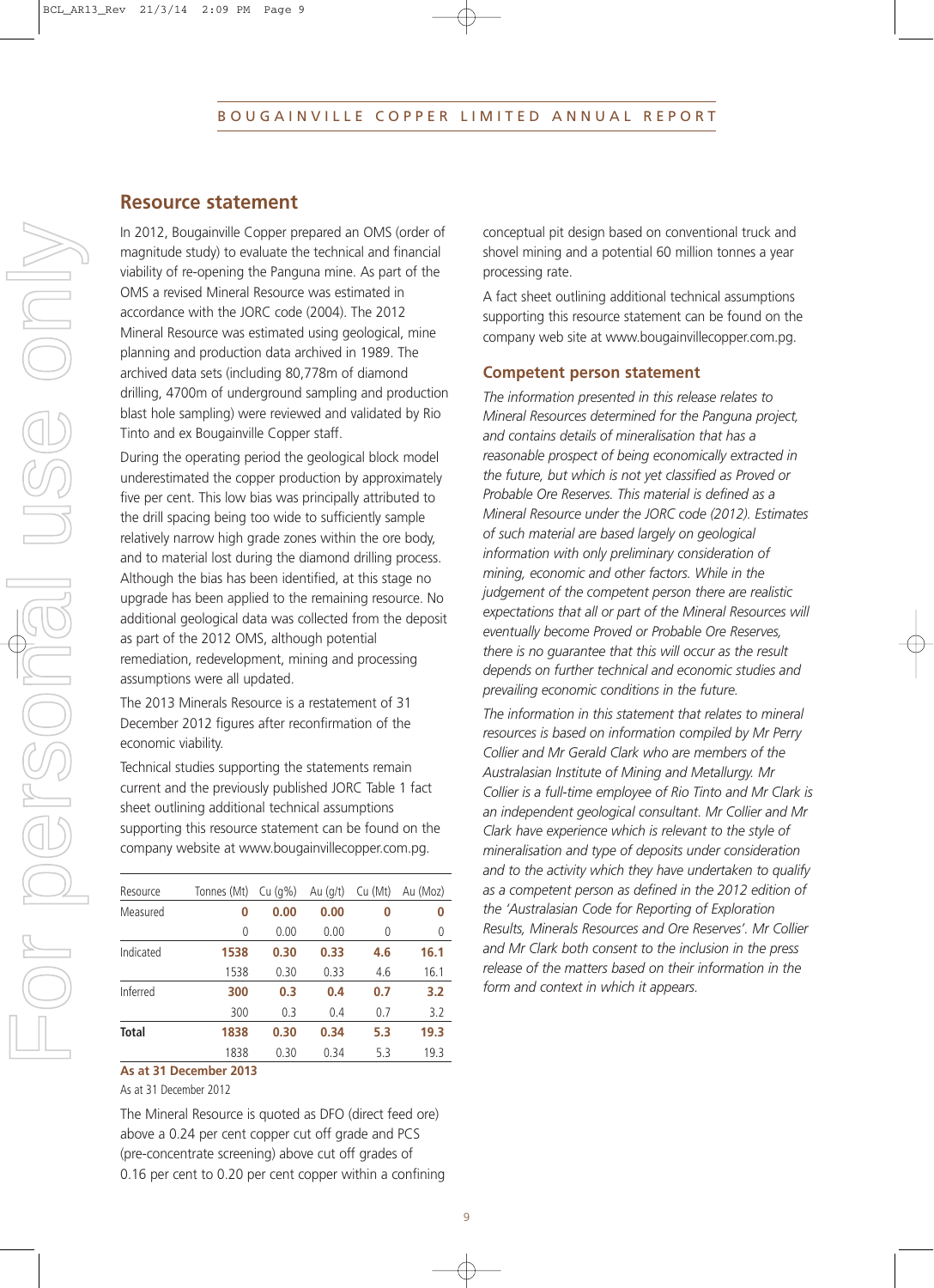#### **Corporate governance statement**

For the year ended 31 December 2013

#### **Overview**

The board of Bougainville Copper Limited (board) considers high standards of corporate governance critical to business integrity and performance and to maximising the overall long term return to shareholders. The board is committed to ensuring that a relevant, efficient and effective corporate governance framework is maintained. A description of the corporate governance structures and practices in place at Bougainville Copper Limited (company) is set out below. The board endorses the Australian Securities Exchange (ASX) Corporate Governance Principles and Recommendations second edition with 2010 Amendments (ASX Principles) and unless otherwise stated, complies with the ASX Principles. As detailed below, to support its corporate governance framework, the company has adopted a number of the policies of the Rio Tinto Group (Rio Tinto) as Rio Tinto Limited is a substantial shareholder of the company holding 53.83 per cent of the shares. Given the size of the company, its non-operational status and ownership structure, it is practical for the company to adopt certain Rio Tinto policies, which reflect Rio Tinto's extensive presence in the global mining industry. Further, the company does not have any employees and instead contracts a management team, including the services of Peter Taylor, from Rio Tinto as chief executive officer, under a service agreement. The board annually reviews these adopted policies to ensure they are still relevant to the company and if required, will make adjustments as to how these policies apply to the company. The Rio Tinto

policies adopted by the board can be accessed at the corporate governance section of Rio Tinto's website at: www.riotinto.com.

These policies are:-

- The way we work (Code of Conduct)
- Human right guidance
- Business integrity guidance
- Our key relationships
- Compliance guidance
- Corporate governance guidance
- Risk policy and standard
- Anti trust Policy and Guidance

#### **The board's responsibility for laying the foundations for management and oversight**

The board is responsible for setting and reviewing the strategy and business plans of the company, and monitoring the performance of the company against these plans. The directors also monitor compliance with policies prescribed by the board in areas such as workplace health and safety, environment, business ethics, internal control and risk management. These policies are designed to ensure that the company complies with the regulatory requirements governing its operations.

In carrying out its responsibilities and powers, the board at all times recognises its overriding responsibility to act honestly, fairly, diligently and in accordance with the law in serving the interests of the company's shareholders and all other stakeholders.

The board has adopted a charter which underpins the strategic guidance and effective management oversight provided by the board, and defines the division of responsibility between board and management by formal delegation and a system of board reserve powers. The board reviews the board charter on an annual basis. The board's charter is available on the company's website at: www.bougainvillecopper.com.pg

#### **The board is structured to add value**

The board consists of four non-executive directors and one executive director. The chairman is Peter R Taylor who is also managing director and an executive of Rio Tinto. Adam J Burley is a senior Rio Tinto executive and a non-executive of the company. Robert S Burns, Sir Rabbie L Namaliu and Dame Carol A Kidu are independent nonexecutive directors.

Qualification for board membership is related to the mix of skills and knowledge that the board considers will best serve the interests of the company and all of its shareholders.

Details of the directors, their skills, experience and expertise relevant to their position as a director are shown on page 7.

#### **Chairman and managing director**

Peter Taylor is both the chief executive officer of the company and chairman of the board. This is a departure from the ASX Principles as the chairman of the board is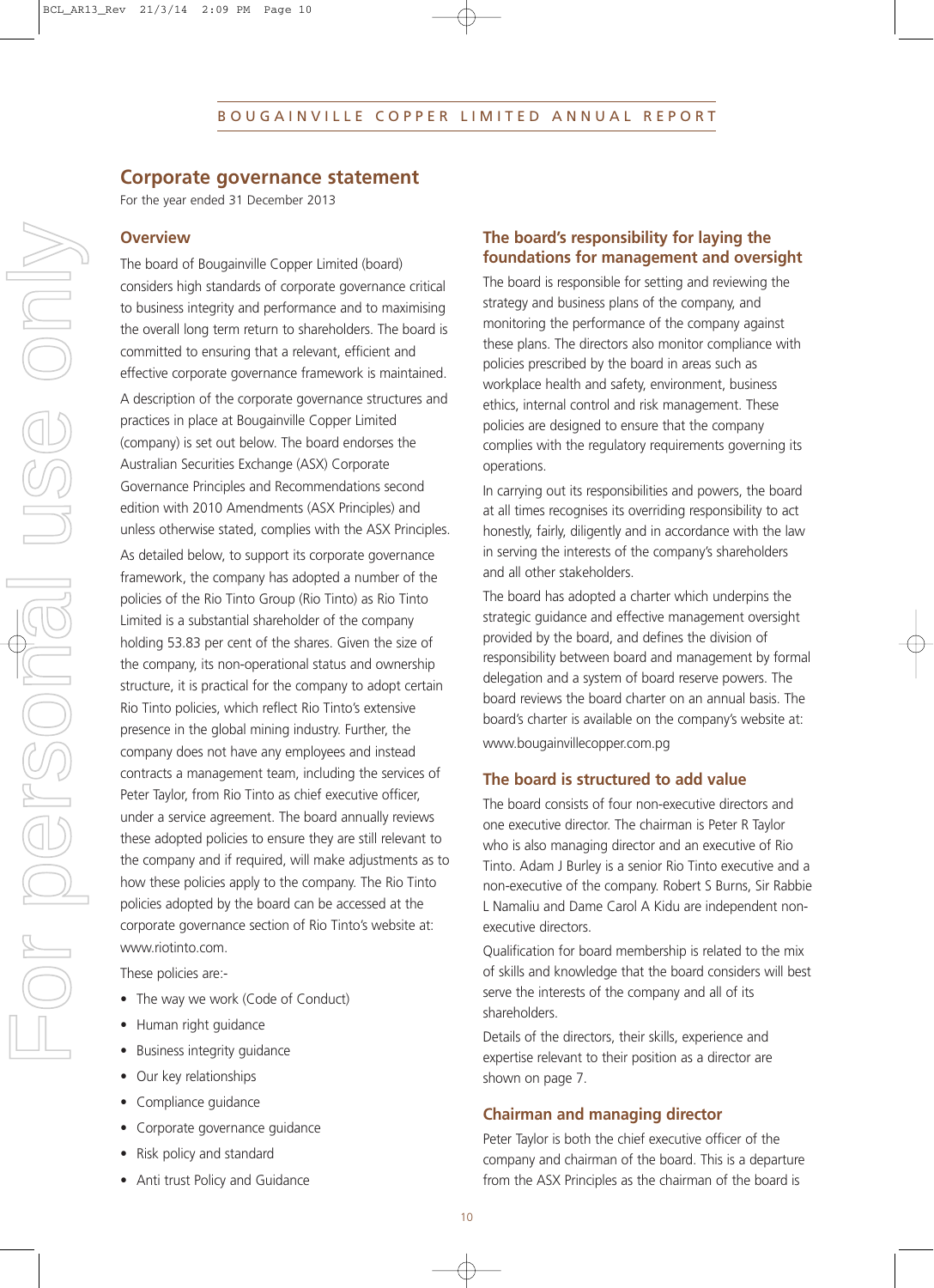#### **Corporate governance statement – continued**

not an independent director and the role of chief executive officer and chairman of the board are filled by the same individual.

The company has not followed the recommendation in the ASX Principles of having an independent chairman, as the board considers that Peter, while not an independent director, can exercise independence when performing his role as chairman of the board and can commit time to performing that role. The board believes that Peter is able to facilitate a collaborative board and constructive relationships between the board and management. Further, the majority of board members are independent directors.

The company has not followed the recommendation in the ASX Principles of having a separate chief executive officer and chairman of the board, as the board has set and codified the authority levels for the respective roles of chairman and chief executive officer such that the combined roles do not result in unfettered power being held by a single member of the board. Further, given that the company is not operational and cash flow is limited, the board considers that good governance is not adversely affected by the roles of chairman of the board and chief executive officer being performed by the same person.

The company contracts the services of Peter as chief executive officer of the company under a service agreement with Rio Tinto. The difficult labour market in Papua New Guinea makes it hard to attract executives with the right background, skill and experience. Given Peter's extensive experience in the mining sector and in management, the board considers that he has the suitable skills and experience to be an effective chief executive officer for the company.

The chief executive officer's performance is subject to review in accordance with Rio Tinto's performance evaluation system as described in the 2013 annual report of the Rio Tinto Group.

Peter's performance as chief executive officer was reviewed during 2013 by Rio Tinto in accordance with its performance evaluation system. The board reviews Peter's performance as a director when the board conducts its annual self-assessment which is discussed later.

The company does not employ or contract any other senior executives.

#### **Board meetings**

The board held four scheduled meetings during 2013, and did not meet for any unscheduled meetings. The

board meeting attendance details for directors are set out below.

|                                                                   | <b>Meetings</b> | <b>Meetings</b>           |
|-------------------------------------------------------------------|-----------------|---------------------------|
| <b>Director</b>                                                   |                 | attended whilst in office |
| Adam J Burley                                                     |                 |                           |
| (appointed 31 October 2013)                                       |                 |                           |
| Robert S Burns                                                    | 4               | 4                         |
| Jean-Sebastien Jacques<br>(retired 9 April 2013)                  | 1               | 2                         |
| Dame Carol A Kidu<br>(appointed 7 April 2013)                     | 3               | 3                         |
| Craig J Kinnell (appointed 7 May 2013<br>retired 8 November 2013) |                 | 2                         |
| Sir Rabbie L Namaliu                                              | 4               | 4                         |
| Peter R Taylor                                                    | 4               | 4                         |
| Ian J Williams (retired 8 April 2013) 2                           |                 | 2                         |

### **Particulars of directors' interests in shares and options**

The particulars of the directors' interests in shares in the company and related bodies corporate as at 25 February 2014 are set out on page 8.

Each of the directors has given a general notice in accordance with PNG Companies Act 1997 (and consistent with the Corporations Act 2001 (Cth) (Corporations Act)) stating that he is an officer and/or member of certain specified corporations and, as such, is to be regarded as having an interest in any contract which may be made between the company and those corporations.

#### **Independence of directors**

Robert Burns, Carol Kidu and Rabbie Namaliu are independent non-executive directors and are not in any other relationship with the company affecting their independent status.

For the purposes of determining director independence, the board considers the following factors:

- whether within the last three years the director or a close family member has:
	- been a part of the executive management of the company,
	- been employed in a senior position with Rio Tinto, or
	- received additional remuneration from the company or Rio Tinto;
- whether the director or a close family member is, or is associated with, a substantial shareholder (more than 5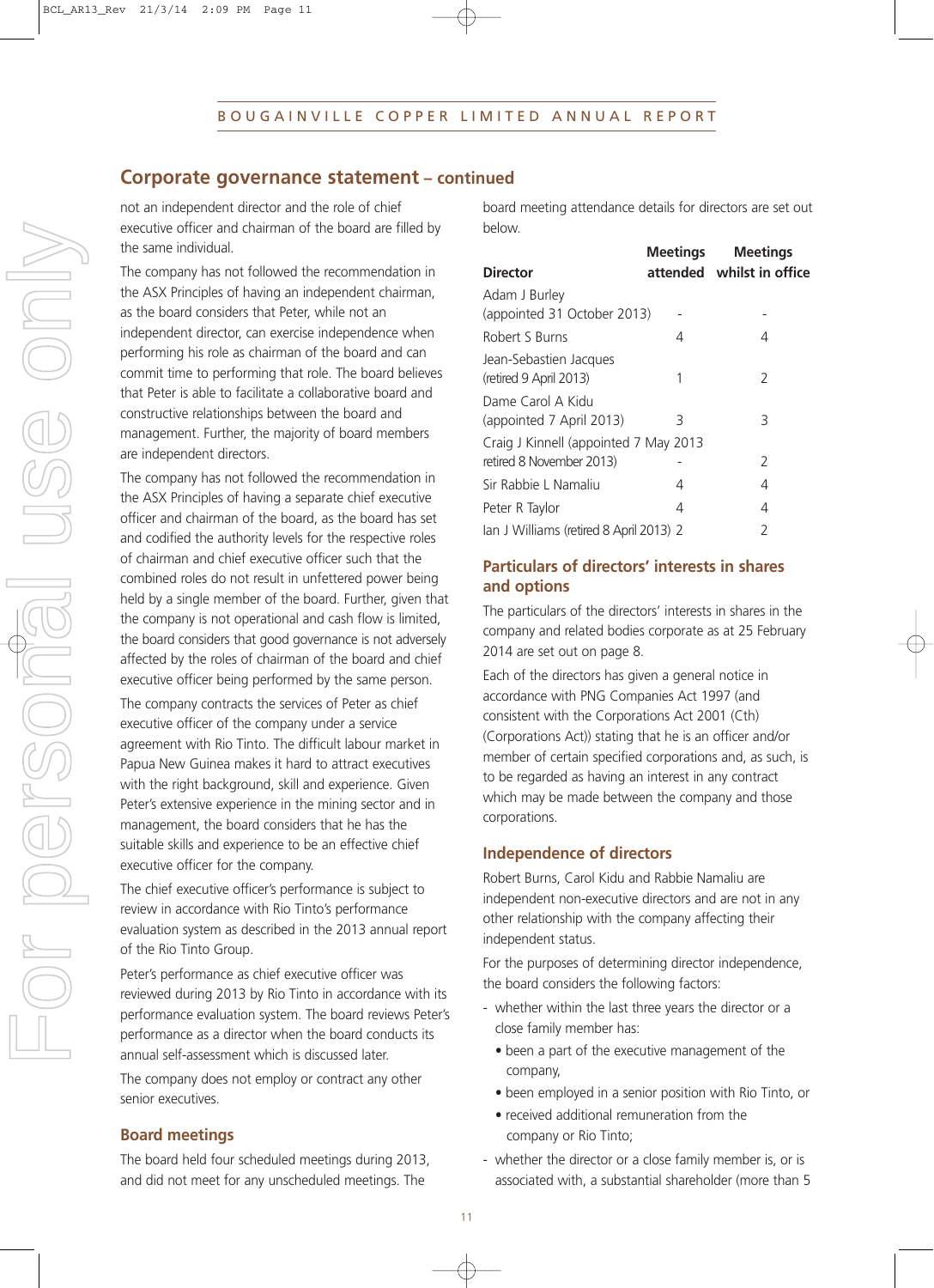#### **Corporate governance statement – continued**

per cent of the voting shares) in the company or in Rio Tinto;

- the director's cross directorships or significant links with or involvement in other companies;
- the director's length of service on the board; and
- whether within the last three years the director or a close family member has had, either directly or indirectly and whether as principal, employee or consultant, a material (more than 2 per cent of the company's or the counterparty's consolidated gross revenue per annum) business relationship with the company or with Rio Tinto, whether as an auditor, professional adviser, supplier, or customer.

All directors are required to, and do, bring independent judgment to bear on board decisions and act in accordance with their statutory duties of good faith and proper purpose, and in the interests of all shareholders.

Contracts in the ordinary course of business that exist between the company and a company in which a director has declared an interest, are reviewed for materiality to both the company and the other party to the contract.

All related party transactions, including those with Rio Tinto, have been determined by the independent directors to be in the interests of the company.

The directors can seek independent professional advice, at the company's expense, in furtherance of their duties. The board has adopted a procedure for directors wishing to seek such advice to do so by arrangement with the company secretary.

#### **Selection and appointment of board members**

The company does not have a nomination committee as recommended by the ASX Principles. The board considers that its existing practices in reviewing director competencies, board succession planning, board performance evaluation and director selection and nomination, carried out in accordance with the board charter, are satisfactory and are appropriate given the size of the board, the company's current ownership structure and the non-operational status of the company's operations.

The board oversees the appointment and induction process for directors and the selection, appointment and succession planning process of the company's executive management. The appropriate skill mix, personal

qualities, expertise and diversity are factors taken into account in each case. When a vacancy exists or there is a need for particular skills, the board determines the selection criteria based on the required skills.

Directors appointed by the board are required by the company's constitution to submit themselves for election by shareholders at the annual general meeting following their appointment. Directors, other than the managing director, are subject to retirement by rotation at least every three years in accordance with the constitution, but may offer themselves for re-election. There is no share ownership qualification for appointment as a director. The appointment of Dame Carol Kidu to the board in 2013, however, is a major step towards achieving gender diversity for the board.

The board will continue to monitor and review the director selection process over the coming year with appropriate actions implemented where operationally desirable and strategically appropriate.

#### **Director's access to information**

Directors receive formal appointment letters setting out, amongst other things, the expectations of their appointment.

Incoming directors receive an induction to ensure they have a working knowledge of the company, the political climate of the region in which its assets are situated, its culture and values and the metal mining industry.

Directors are provided with board papers prepared by management prior to each board meeting. These papers include an update from the managing director, financial information and other strategy related documents.

#### **Evaluating performance of the board**

The board has a policy and practice of annual self assessment.

In 2013 the board performed its annual evaluation which:

- considered the performance of the directors and the board and the adequacy of the board's structures and processes, including the board charter;
- set out goals and objectives of the board for the upcoming year; and
- considered whether any improvements or changes to the board structures and processes, including the board charter and audit committee charter, were necessary or desirable.

The process of evaluation and self-assessment took the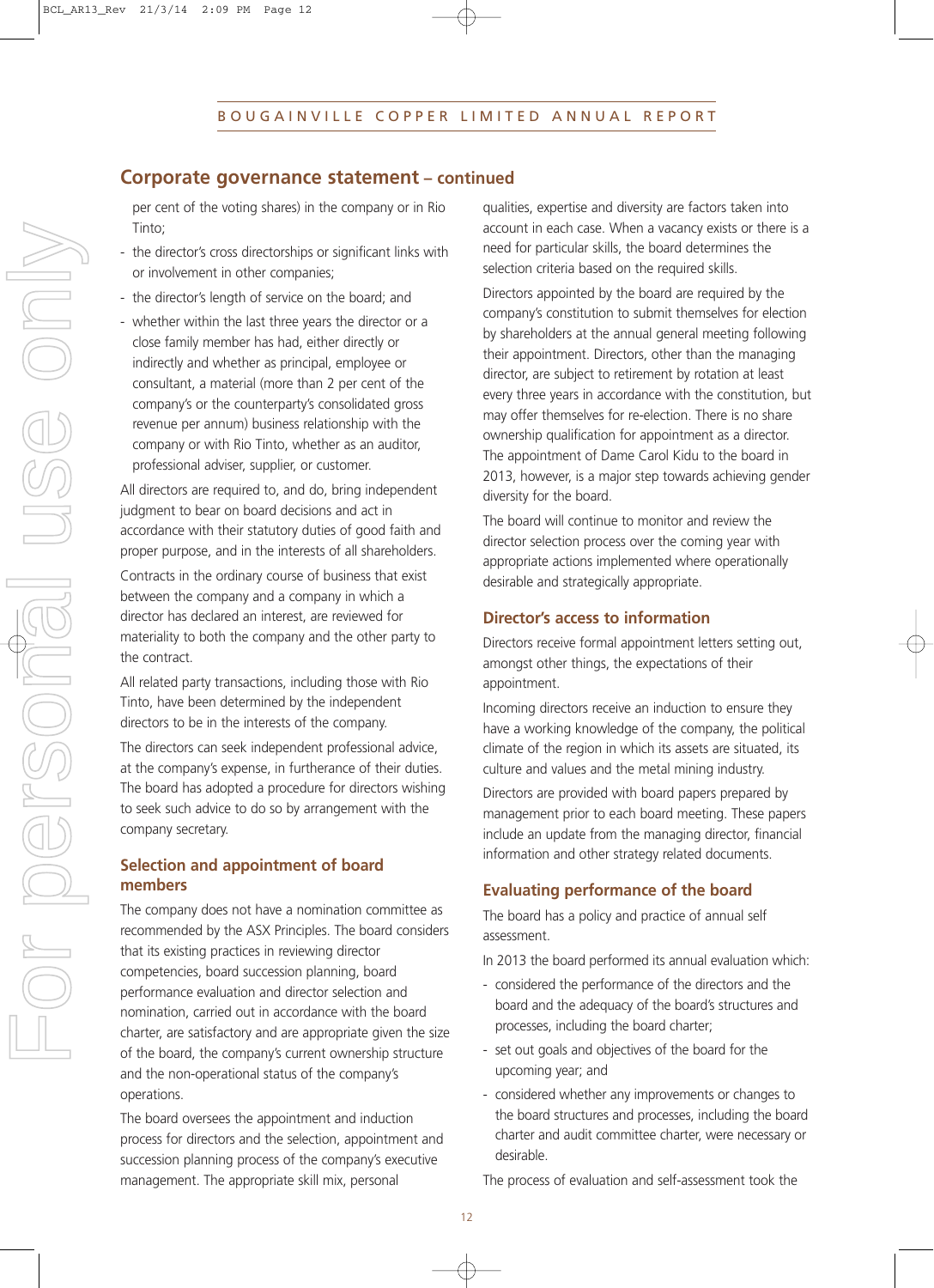#### **Corporate governance statement – continued**

form of a questionnaire completed by each of the directors. Following collation, the results and the adequacy and appropriateness of the self-assessment process were considered and discussed by the directors at the next board meeting, and follow-up actions were determined.

#### **Code of conduct**

The board charter requires that the board complies with the Rio Tinto code of conduct – *The way we work*. It is available online at

www.riotinto.com/documents/The\_way\_we\_work.pdf . *The way we work* promotes practices to maintain the company's integrity and reflects the company's commitment to ethical and responsible decision-making. The company's consultants and contractors are required to comply with this policy. All employees and contractors are required to maintain high standards of ethical behaviour in the execution of their duties and comply with all applicable laws and regulations in Papua New Guinea and in every other country in which the company engages in business.

The company has also adopted Rio Tinto's confidential whistleblower program known as *'Speak-Out'*. Employees are encouraged to report any concerns, including any suspicion of violation of financial reporting or environmental procedures, through an independent third party and without fear of recrimination. A process has been established for the investigation of any matters reported.

#### **Diversity**

The board is committed to engaging directors and contracting management with the best mix of qualifications, skills and experience to develop a cohesive team to achieve business success regardless of gender, age or cultural background. The board has not adopted a formal diversity policy as recommended by the ASX Principles as it follows the Rio Tinto Diversity and Inclusion Policy, which is available at www.riotinto.com in the corporate governance section. The board recognises the importance of diversity to corporate success and considers diversity when appointing people to the board or contracting their services.

Given the size of the board, the non-operational status of the company and the challenging labour market in Papua New Guinea, the board considers that it is not practical to set measurable objectives for achieving gender

diversity as recommended by the ASX Principles. Further, while gender diversity is important, the priority for the company when recruiting is diversity of experience, background and nationality.

In terms of the representation of women in the organisation, the company has one female director and fifty per cent of the staff contracted from Rio Tinto under a service agreement (as the company has no employees) are women.

#### **Safeguarding the integrity in financial reporting**

The audit committee is appointed by the board and comprises of three non-executive, independent directors. The present members of the audit committee are Robert Burns (chairman), Dame Carol Kidu and Sir Rabbie Namaliu. The company secretary and external auditors are available to attend meetings. All members of the audit committee are financially literate.

The audit committee has adopted a formal charter which sets out the role and terms of reference of the audit committee and is reviewed regularly. The audit committee charter is available at the corporate governance section on the company's website, and includes information on the requirements for selecting an external auditor.

The committee provides a formal structure for reviewing the company's financial statements, accounting policies, control systems, risk management practices and taxation issues, and for liaison with the external and internal auditors. The committee also reviews the adequacy of internal and external audit arrangements.

The committee advises the board of any matters that might have a significant impact on the financial condition of the company and has the authority to investigate any matters within the terms of reference, having full access to the information and resources of the company to fulfil its function. Related party transactions are considered by the audit committee including where they relate to Rio Tinto. The committee reviews compliance with the Papua New Guinea Companies Act 1997, Corporations Act, where appropriate, and the requirements of the ASX and other regulatory requirements.

The audit committee held four scheduled meetings during 2013, and attendance details of the 2013 meetings of the audit committee are set out in the table below. The names and qualifications of the members are set out in the Directors' report on page 7.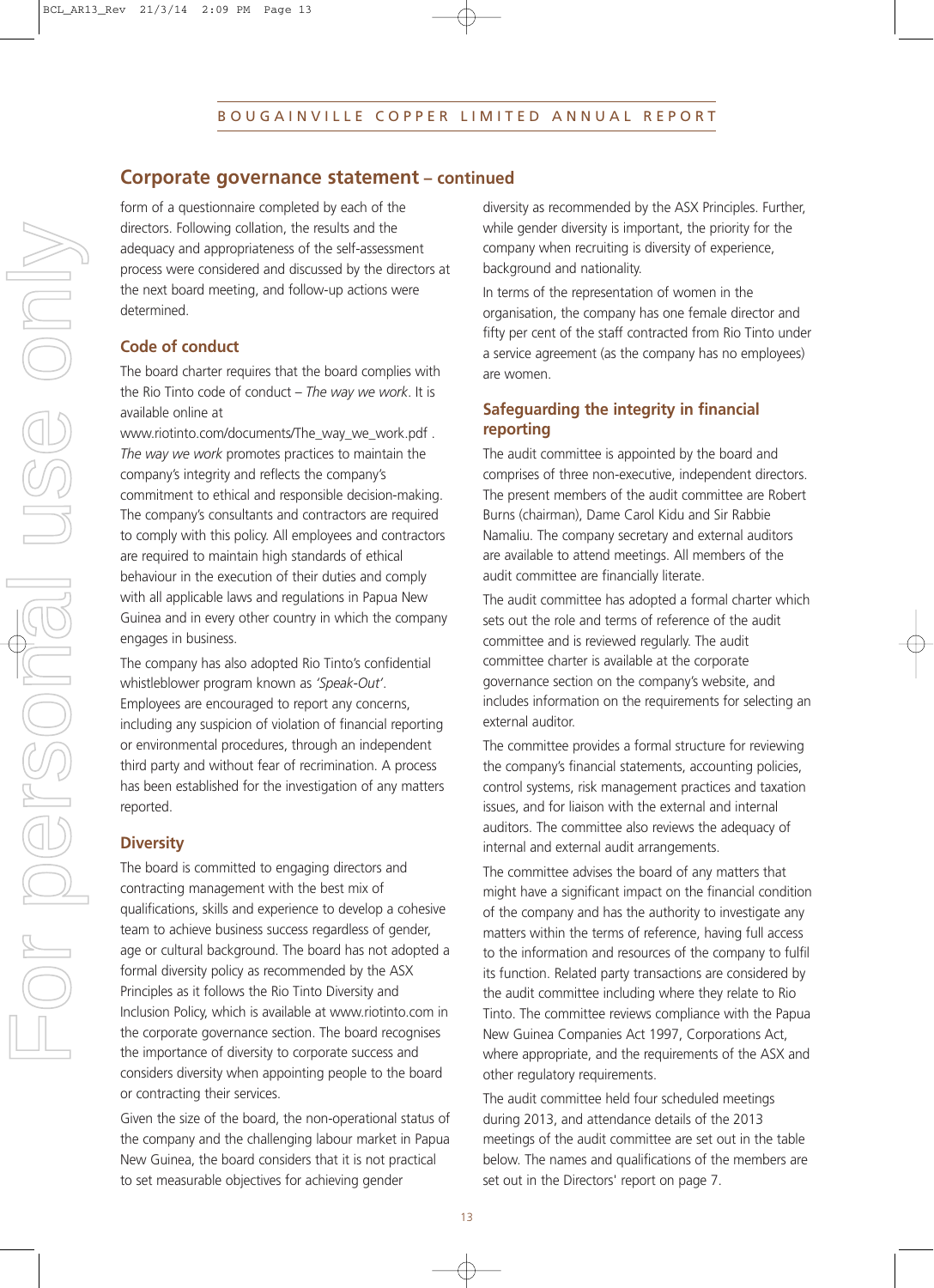#### **Corporate governance statement – continued**

| <b>Director</b>                                       | <b>Meetings</b><br>attended | <b>Meetings</b><br>whilst in office |
|-------------------------------------------------------|-----------------------------|-------------------------------------|
| Robert S Burns<br>(chairman - appointed 8 April 2013) | $\mathcal{L}$               | $\mathcal{P}$                       |
| Dame Carol A Kidu<br>(appointed 7 April 2013)         | 3                           | 3                                   |
| Sir Rabbie L Namaliu                                  |                             | 4                                   |
| lan I Williams<br>(chairman - retired 8 April 2013)   | $\mathcal{L}$               | $\mathcal{P}$                       |

Any work conducted by the external auditor other than the statutory audit is approved by the audit committee.

#### **Making timely and balanced disclosure**

The company makes full and immediate disclosure of material information to its shareholders and the market in accordance with its disclosure obligations under the ASX Listing Rules. In particular, to ensure that trading in its securities takes place in an informed market, the company has adopted Rio Tinto's continuous disclosure standards, which form part of Rio Tinto's corporate governance standards, is available at the corporate governance section of Rio Tinto's website at: www.riotinto.com.

The board annually reviews Rio Tinto's continuous disclosure standards to ensure it adequately addresses the issues facing the company. Established reporting systems are also in place to ensure compliance.

#### **Respecting the rights of shareholders**

The company recognises the importance of effective communication with shareholders and the general investment community. Apart from the company's compliance with its continuous disclosure obligations, the company takes steps to ensure that its shareholders and other stakeholders are kept informed through:

- communicating effectively with shareholders through releases to the market via the ASX, the company's website, information mailed and emailed to shareholders and general meetings of the company;
- giving shareholders ready access to balanced and understandable information about the company and its strategy;
- providing information about the current developments at the annual general meeting and making it easy for shareholders to participate and ask questions;
- having the company's auditor, PricewaterhouseCoopers, attend the annual general meeting and available to answer shareholder questions

about the conduct of the audit and the preparation and content of the auditor's report;

- providing shareholders a mechanism to submit written questions regarding the auditors report to the auditors via the company prior to the annual general meeting, and making available these questions and answers at the annual general meeting.

#### **Purchase and sale of the company's securities**

The company has adopted the "Rules for dealing in securities of BCL, its subsidiary and associated companies" (BCL Rules For Dealing) which reinforces to all directors of the company the prohibition against insider trading. This share trading policy is available on the company's website www.bougainvillecopper.com.pg The BCL Rules For Dealing require that for all dealings in the company's securities:

- Directors must advise the chairman of the board in writing, and receive approval in writing from the chairman, if they intend to purchase or sell securities in the company. In regard to his own dealings, the chairman is required to notify the chairman of the audit committee; and
- No dealings in securities of the company may take place in the period from the end of any relevant financial period to the trading day following announcement of the company's annual results or half year results.

Rio Tinto's share trading policy, "Rules for dealing in securities of Rio Tinto, its subsidiary and associated companies" (Rio Tinto Rules For Dealing) applies to the company's chief executive officer and employees of Rio Tinto who are contracted to the company. Participation in Rio Tinto's long term incentive plans which involve the issue of Rio Tinto securities is subject to and conditional upon compliance with the Rio Tinto Rules For Dealing. The Rio Tinto Rules For Dealing also contain a prohibition on hedging or limiting the exposure to economic risk in relation to securities issued under Rio Tinto long term incentive plans.

#### **Recognising and managing risk**

The company has in place a range of policies and procedures to manage the risks associated with its operating activities. These policies and procedures have been adopted by the board, with primary oversight by the audit committee, to ensure that potential business risks are identified and appropriate action taken.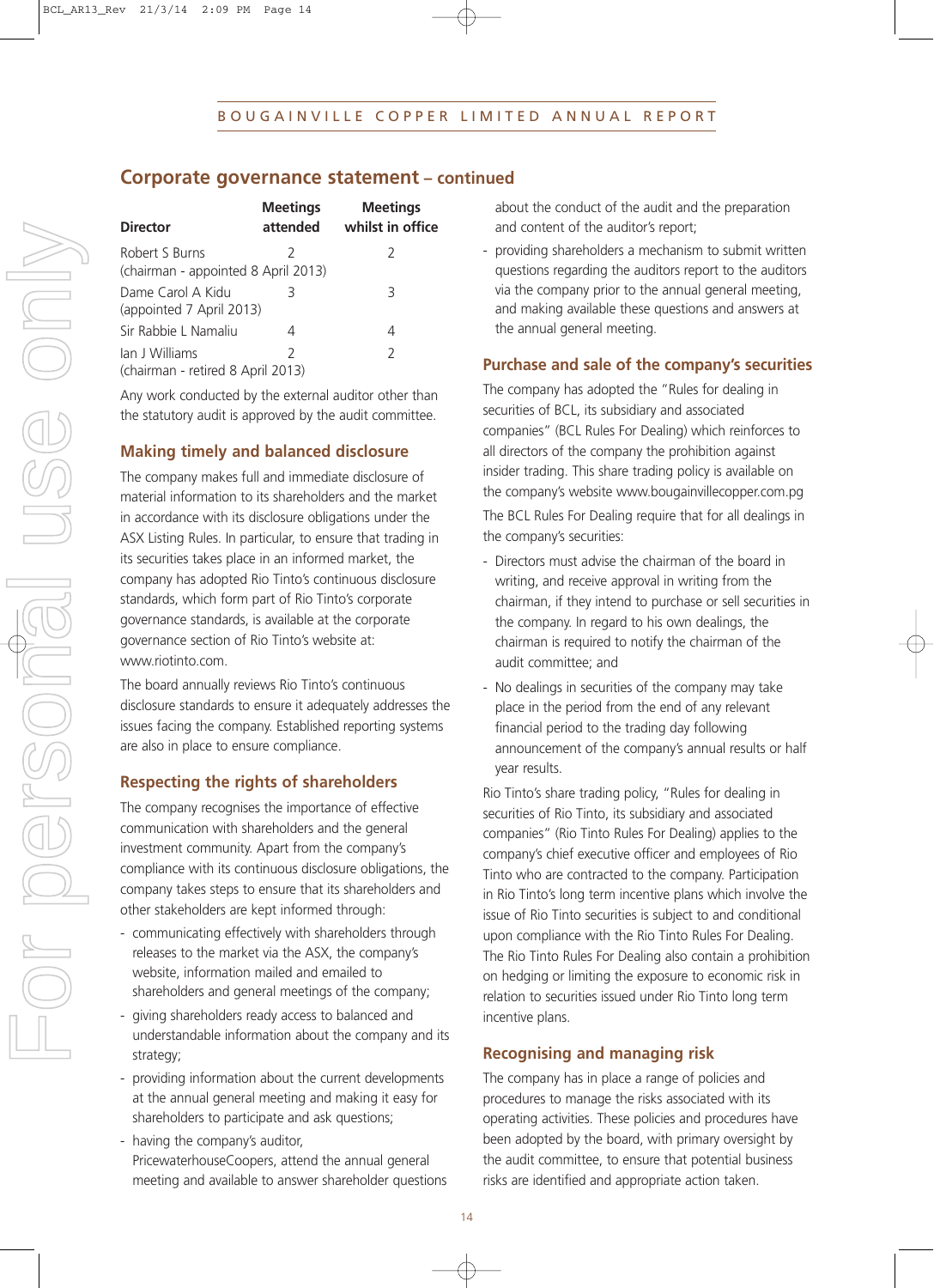#### **Corporate governance statement – continued**

A summary of the company's risk identification and management policies is set out below:

- 1.The company benefits from Rio Tinto's knowledge, policies and practices on risk management and corporate assurance developed to manage its diverse business activities covering a variety of commodities and operational locations. In 2008 the company formally adopted Rio Tinto "Risk Policy and Standard", which can be accessed on Rio Tinto website www.riotinto.com
- 2.The audit committee biannually receives a report from management and conducts a risk evaluation to identify and review of all of the business risks facing the company.
- 3.Management provide an annual certificate of compliance to the board and provide periodic reports and information confirming the status and effectiveness of the plans, controls, policies and procedures implemented to manage business risks.
- 4.Board approval is required before capital expenditure and revenue commitments exceed certain approved levels.
- 5.A detailed internal control questionnaire process covering all of the company's material business risks is conducted annually.
- 6.A regulatory compliance program.
- 7.Safety, health and environmental policies which are supported by a set of standards and management systems which recognise the company's commitment to achieving high standards of performance in all its activities in these areas.
- 8.In 2010 a formal risk analysis involving the board and management was facilitated by a professional facilitator specialising in risk issues. This analysis resulted in an updating of the company's risk register.
- 9.In 2012 and 2013 senior management conducted risk workshops. The outcomes were reviewed by the board and audit committee.

In 2013, management provided reports to the board (through the audit committee) relating to the effectiveness of the internal controls and the management of the material business risk. In addition, the board monitors the company's material business risks on an ongoing basis.

The chief executive officer has provided a declaration to the board, in accordance with section 295A of the Corporations Act, that:

- the financial records of the company for the financial year ending 31 December 2013 have been properly maintained in accordance with section 286 of the Corporations Act;
- the financial statements, and the notes referred to in section 259(3)(b) of the Corporations Act, for the financial year ended 31 December 2013 comply with the accounting standards; and
- the financial statements and notes for the financial year give a true and fair view and are based on a sound system of risk management and internal controls.

#### **Remunerating fairly and responsibly**

The company does not have a remuneration committee or remuneration policy as recommended by the ASX Principles. The company has not followed this recommendation as the board does not believe a separate remuneration committee or policy would benefit the company and its shareholders given the company has a small board, does not have any employees and is not operational. Further, the company's shareholders vote on and approve the limits within which the board can set non-executive director remuneration.

In determining non-executive director remuneration, the maximum limit for directors' remuneration is determined by shareholders in a general meeting. Within that limit the remuneration of directors is generally determined by the board after taking into account data on market remuneration levels. At the 2008 annual general meeting, the shareholders approved an increase in directors' fees to A\$55,000 and an additional A\$10,000 per annum for directors that are members of the audit committee. Directors are not entitled to retirement benefits. Prior to Robert Burns' retirement from Rio Tinto on 31 July 2009, his directors' fees were paid directly to Rio Tinto. Peter Taylor, the managing director does not receive directors' fees.

The company does not have any employees as the company's management team, including the services of Peter Taylor, chief executive officer, is provided by Rio Tinto under a service agreement.

The remuneration of the chief executive officer and staff contracted from Rio Tinto is governed by the compensation policies applied by Rio Tinto and discussed in its annual report, which is available at www.riotinto.com. The board annually reviews the service agreement with Rio Tinto to ensure that consideration under the service agreement is fair and appropriate.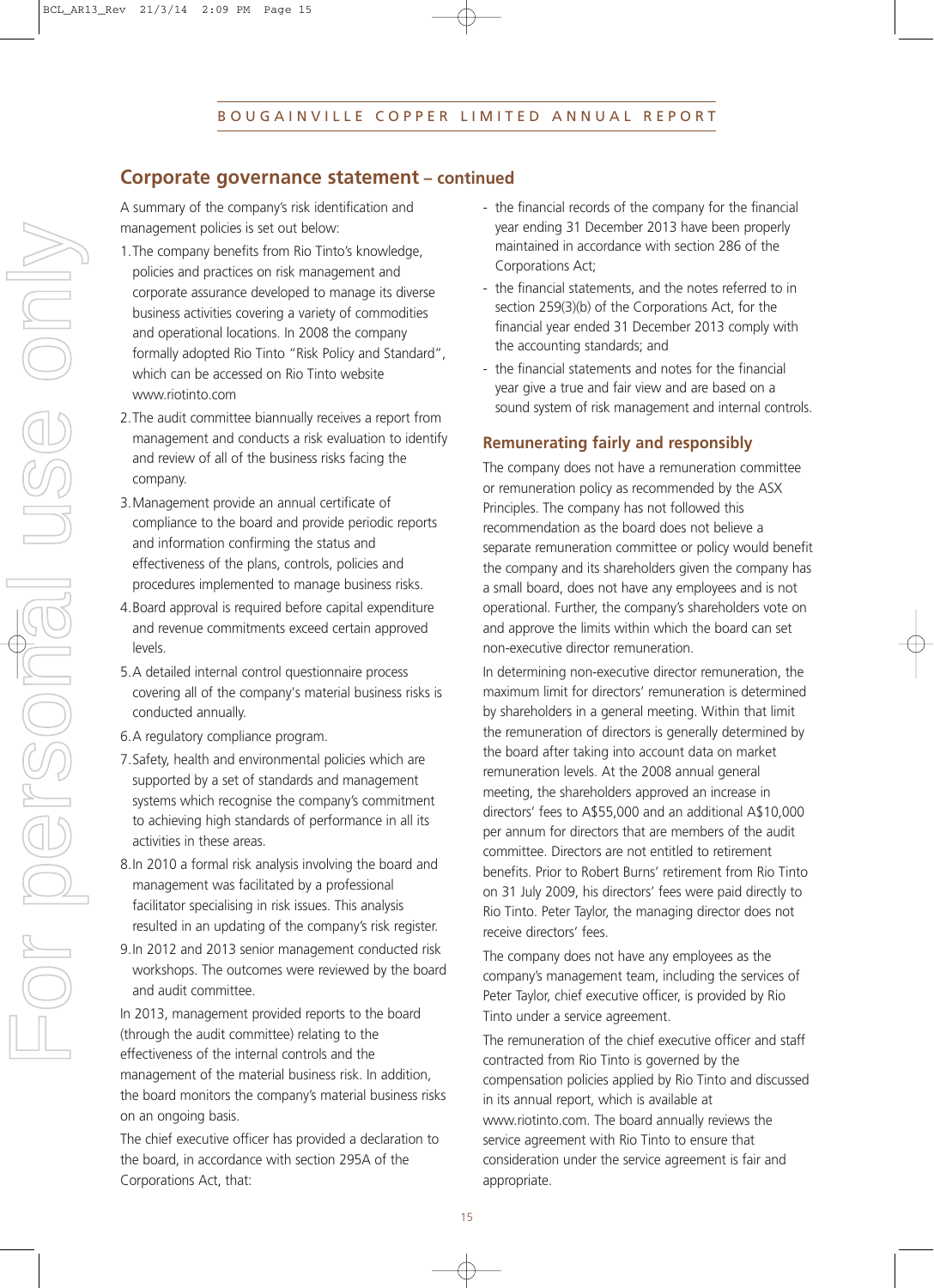# *Statement of comprehensive income*

| Bougainville Copper Limited year ended 31 December 2013                     |                | 2013     | 2012      |
|-----------------------------------------------------------------------------|----------------|----------|-----------|
|                                                                             | <b>Notes</b>   | K'000    | K'000     |
| <b>Income</b>                                                               |                |          |           |
| Interest                                                                    |                | 832      | 820       |
| Realised gain on disposal of investments                                    |                | 4,647    | 657       |
| Exchange gains                                                              | 5              | 494      |           |
| <b>Dividends</b>                                                            |                | 3,959    | 4,674     |
|                                                                             |                | 9,932    | 6,151     |
| <b>Cost and expenses</b>                                                    |                |          |           |
| Operating expenses                                                          | $\overline{2}$ | (3, 154) | (11, 348) |
| Exchange losses                                                             | 5              |          | (227)     |
|                                                                             |                | (3, 154) | (11, 575) |
| <b>Profit (loss) before tax</b>                                             |                | 6,778    | (5, 424)  |
| Income tax                                                                  | $\overline{4}$ |          |           |
| <b>Profit (loss) after tax</b>                                              |                | 6,778    | (5, 424)  |
| <b>Other comprehensive income</b>                                           |                |          |           |
| Item that may be subsequently reclassified to profit or loss:               |                |          |           |
| Increase (decrease) in fair value of available for sale financial assets 11 |                | 20,354   | 17,586    |
| Total comprehensive income (loss) for the year                              |                | 27,132   | 12,162    |
| Basic and diluted earnings per share (toea)                                 |                | 1.69     | (1.35)    |

# *Statement of changes in equity*

|                                                   | <b>Share</b><br>capital | <b>Asset</b><br>revaluation<br>reserve | Fair<br>value<br>reserve | <b>Accumulated</b><br>losses | <b>Total</b> |
|---------------------------------------------------|-------------------------|----------------------------------------|--------------------------|------------------------------|--------------|
|                                                   | K'000                   | K'000                                  | K'000                    | K'000                        | K'000        |
| Brought forward at 01.01.12                       | 401,063                 | 31,276                                 | 2,267                    | (112, 107)                   | 322,499      |
| Loss for the year<br>Other comprehensive income   |                         |                                        |                          | (5,424)                      | (5, 424)     |
| (loss) for the year                               |                         |                                        | 17,586                   |                              | 17,586       |
| Balance at 31.12.12                               | 401,063                 | 31,276                                 | 19,853                   | (117, 531)                   | 334,661      |
| Profit for the year<br>Other comprehensive income |                         |                                        |                          | 6,778                        | 6,778        |
| (loss) for the year                               |                         |                                        | 20,354                   |                              | 20,354       |
| Balance at 31.12.13                               | 401,063                 | 31,276                                 | 40,207                   | (110, 753)                   | 361,793      |

All amounts are expressed in Papua New Guinea Kina. Rounding to the nearest thousand Kina has been adopted. The notes on pages 19 to 30 form part of these accounts and are to be read in conjunction with them.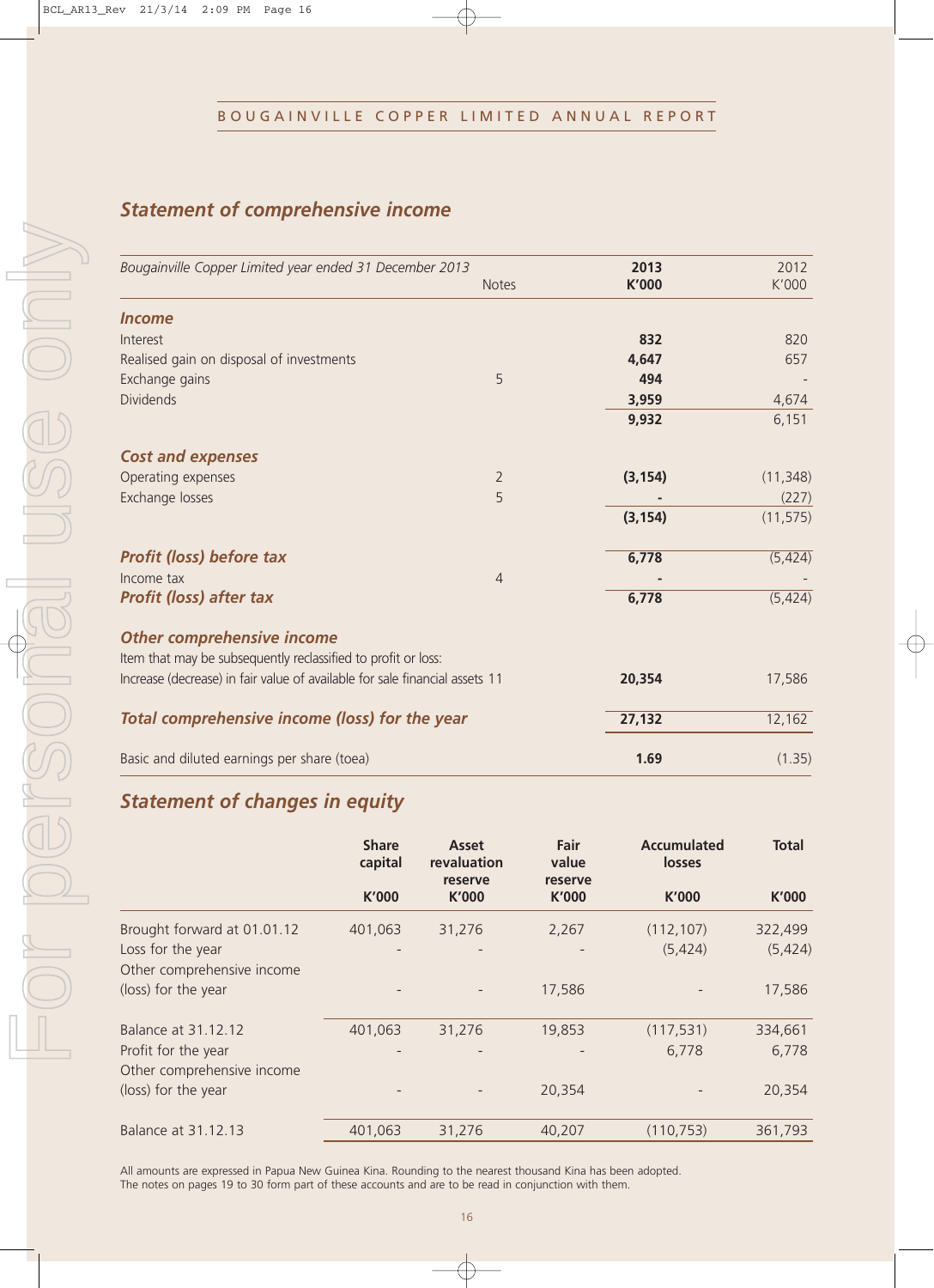## *Balance sheet*

| Bougainville Copper Limited at 31 December 2013 | <b>Notes</b> | 2013<br>K'000 | 2012<br>K'000 |
|-------------------------------------------------|--------------|---------------|---------------|
| <b>Funds employed:</b>                          |              |               |               |
| <b>Shareholders' funds</b>                      |              |               |               |
| Share capital                                   | 10           | 401,063       | 401,063       |
| Asset revaluation reserve                       | 8            | 31,276        | 31,276        |
| Fair value reserve                              | 11           | 40,207        | 19,853        |
| <b>Accumulated losses</b>                       |              | (110, 753)    | (117, 531)    |
|                                                 |              | 361,793       | 334,661       |
| <b>Non-current liabilities</b>                  |              |               |               |
| Provisions                                      | 6(b)         | 13,913        | 22,073        |
| Other payables                                  | 6(b)         | 4,517         | 4,517         |
| Income tax                                      | 4(b)         | 6,759         | 6,759         |
|                                                 |              | 25,189        | 33,349        |
| <b>Current liabilities</b>                      |              |               |               |
| Trade payables                                  | 6(a)         | 3,720         | 4,301         |
| <b>Total funds</b>                              |              | 390,702       | 372,311       |
| These funds are represented by:                 |              |               |               |
| <b>Non-current assets</b>                       |              |               |               |
| Available for sale financial assets             | 3            | 105,396       | 99,895        |
| Other receivables                               | 9(b)         | 3,909         | 3,909         |
| Mine assets                                     | 7            | 197,894       | 197,894       |
|                                                 |              | 307,199       | 301,698       |
| <b>Current assets</b>                           |              |               |               |
| Cash and cash equivalents                       |              | 13,553        | 1,387         |
| Other receivables                               | 9(a)         | 69,950        | 69,226        |
|                                                 |              | 83,503        | 70,613        |
| <b>Total assets</b>                             |              | 390,702       | 372,311       |

Details of contingent liabilities and assets are shown in note 13. All amounts are expressed in Papua New Guinea kina. Rounding to the nearest thousand kina has been adopted. The notes on pages 19 to 30 form part of these accounts and are to be read in conjunction with them.

 $\bigoplus$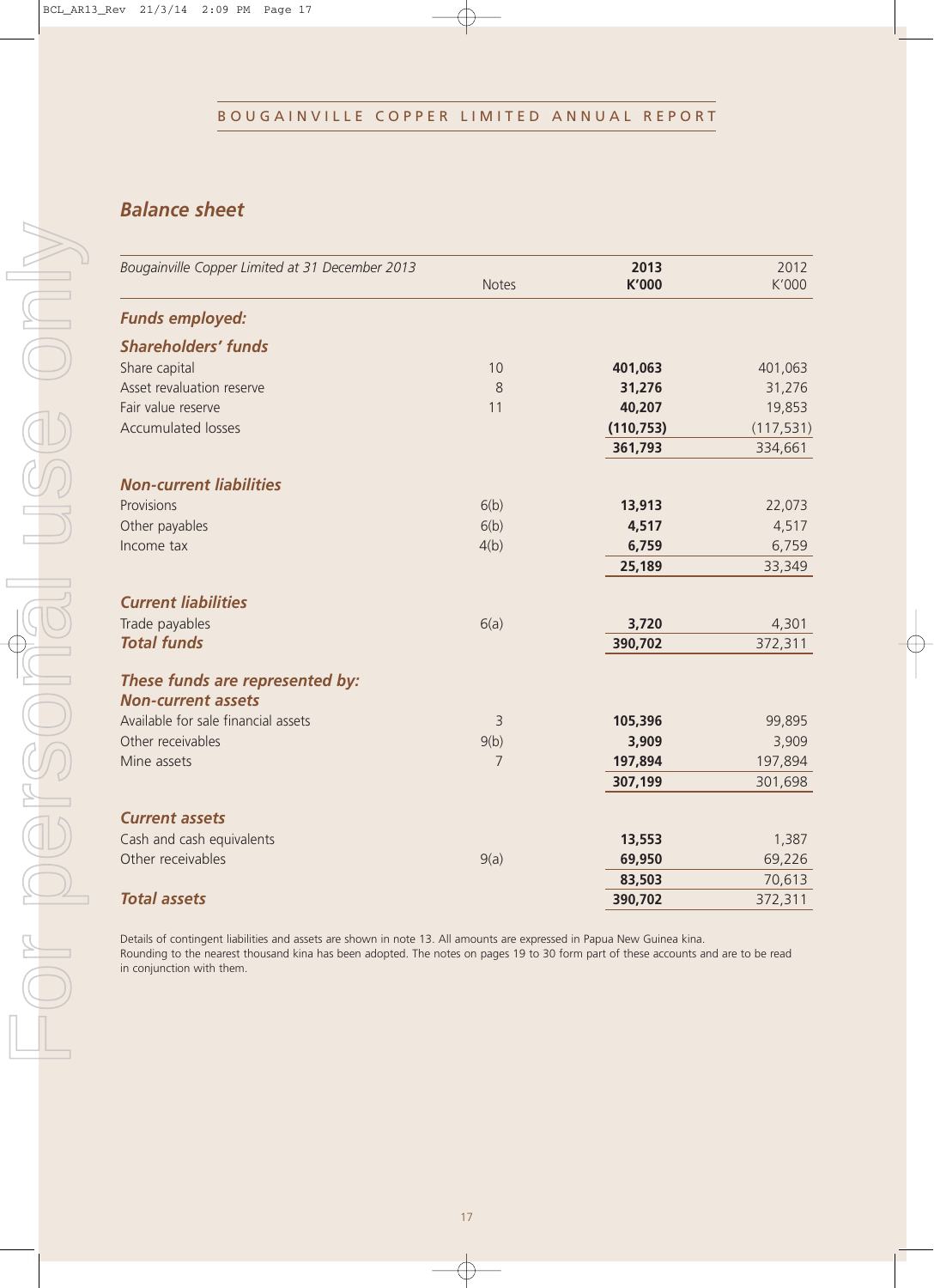# *Statement of cash flows*

| Bougainville Copper Limited year ended 31 December 2013      | 2013<br><b>K'000</b> | 2012<br>K'000 |
|--------------------------------------------------------------|----------------------|---------------|
| <b>Cash flows from operating activities</b>                  |                      |               |
| Payments to suppliers                                        | (11, 970)            | (18, 270)     |
| Interest received                                            | 183                  | 122           |
| Dividends received                                           | 3,959                | 4,674         |
| Net operating cash flows                                     | (7, 828)             | (13, 474)     |
| <b>Cash flows from investing activities</b>                  |                      |               |
| Proceeds from available for sale financial assets            | 19,500               | 8,594         |
| Net investing cash flows                                     | 19,500               | 8,594         |
| Net increase/(decrease) in cash and cash equivalents         |                      |               |
| Net cash flow                                                | 11,672               | (4,880)       |
| Cash and cash equivalents at beginning of year               | 1,387                | 6,494         |
| Effect of exchange rate changes on cash and cash equivalents | 494                  | (227)         |
| Cash and cash equivalents at end of year                     | 13,553               | 1,387         |

All amounts are expressed in Papua New Guinea Kina. Rounding to the nearest thousand Kina has been adopted. The notes on pages 19 to 30 form part of these accounts and are to be read in conjunction with them.

For, and on behalf of, the board.

Chairman & managing director Director 25 February 2014

**Peter R Taylor Robert S Burns**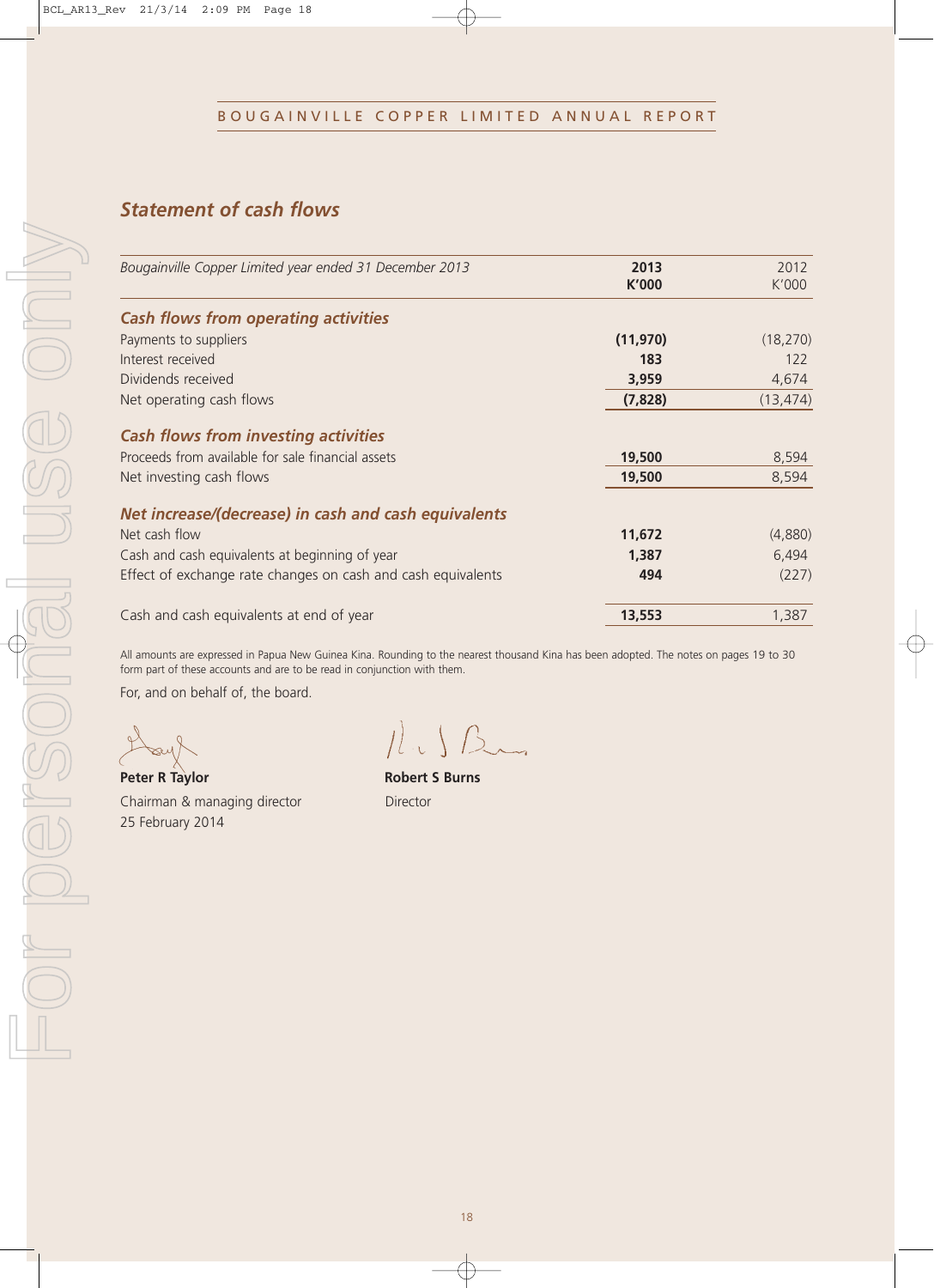#### *Notes to accounts*

*These notes form part of the 2013 financial statements of Bougainville Copper Limited and should be read in conjunction with them.*

The principal accounting policies applied in the preparation of these financial statements are set out below. Accounting policies relevant to mining operations are not presented due to mining operations having ceased in 1989. These policies have been consistently applied to all years presented, unless otherwise stated. These financial statements were authorised for issue in accordance with a directors' resolution on 25 February 2014.

#### **1.(a) Basis of preparation**

The financial statements of Bougainville Copper have been prepared in accordance with International Financial Reporting Standards (IFRS) and the PNG Companies Act 1997. The financial statements have been prepared under the historical cost convention, as modified by revaluation of available for sale financial assets.

The preparation of financial statements in conformity with IFRS requires the use of certain critical accounting estimates. It also requires management to exercise its judgment in the process of applying the company's accounting policies. The areas involving a higher degree of judgment or complexity, or areas where assumptions and estimates are significant to the financial statements are disclosed in the accounting policy note on significant risks and uncertainties.

Standards, amendments and interpretations to existing standards that are not yet effective have not been early adopted by the company.

#### **1.(b) Accounting policies Mine assets:**

Mine assets were originally stated at cost or directors valuation and subsequently depreciated and amortised at rates considered appropriate by the company.

As a consequence of suspension of mining activities in 1989, an impairment loss of K350 million was made for deterioration, damage or pilferage of company assets on Bougainville. The accuracy of that provision cannot be proved because the lack of access to Bougainville prevents a detailed assessment of the nature or extent of those losses. No depreciation charge or increase to the impairment loss has been made since 1991. The directors consider that any further review of the impairment loss at this time would be completely arbitrary because of the continuing lack of access to the mine.

#### **Taxation:**

The income tax expense or revenue for the period is the tax payable on the current period's taxable income based on the applicable income tax rate for each jurisdiction adjusted by changes in deferred tax assets and liabilities attributable to temporary differences and to unused tax losses.

Deferred income tax is provided in full, using the liability method, on temporary differences arising between the tax base of assets and liabilities and their carrying amounts in the financial statements.

Deferred tax assets are recognised for deductible temporary differences and unused tax losses only if it is probable that future taxable amounts will be available to utilise those temporary differences and losses.

Deferred tax assets and liabilities are offset when there is a legally enforceable right to offset current tax assets and liabilities and when the deferred tax balances related to the same taxation authority. Current tax assets and tax liabilities are offset where the entity has a legally enforceable right to offset and intends either to settle on a net basis, or to realise the asset and settle the liability simultaneously.

#### **Foreign currency translation:**

(i) Functional and presentation currency

Items included in the financial statements of the company are measured using the currency of the primary economic environment in which the entity operates ("the functional currency"). The financial statements are presented in PNG Kina, which is the company's functional and presentation currency.

(ii) Transactions and balances

Foreign currency transactions are translated into functional currency using the exchange rates prevailing at the dates of transactions. Foreign exchange gains and losses resulting from the settlement of such transactions and translation at year end exchange rates of monetary assets and liabilities determined in foreign currencies are recognised in determining profit.

#### **Provisions:**

Provisions for compensation, rehabilitation and stabilisation are recognised when the company has a present legal or constructive obligation as a result of past events; it is more likely than not that an outflow of resources will be required to settle the obligation; and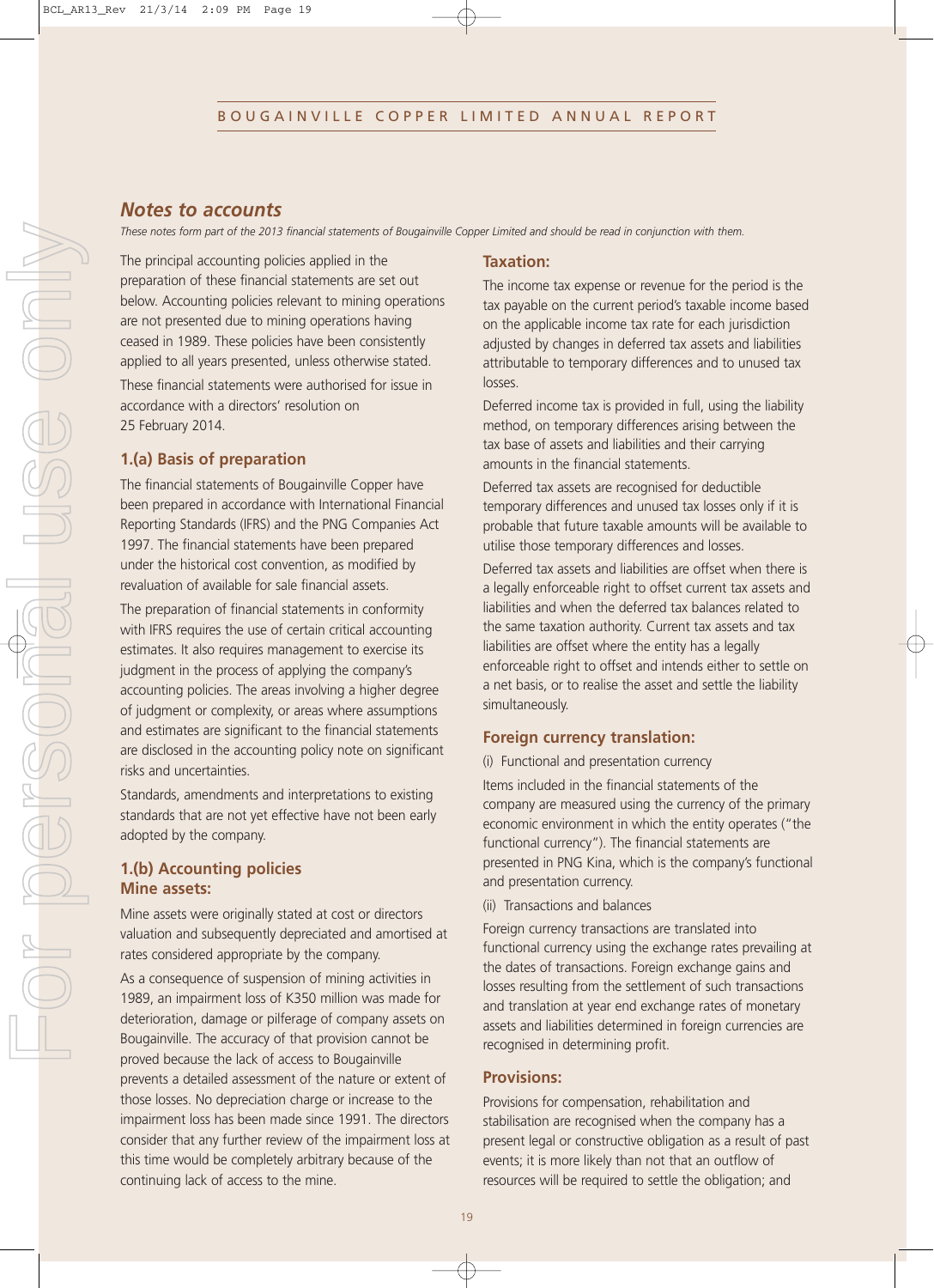#### *Notes to accounts – continued*

*These notes form part of the 2013 financial statements of Bougainville Copper Limited and should be read in conjunction with them.*

the amount has been reliably estimated. Provisions are not recognised for future operating losses.

#### **Investments:**

#### (i) Available for sale financial assets

Investments in marketable equity securities (shares in other corporations) are classified as "available for sale financial assets". Investments intended to be held for an indefinite period of time, which may be sold in response to needs for liquidity or changes in interest rates, are classified as available for sale; these are included in noncurrent assets unless management has the express intention of holding the investments for less than 12 months from the balance sheet date or unless they will need to be sold to raise operating capital, in which case they are included in current assets. Management determines the appropriate classification of its investments at the time of the purchase and re-evaluates such designation on a regular basis.

All purchases and sales of investments are recognised on the trade date, which is the date that the company commits to purchase or sell the asset. Cost of purchase includes transaction costs. Available for sale investments are subsequently carried at fair value. Changes in the fair value of available for sale investments are recognised as a separate component of equity until the investment is sold, or until the investment is determined to be impaired, at which time the cumulative gain or loss previously reported in equity is included in determining profit. For investments that are actively traded in organised financial markets, fair value is determined by reference to the Australian Securities Exchange quoted market bid prices at the close of business on the balance sheet date.

#### (ii) Held to maturity financial assets

Held to maturity investments are non-derivative financial assets with fixed or determinable payments and fixed maturities that the company's management has the positive intention and ability to hold to maturity. These are measured at cost with accrued interest included in other receivables.

#### **Impairment of investments:**

The company assesses at the end of each reporting period whether there is objective evidence that a financial asset or group of assets is impaired. A financial asset or group of financial assets is impaired and impairment

losses are incurred only if there is objective evidence of impairment as a result of one or more events that occurred after the initial recognition of the asset (a "loss event") and that loss event (or events) has an impact on the estimated future cash flows of the financial assets or group of financial assets that can be reliably estimated. In the case of equity investments classified as available for sale, a significant or prolonged decline in fair value of the security below its cost is considered an indicator that the assets are impaired.

#### (i) Assets carried at cost

For loans and receivables, the amount of loss is measured as the difference between the assets carrying amount and the present value of estimated future cash flows (excluding future credit losses that have not been incurred) discounted at the financial asset's original effective interest rate. The carrying amount of the asset is reduced and the amount of the loss is recognised in the statement of comprehensive income. If a loan or held to maturity investment has a variable interest rate, the discount rate for measuring any impairment loss is the current effective interest rate determined under the contract. As a practical expedient, the company may measure impairment on the basis of an instrument's fair value using observable market price.

If, in a subsequent period, the amount of impairment loss decreases and the decrease can be related objectively to an event occurring after the impairment was recognised (such as an improvement in the debtors credit rating), the reversal of he previously recognised impairment loss is recognised in the statement of comprehensive income.

#### (ii) Assets classified as available for sale

If there is objective evidence of impairment for available for sale financial assets, the cumulative loss, measured as the difference between the acquisition cost and the current fair value less any impairment loss on that financial asset previously recognised in the statement of comprehensive income, is removed from equity and recognised in the statement of comprehensive income.

Impairment losses on equity instruments that were recognised in the statement of comprehensive income are not reversed through the statement of comprehensive income in a subsequent period.

If the fair value of a debt instrument classified as available for sale increases in a subsequent period and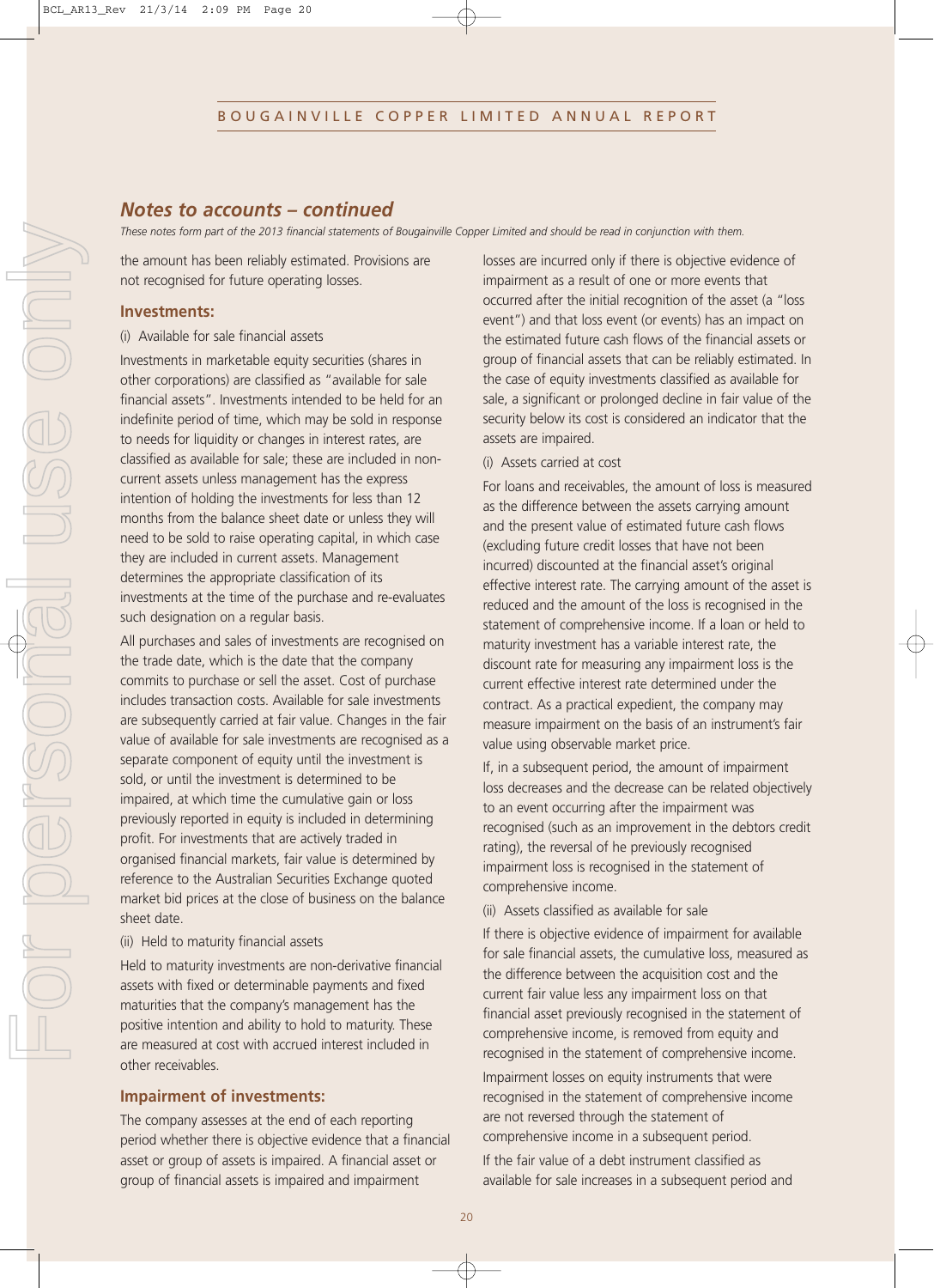#### *Notes to accounts – continued*

*These notes form part of the 2013 financial statements of Bougainville Copper Limited and should be read in conjunction with them.*

the increase can be objectively related to an event occurring after the impairment loss was recognised in the statement of comprehensive income, the impairment loss is reversed through the statement of comprehensive income.

Impairment testing on receivables and other assets is described below.

#### **Cash and cash equivalents:**

Cash and cash equivalents comprises cash on hand, deposits held at call with banks, and bank deposits and treasury bills with original maturities of three months or less.

#### **Other receivables:**

Other receivables are recognised initially at fair value, less provision for impairment. They are presented as current assets unless collection is not expected for more than twelve months after the reporting date.

Collectability of receivables is reviewed on an ongoing basis. Debts which are known to be uncollectable are written off by reducing the carrying amount directly. An allowance account (provision for impairment of receivables) is used when there is objective evidence that the company will not be able to collect all amounts due according to the original terms of the receivables. Significant financial difficulties of the debtor, probably that the debtor will enter into bankruptcy or financial reorganisation, and default or delinquency in payments are considered indicators that the receivables are impaired. The amount of the impairment allowance is the difference between the asset's carrying amount and the present value of estimated future cash flows, discounted at the original effective interest rate. Cash flows relating to short-term receivables are not discounted if the effect of discounting is immaterial.

The amount of the impairment loss is recognised in the statement of comprehensive income within other expense. When a receivable for which an impairment allowance had been recognised becomes uncollectable in a subsequent period, it is written off against the allowance account. Subsequent recoveries of amounts previously written off are credited against other expense in the statement of comprehensive income.

#### **Impairment of other assets:**

Other assets are tested for impairment whenever events or changes in circumstances indicate that the carrying amount may not be recoverable. An impairment loss is recognised for the amount by which the assets carrying

amount exceeds its recoverable amount. The recoverable amount is the higher of an asset's fair value less costs to sell and value in use. For the purpose of assessing impairment, assets are grouped at the lowest levels for which there are separately identifiable cash inflows which are largely independent of the cash inflows from other assets or groups of assets (cash generating units). Nonfinancial assets that suffered impairment are reviewed for possible reversal of the impairment at the end of each reporting period.

#### **Revenue recognition:**

Interest income is recognised on a time-proportion basis using the effective interest method.

Dividend income is recognised when the right to receive payment is established.

#### **1.(c) Critical accounting estimates and assumptions**

(i) Carrying value of mine assets

Mine production was suspended on 15 May 1989 because of attacks on employees. Following repeated instances of damage to mine facilities and the power line and further attacks on employees, it became necessary to evacuate all remaining company personnel from Bougainville early in 1990. There continues to be uncertainty surrounding the future of the Panguna mine. Since the withdrawal of company personnel from Bougainville was completed on 24 March 1990, there has been no care and maintenance of the company's assets. Considerable deterioration of the assets has likely occurred in the intervening period, because of this lack of care and maintenance, their exposure to the elements, vandalism, pilferage and militant action. However, as access to the mine site has not been possible, the extent of the necessary write-downs is not capable of reliable measurement or estimation.

With the passage of time, it became clear that a major write-down of assets from their pre-closure levels would be required. To allow for this future write-down, the directors made an impairment loss in 1991 for deterioration, damage and pilferage of K350 million, with this sum being classified as an extraordinary item.

The exact quantum of this provision should not be viewed as a precise calculation reflecting an accurate estimate of the present value of losses or likely costs of repair. Rather, the reduction in carrying value should be seen as a broad estimate of the total service potential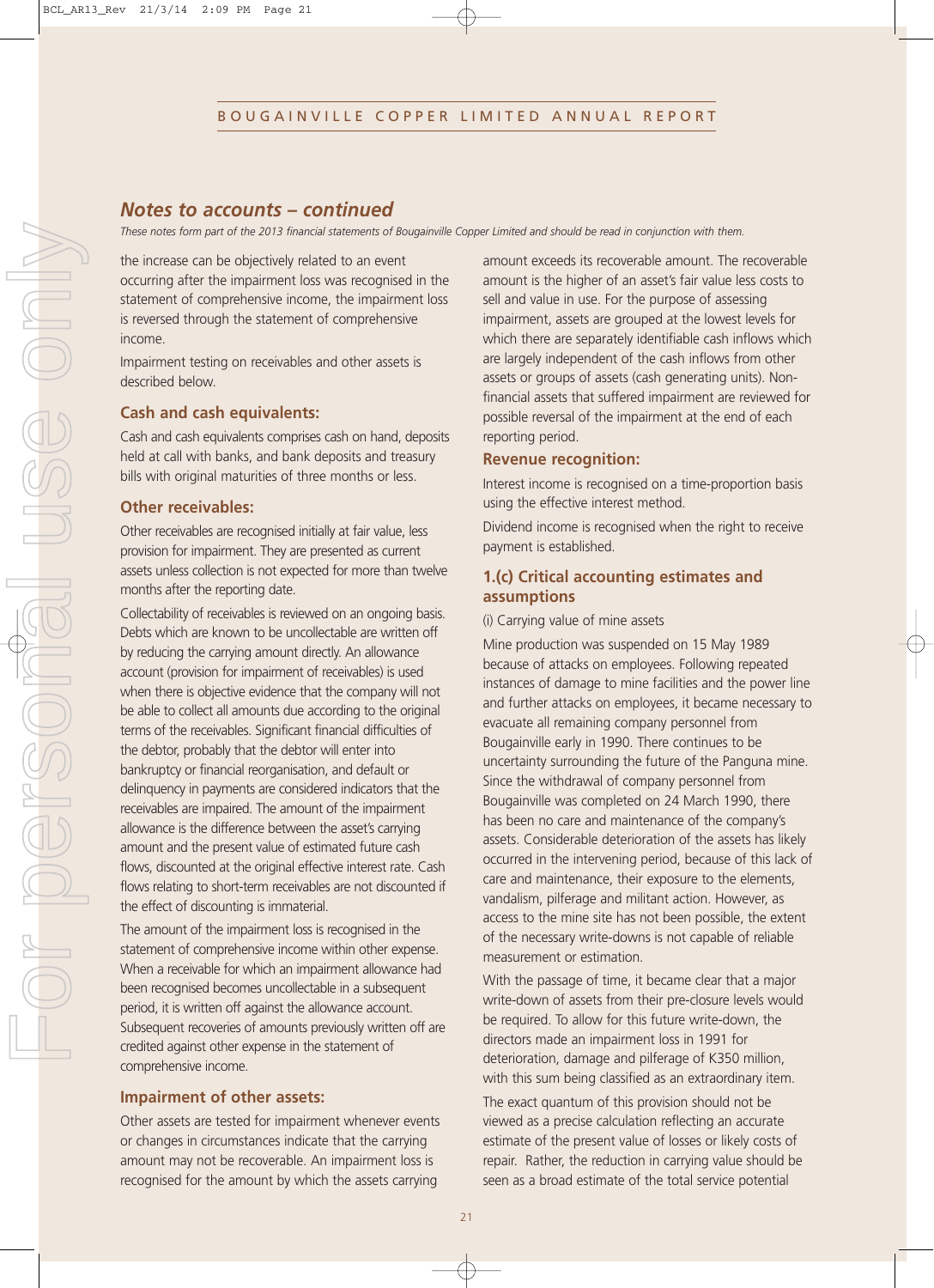#### *Notes to accounts – continued*

*These notes form part of the 2013 financial statements of Bougainville Copper Limited and should be read in conjunction with them.*

likely to have been lost to the operation in respect of the whole inventory of assets carried in the books.

While directors have made this provision in good faith based on the limited information available to them, it must be recognised that the actual extent of the necessary write-downs can only be established when access to the mine site by appropriate company representatives is again possible. Accordingly, the 1991 provision may eventually prove to be above or below the sum that is necessary to reflect these losses. The directors believe that in the absence of reliable information and the lack of a more suitable alternative, this is the only appropriate basis to use.

#### (ii) Income taxes

Refer to notes 9 and 13 for information regarding the company's ongoing tax dispute with the IRC.

#### **1.(d) Rounding of amounts**

All amounts have been rounded off to the nearest K'000, unless otherwise stated.

#### **1.(e) Capital risk management**

Bougainville Copper's objectives when managing capital are to safeguard the company's ability to continue as a going concern in order to provide returns for shareholders and benefits for other stakeholders and to maintain an optimal capital structure to reduce the cost of capital. In order to maintain or adjust the capital structure, the company may adjust the amount of dividends paid to shareholders, return capital to shareholders, issue new shares or sell assets to reduce debt.

#### **1.(f) Changes in accounting standards**

(i) Standards, amendments and interpretations effective in 2013

The following new standards and amendments were applicable for the first time during the accounting period beginning 1 January 2013:

• Amendment to IAS 1, 'Financial statement presentation' (effective 1 July 2012) regarding other comprehensive income requires entities to separate items presented in other comprehensive income into two groups, based on whether they may be recycled to profit or loss in the future. This has not effected the measurement of any items recognised in the balance sheet or profit and loss in the current period.

- Amendments to IAS 19, 'Employee benefits' (effective 1 January 2013) require the recognition of all remeasurements of defined benefit liabilities/assets immediately in other comprehensive income (removal of the so-called 'corridor' method) and the calculation of a net interest expense or income by applying the discount rate to the net defined benefit liability or asset. The entity does not have a defined benefit pension scheme.
- IFRS 13, 'Fair value measurement' (effective 1 January 2013) aims to improve the consistency and reduce complexity by providing a precise definition of fair value and a single source of fair value measurement and disclosure requirements for use across IFRSs. The requirements do not extend the use of fair value accounting but provide guidance on how it should be applied where its use is already required or permitted by other standards. Because of the inherent difficulties in measuring fair value of mine assets, there has been no change arising from this standard.
- Amendment to IFRS 7, 'Financial instruments: Disclosures' on offsetting financial assets and financial liabilities (effective 1 January 2013) enhance current offsetting disclosures. There has been no impact from this amendment.
- Amendment to IFRS 1, 'First time adoption', on government loans (effective 1 January 2013) is not relevant to the entity.
- Annual improvements 2011 (effective 1 January 2013) include minor changes to IFRS 1, IAS 1, IAS 16, IAS 32 and IAS 34. There have been no adjustments as a result of applying the revised rules.
- (ii) Standards, amendments and interpretations issued but not effective in 2013 or adopted early

The following standards, amendments and interpretations to existing standards have been published and are mandatory for the entity's accounting periods beginning on or after 1 January 2014 or later periods, but the entity has not early adopted them:

• IFRS 9, 'Financial Instruments' (effective date is open) is the first phase of replacing IAS 39, 'Financial Instrument" with a standard that is less complex and principles based. The new standard addresses the classification, measurement and derecognition of financial assets and financial liabilities. The standard is not expected to change the entity's existing accounting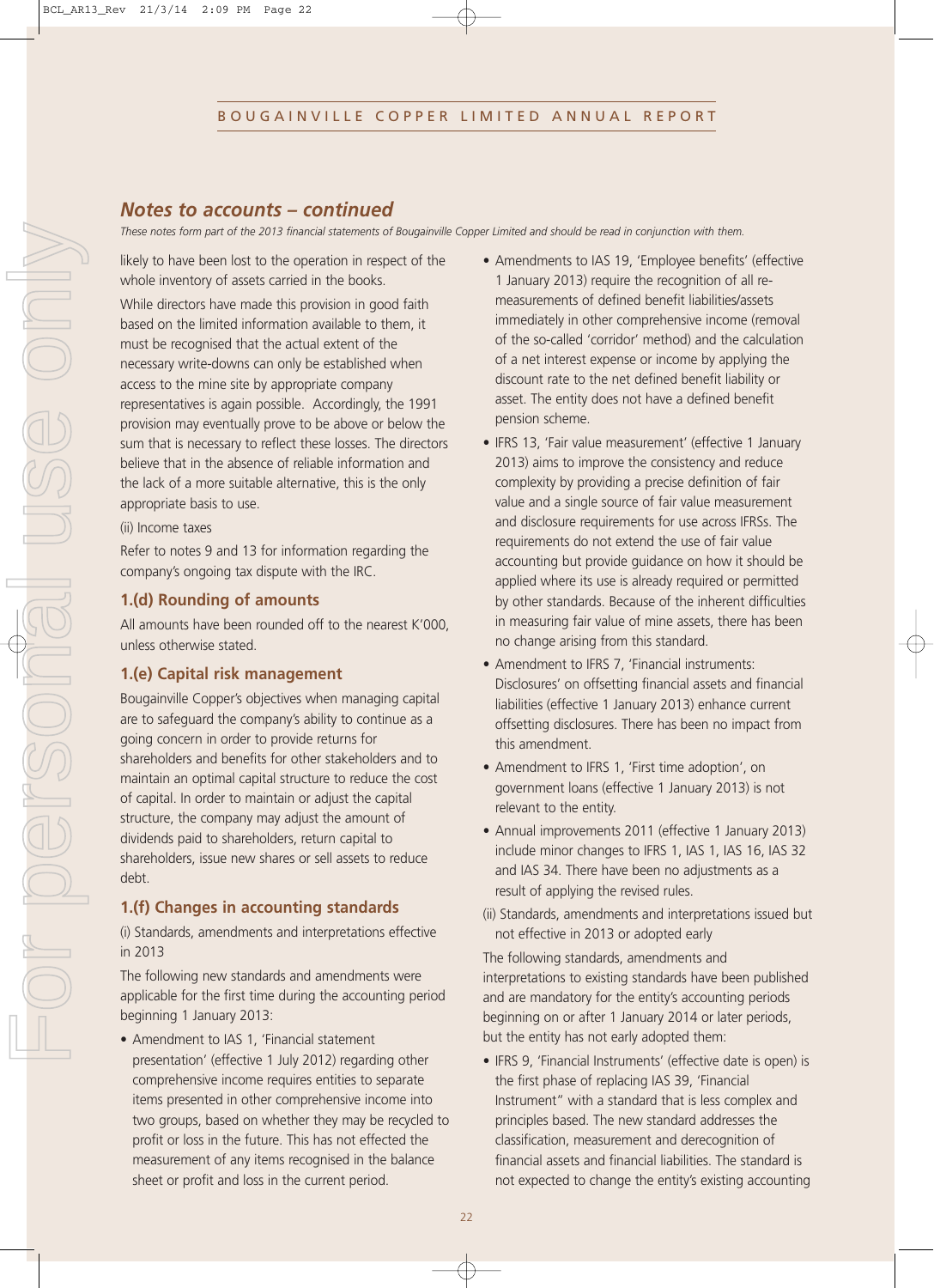#### *Notes to accounts – continued*

*These notes form part of the 2013 financial statements of Bougainville Copper Limited and should be read in conjunction with them.*

policy for its financial assets and liabilities. IASB has also amended IFRS 9 to allow entities to early adopt the requirement to recognise in OCI the changes in fair value attributable to changes in an entity's own credit risk (from financial liabilities that are designated under the fair value option). This can be applied without having to adopt the remainder of IFRS 9.

- Narrow scope amendments to IAS 36 "Impairment of assets" (effective 1 January 2014) address the disclosure of information about the recoverable amount of impaired assets if that amount is based on fair value less costs of disposal. As discussed elsewhere, the company has insufficient information to address this matter.
- Amendments to IAS 32, "Financial Instrument: Presentation" (effective 1 January 2014). These amendments are to the application guidance in IAS 32 and clarify some of the requirements for offsetting financial assets and financial liabilities on the balance Sheet.

For personal use only

- Amendment to IAS 39, Financial instruments: Recognition and measurement, amendment in relation to "novation of derivatives" (effective 1 January 2014). The company has no such arrangements.
- IFRIC 21 "Levies". This is an interpretation to IAS 37, "provisions, contingent liabilities and contingent assets. IAS 37 sets out criteria for the recognition of a liability, one of which is the requirement for the entity to have present obligation as a result of past event (known as obligating event). The interpretation clarifies that the obligating event that gives rise to a liability to pay a levy is the activity described in the relevant legislation that triggers the payment of the levy.
- Annual improvements 2012 (effective 1 July 2014) makes minor changes to IFRS 2, IFRS3, IFRS 8, IFRS 13, IAS 16, IAS 37 and IAS 39.
- Annual improvements 2013 (effective 1 July 2014) makes minor changes to IFRS 1, IFRS 3, IFRS 13 and IAS 40.

The entity has conducted investigations and does not consider that there are any measurement or recognition issues arising from the release of these new pronouncements that will have a significant impact on the reported financial position or financial performance of the entity.

#### **1(g) Earnings per share**

Basic earnings per share

Basic earnings per share is calculated by dividing:

- the profit attributable to owners of the company, excluding any costs of servicing equity other than ordinary shares.
- by the weighted average number of ordinary shares outstanding during the financial year, adjusted for bonus elements in ordinary shares issued during the year and excluding treasury shares.

Æ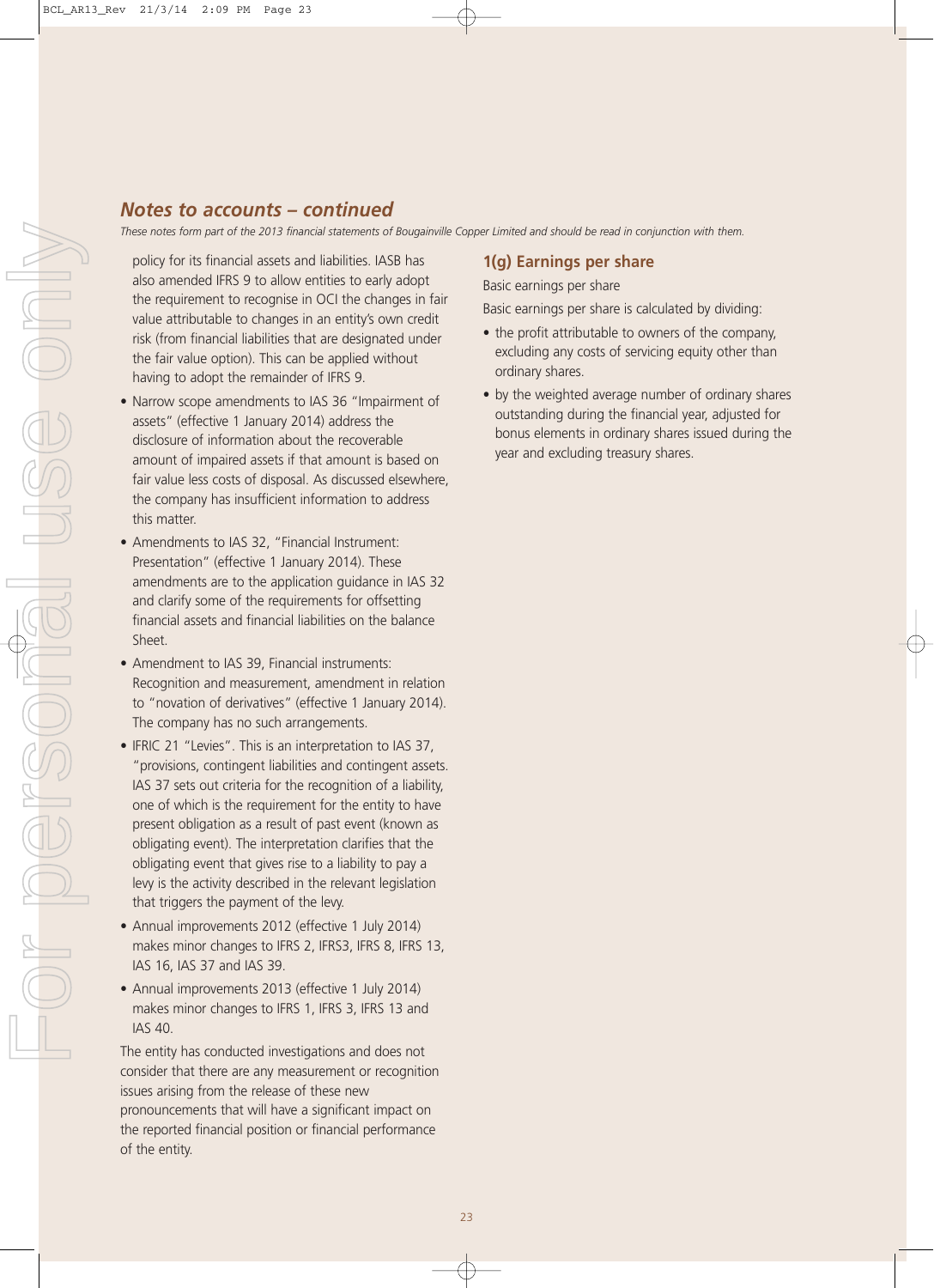| 1,404                                                                                                                    | 1,718                           |
|--------------------------------------------------------------------------------------------------------------------------|---------------------------------|
| 115                                                                                                                      | 108                             |
| 51                                                                                                                       | 79                              |
| 364                                                                                                                      | 353                             |
| 155                                                                                                                      | 150                             |
| 4,397                                                                                                                    | 3,057                           |
| 368                                                                                                                      | 802                             |
| (8, 160)                                                                                                                 |                                 |
| 344                                                                                                                      | 2,733                           |
| 1,715                                                                                                                    |                                 |
| 693                                                                                                                      |                                 |
| 137                                                                                                                      | 140                             |
| 559                                                                                                                      | 434                             |
| 1,012                                                                                                                    | 1,774                           |
| 3,154                                                                                                                    | 11,348                          |
|                                                                                                                          |                                 |
|                                                                                                                          |                                 |
| 99,895                                                                                                                   | 90,246                          |
| 25,001                                                                                                                   | 18,243                          |
| (19,500)                                                                                                                 | (8, 594)                        |
|                                                                                                                          | 99,895                          |
|                                                                                                                          |                                 |
| 80,042                                                                                                                   | 87,979                          |
|                                                                                                                          | (7, 937)                        |
| 65,189                                                                                                                   | 80,042                          |
| 40,207                                                                                                                   | 19,853                          |
|                                                                                                                          | 99,895                          |
| Available for sale financial assets consist of investments in ordinary shares, and therefore have no fixed maturity date |                                 |
|                                                                                                                          |                                 |
|                                                                                                                          | 105,396<br>(14, 853)<br>105,396 |

Operating profit/(loss) before taxation **6,778** (5,424) Prima facie income tax @ 30 per cent **2,033** (1,627) Tax effect of amounts which are not deductible (taxable) in calculating taxable income **(4,185)** (390) Potential tax benefit not recognised **2,152** 2,017 Income tax expense/(credit) **-** -

(b) An agreement between the Independent State of Papua New Guinea and Rio Tinto provides for the deferral of income tax payable of K6,759,000 in respect of the 1989 year until certain criteria have been met following successful recommencement of operations.

(c) The future income tax benefit relating to tax losses has not been brought to account because their realisation is not probable. Available tax losses carried forward amount to K133,138,267 (2012: K125,965,574).

For personal use on

 $\begin{picture}(40,40) \put(0,0){\line(1,0){10}} \put(15,0){\line(1,0){10}} \put(15,0){\line(1,0){10}} \put(15,0){\line(1,0){10}} \put(15,0){\line(1,0){10}} \put(15,0){\line(1,0){10}} \put(15,0){\line(1,0){10}} \put(15,0){\line(1,0){10}} \put(15,0){\line(1,0){10}} \put(15,0){\line(1,0){10}} \put(15,0){\line(1,0){10}} \put(15,0){\line(1$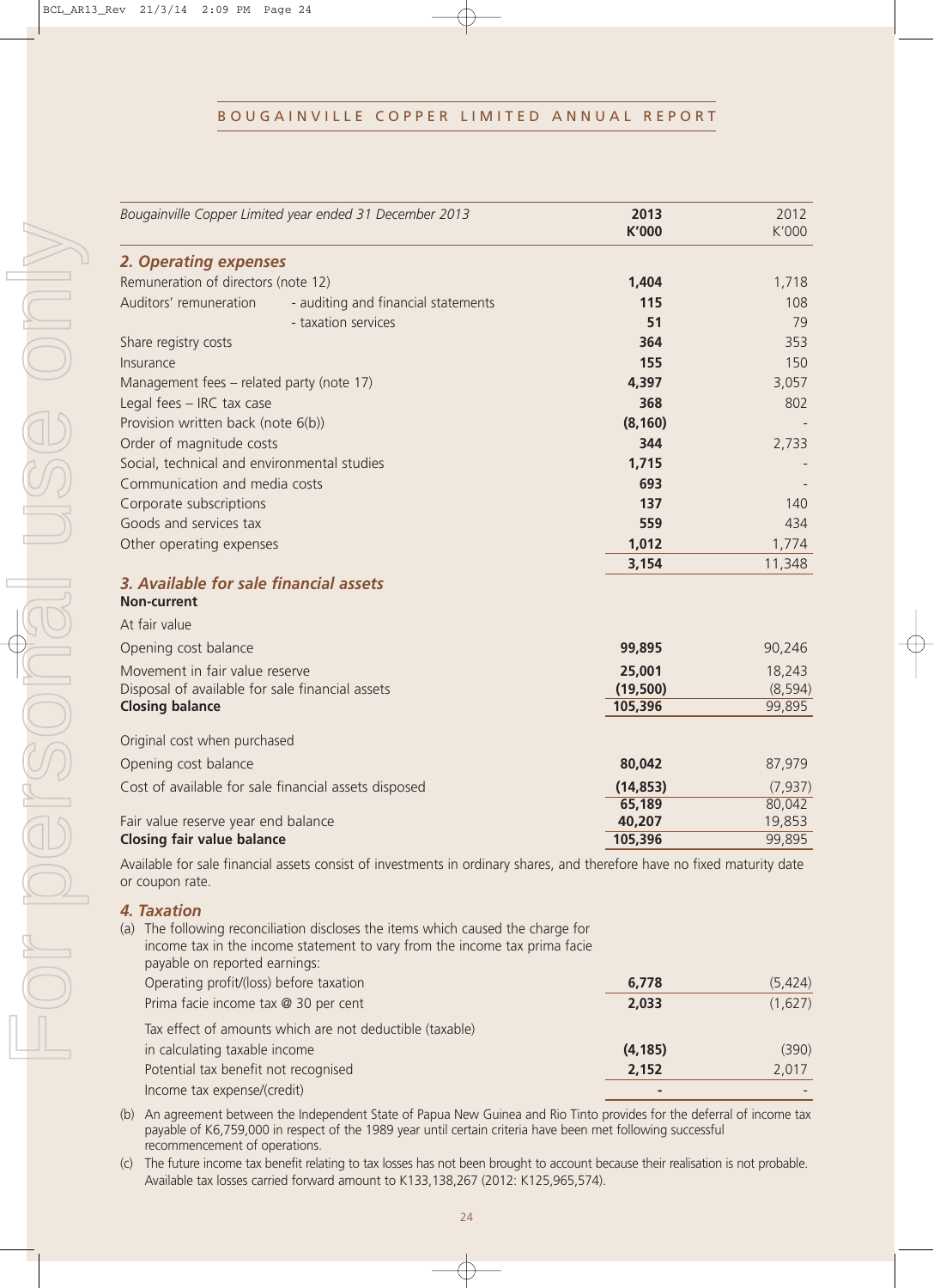| Bougainville Copper Limited year ended 31 December 2013                                                                                                                                                                                                            | 2013<br>K'000 | 2012<br>K'000 |
|--------------------------------------------------------------------------------------------------------------------------------------------------------------------------------------------------------------------------------------------------------------------|---------------|---------------|
| <b>5. Exchange fluctuation</b>                                                                                                                                                                                                                                     |               |               |
| (a) The net exchange gain/(loss) reflected in earnings arising                                                                                                                                                                                                     |               |               |
| from financial assets:                                                                                                                                                                                                                                             |               |               |
| Gain/(loss                                                                                                                                                                                                                                                         | 494           | (227)         |
|                                                                                                                                                                                                                                                                    | 494           | (227)         |
| (b) Foreign currency amounts included in current assets, non-current assets,<br>current liabilities and non-current liabilities that are not effectively hedged are:                                                                                               |               |               |
| Current assets                                                                                                                                                                                                                                                     | 13,394        | 1,096         |
| Non-current assets                                                                                                                                                                                                                                                 | 105,396       | 99,895        |
| Current liabilities                                                                                                                                                                                                                                                | 16            | 15            |
| Non-current liabilities                                                                                                                                                                                                                                            |               |               |
| Kina equivalent of Australian dollars                                                                                                                                                                                                                              |               |               |
| <b>6. Liabilities</b>                                                                                                                                                                                                                                              |               |               |
| <b>Trade payables</b><br>(a) Current                                                                                                                                                                                                                               |               |               |
| Trade creditors                                                                                                                                                                                                                                                    | 16            | 15            |
| Related corporations (note 17)                                                                                                                                                                                                                                     | 3,704         | 4,286         |
|                                                                                                                                                                                                                                                                    | 3,720         | 4,301         |
| Non-current<br>(b)                                                                                                                                                                                                                                                 |               |               |
| Other payables                                                                                                                                                                                                                                                     | 4,517         | 4,517         |
| Payables that have been carried forward since the suspension of mining<br>operations have been classified as non-current liabilities, as the directors<br>consider they are unlikely to be settled within the following year.                                      |               |               |
| <b>Provisions</b>                                                                                                                                                                                                                                                  |               |               |
| Provision for compensation                                                                                                                                                                                                                                         |               |               |
| Opening balance                                                                                                                                                                                                                                                    | 22,073        | 22,073        |
| Provision raised and recognised during the year<br>Provision written back                                                                                                                                                                                          | (8, 160)      |               |
| Closing balance                                                                                                                                                                                                                                                    | 13,913        | 22,073        |
| The company has provided for compensation to landowner groups affected by<br>the company's mine operations, based on known obligations.                                                                                                                            |               |               |
| Provision had previously been made for rehabilitation and stabilisation costs for<br>which the company has no current legal or constructive obligation based on its<br>latest review. Accordingly, the provision balance has been adjusted in the<br>current year. |               |               |
| For the reason set out in Note 1 (b), obligations, if any, in relation to other<br>compensation, rehabilitation and stabilisation connected to the mine<br>operations can only be established once access to the mine is regained, a                               |               |               |

detailed assessment is conducted and agreement is reached with the State and other relevant parties as to what might be required. In the absence of such information, the company and its management are unable to quantify what the provision might be.

 $\bigoplus$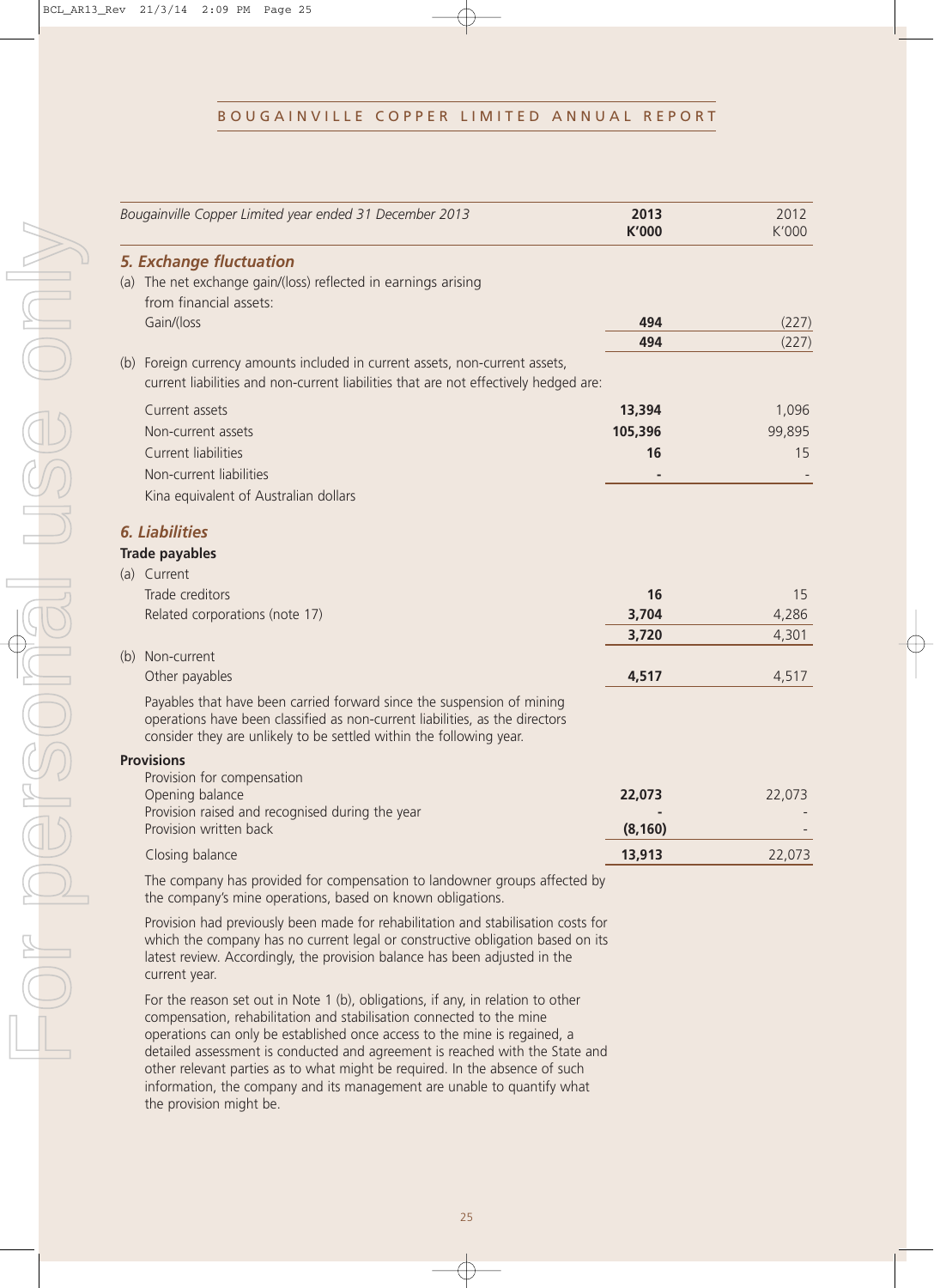| Bougainville Copper Limited year ended 31 December 2013 | 2013<br>K'000 | 2012<br>K'000 |
|---------------------------------------------------------|---------------|---------------|
| 7. Mine assets                                          |               |               |
| (a) Mine development and buildings                      |               |               |
| - at directors' 1980 valuation                          | 292,165       | 292,165       |
| - Less accumulated depreciation                         | 159,721       | 159,721       |
|                                                         | 132,444       | 132,444       |
| - at cost                                               | 102,988       | 102,988       |
| Less accumulated depreciation                           | 38,664        | 38,664        |
|                                                         | 64,324        | 64,324        |
| Net mine development and buildings                      | 196,768       | 196,768       |
| (b) Plant, machinery & equipment                        |               |               |
| - at directors' 1980 valuation                          | 245,177       | 245,177       |
| - Less accumulated depreciation                         | 148,866       | 148,866       |
|                                                         | 96,311        | 96,311        |
| - at cost                                               | 304,486       | 304,486       |
| Less accumulated depreciation                           | 104,703       | 104,703       |
|                                                         | 199,783       | 199,783       |
| Net plant, machinery & equipment                        | 296,094       | 296,094       |
| (c) Mine property                                       |               |               |
| - at cost                                               | 62,121        | 62,121        |
| Less accumulated amortisation                           | 46,204        | 46,204        |
| Net mine property                                       | 15,917        | 15,917        |
| (d) Capitalised works in progress - at cost             | 29,112        | 29,112        |
| Total property, plant & equipment                       |               |               |
| - at cost or valuation                                  | 1,036,049     | 1,036,049     |
| Less accumulated depreciation/amortisation              | 498,158       | 498,158       |
| Net book value                                          | 537,891       | 537,891       |
| <b>Stores</b>                                           | 10,003        | 10,003        |
| Total mine assets                                       | 547,894       | 547,894       |
| Less impairment loss                                    | 350,000       | 350,000       |
| Net book value                                          | 197,894       | 197,894       |
| Reconciliation of movement in net book value            |               |               |
| Net book value at beginning of year                     | 197,894       | 197,894       |
| <b>Additions</b>                                        |               |               |
| Disposals                                               |               |               |
| Net book value at end of year                           | 197,894       | 197,894       |

The basis of valuation of these assets is set out in note 1(b) of the accounts and attention is drawn to note 1(a) titled "Basis of Preparation". Due to the loss of complete historical information following the suspension of mining operations it is not possible to reliably estimate the carrying amount that would have been included had mine assets been carried at original cost less accumulated depreciation.

| <b>8. Asset revaluation reserve</b> |        |        |
|-------------------------------------|--------|--------|
| Asset revaluation reserve           | 31,276 | 31,276 |
|                                     |        |        |

In 1980 mine assets were revalued by K300 million. A majority of the reserve created by this revaluation was distributed to shareholders by way of bonus shares leaving a residual amount as shown in this note that has been carried forward.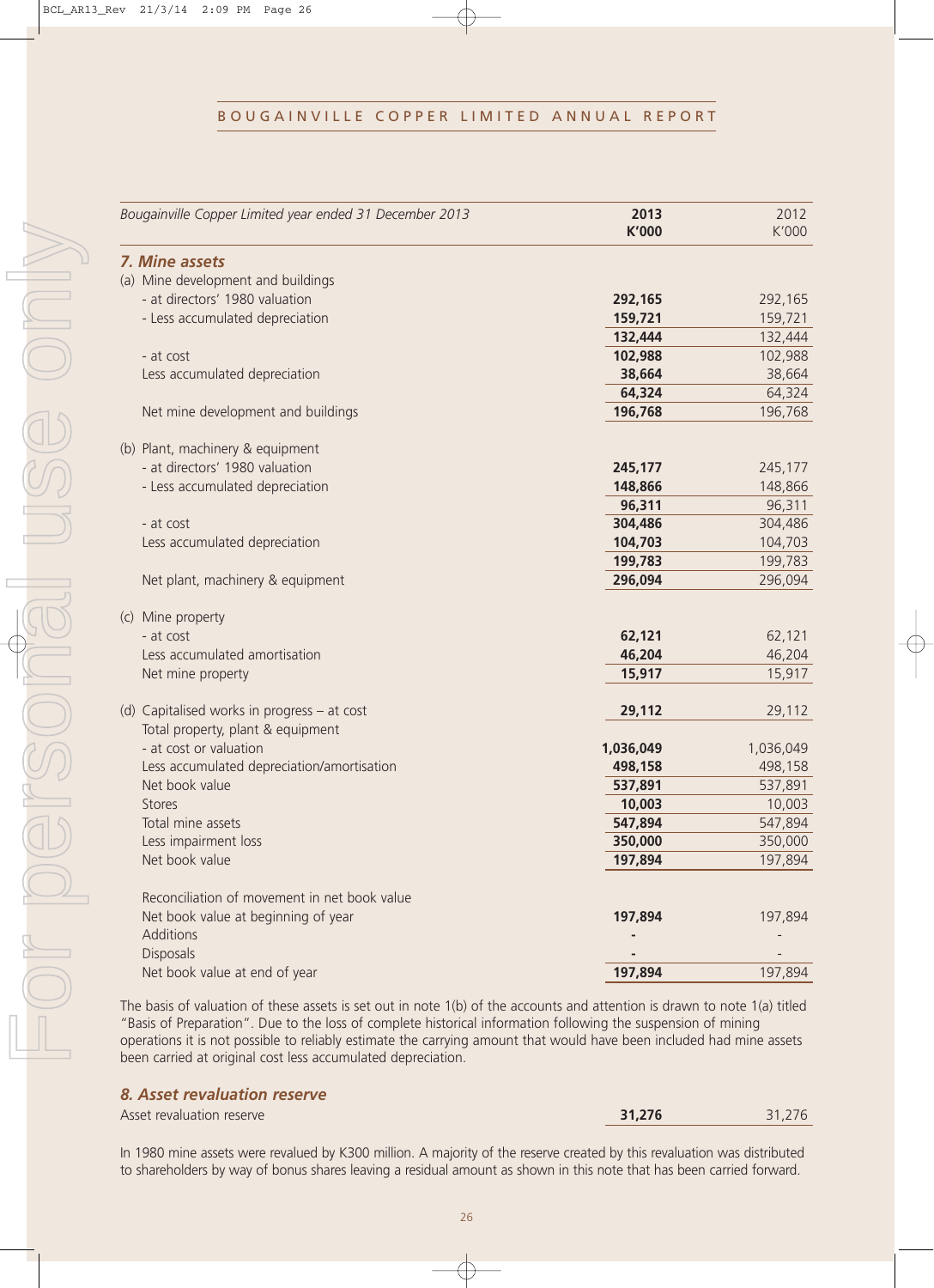| Bougainville Copper Limited year ended 31 December 2013 | 2013<br>K'000 | 2012<br>K'000 |
|---------------------------------------------------------|---------------|---------------|
| 9. Other receivables                                    |               |               |
| (a) Current                                             |               |               |
| Sundry receivables                                      | 133           | 59            |
| Interest receivable on monies paid to the Supreme Court | 3,579         | 2,929         |
| Monies paid to the Supreme Court & IRC                  | 61,833        | 61,833        |
| Withholding tax receivable                              | 4,405         | 4,405         |
|                                                         | 69,950        | 69,226        |
| Non-current<br>(b)                                      |               |               |
| Other receivables                                       | 7,136         | 7,136         |
| Provision for doubtful debts                            | (3,227)       | (3, 227)      |
|                                                         | 3,909         | 3,909         |

Receivables that have been carried forward since the suspension of mining operations have been classified as non-current assets, as the directors consider they are unlikely to be settled within the following year. A significant proportion of these other receivables are receivable from State owned entities, and are considered subject to offset on settlement against amounts owing to State owned entities included in other payables (Note 6(b)). Long outstanding receivables that are no longer considered collectable have been written off.

The PNG Internal Revenue Commission (IRC) has disallowed Bougainville Copper's claimed tax depreciation on its Bougainville assets on the grounds that Bougainville Copper lost/surrendered control of its assets in 1990, and therefore the assets should have been totally depreciated in that year and that the availability of depreciation to offset against Bougainville Copper's investment income has lapsed through the passage of time. The IRC has issued assessments on that basis. Bougainville Copper's objections to the assessments were rejected by the IRC and Bougainville Copper has appealed to the National Court. A hearing date is yet to be set. Our advisors and senior Australian counsel have advised there are good arguments in support of Bougainville Copper on this matter and the company has a better than average chance of succeeding against the IRC.

Bougainville Copper has paid, in previous years, sums totaling K61.8 million to the IRC or the Supreme Court pending resolution of the substantive tax appeals. Including interest the amount now totals K65.4 million (2012: K64.7 million).

Bougainville Copper believes that its position is supportable and the amounts paid, together with the related accrued interest, are recoverable. Meanwhile the substantive appeal against the tax assessment is pending. In the event the IRC is successful, the impact would be a write off of monies paid to date to the IRC/Supreme Court and accrued interest and recognition of any other liability arising from the Court's decision which may result in a significant loss to Bougainville Copper. In the event Bougainville Copper is successful, the impact would be a return of the monies paid to the IRC/Supreme Court together with accrued interest which are carried as current receivables by Bougainville Copper.

Except as is noted there were no significant changes in the state of affairs of the company during the year.

#### *10. Ordinary shares*

The issued capital of the company is 401,062,500 ordinary shares fully paid. No change in issued capital occurred during 2013.

|  |  |  |  |  | <b>11. Fair value reserve</b> |  |
|--|--|--|--|--|-------------------------------|--|
|--|--|--|--|--|-------------------------------|--|

| <b>11. Fair value reserve</b>                                                                                                                                      | 2013<br><b>K'000</b> | 2012<br>K'000 |
|--------------------------------------------------------------------------------------------------------------------------------------------------------------------|----------------------|---------------|
| Fair value reserve                                                                                                                                                 | 40,207               | 19,853        |
| This reserve records movements for available for sale financial assets to<br>fair value. Refer note $1(b)(iii)$ and note $18(g)$ for calculations of 'fair value'. |                      |               |
| Opening balance                                                                                                                                                    | 19,853               | 2,267         |
| Movement                                                                                                                                                           | 25,001               | 18,243        |
| Fair value realised through disposal                                                                                                                               | (4,647)              | (657)         |
| Net movement                                                                                                                                                       | 20,354               | 17,586        |
| Closing balance                                                                                                                                                    | 40,207               | 19,853        |
| <b>12. Remuneration of directors</b>                                                                                                                               |                      |               |

Directors' remuneration, including the value of benefits, received during the year is as follows: Robert S Burns **136** 116 Dame Carol A Kidu (appointed 7 April 2013) **104** -

| Darije Carol A Nigu (appolitieg 7 April 2013) | 1 V 4     |       |
|-----------------------------------------------|-----------|-------|
| John E Leahy (retired 1 May 2012)             | $\,$      | 147   |
| Sir Rabbie L Namaliu                          | 142       | 136   |
| Peter R Taylor*                               | 985       | 1.283 |
| lan J Williams (retired 8 April 2013)         | <b>37</b> | 136   |
|                                               | 1,404     | 1.718 |
|                                               |           |       |

\* Peter R Taylor is the managing director and is employed by the Rio Tinto Group which pays his

salary and entitlements. A portion of the benefits are re-charged under the Management Services Agreement. The amount indicated in the above<br>table is the proportion of the remuneration benefits which have been re-charged t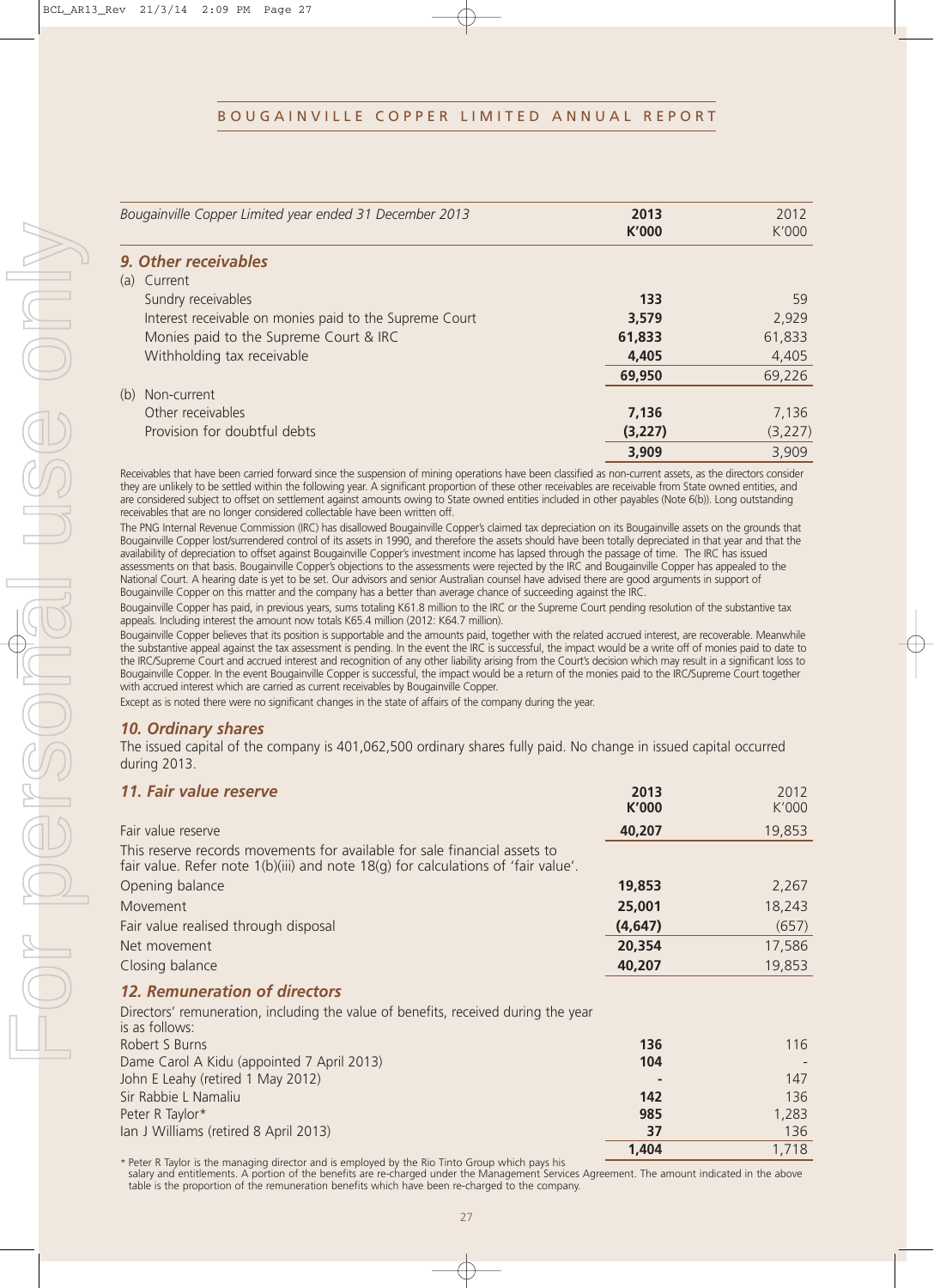*Bougainville Copper Limited year ended 31 December 2013*

#### **13. Contingent liabilities and assets**

Bougainville Copper is defendant to an action commenced in the National Court by two plaintiffs seeking declarations that they are the lawful representatives of the mine site and the tailings disposal area landowners and that the Mining Warden is the proper judicial officer to determine what, if any, compensation is due to landowners for the period since the suspension of mining operations. The company has made a provision in its accounts to cover an award of landowner compensation.

The Internal Revenue Commission conducted an audit over several months as reported in 2003's annual report. The audit covered the period from 1990 to 2002 inclusive. The Internal Revenue Commission has issued amended assessments claiming additional tax and penalties arising out of the audit. Bougainville Copper's tax returns for those and all other years were prepared on the considered view of the appropriate tax law. Bougainville Copper believes its view of the law is correct and accordingly no provision has been recognised for these amounts (refer Note 9). Bougainville Copper has paid a sum of K61.8 million to the National Court on behalf of the IRC to cover all outstanding monetary claims by the IRC which is subject to their return to Bougainville Copper in the event that the assessments are not upheld by the courts. The company has received expert advice on the matter including that of senior Australian legal counsel. The company has lodged formal objections and will strenuously defend the claim, as a result this payment is held as an asset by Bougainville Copper.

#### **14. Mining tenements**

The company holds 100 per cent interest in leases: 1, B9, B6, B8, B7, B2, B10, B3; and prospecting authorities: 1, 2, 3, 4, 5, 6, 7A and 7B on Bougainville Island.

#### **15. Parent entities**

The holding company is Rio Tinto Limited (incorporated in Australia), which at 31 December 2013 owns 53.8 per cent (2012: 53.8 per cent) of the issued ordinary shares of Bougainville Copper Limited.

Transactions undertaken with the related parties are disclosed at note 17.

#### **16. Segmental information**

The company carried on investment activities during the year. Its assets are the Panguna mine and associated facilities on Bougainville Island, Papua New Guinea, cash and equities listed on the Australian Securities Exchange.

#### **17. Related party transactions**

Transactions with directors are disclosed in note 12.

In 2013 the company paid fees of K4,396,565 (2012: K3,056,668) for the provision of office space, staff and related services to Rio Tinto PNG Limited and K256,150 (2012: K1,342,774) for order of magnitude and technical studies to Rio Tinto Technology.

The following amounts remained outstanding and payable at the balance date:

|                       | 2013  | 2012  |
|-----------------------|-------|-------|
|                       | K'000 | K'000 |
| Rio Tinto PNG Limited | 3,704 | 4,286 |
| Total                 | 3,704 | 4,286 |

With the exception of the above the company did not enter into any other transactions with related parties.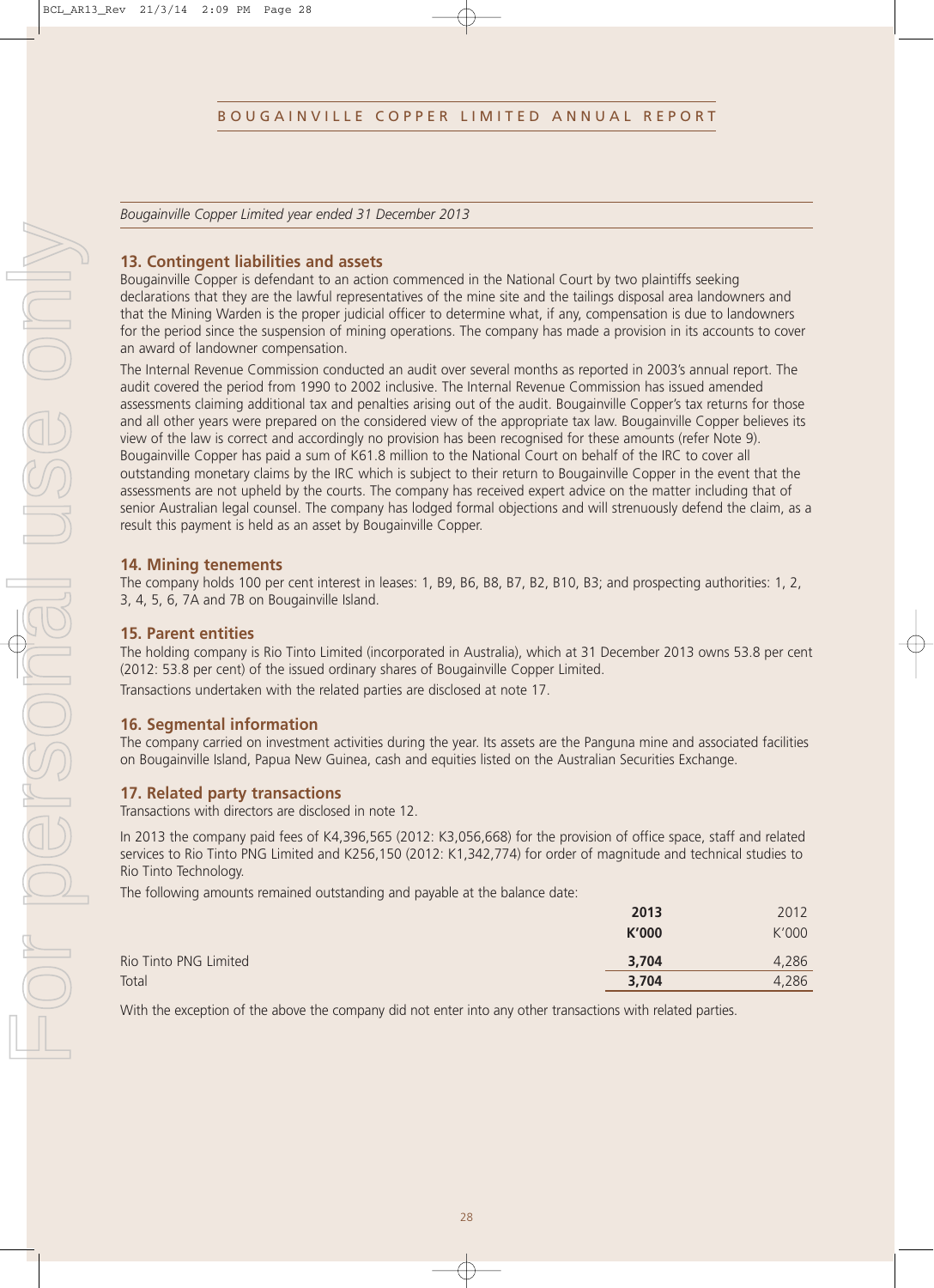#### **18. Financial instruments**

The company's financial instruments include cash and cash equivalents, equity investments, receivables and accounts payable.

The company uses different methods to measure different types of risk to which it is exposed. These methods include sensitivity analysis in the case of foreign exchange, price and interest rate risks in respect of investment portfolios to determine market risk.

The company holds the following financial assets and liabilities:

| 2013      | 2012      |
|-----------|-----------|
| K'000     | K'000     |
| 13,553    | 1,387     |
| 73,859    | 73,135    |
| 105,396   | 99,895    |
| (3,720)   | (4,301)   |
| (11, 276) | (11, 276) |
|           |           |

#### **(a) Financial risk management**

Bougainville Copper's activities expose it to a variety of financial risks, including the effects of changes in market prices, foreign currency exchange rates and interest rates. The company monitors these financial risks and seeks to minimize the potential adverse effects on the financial performance of the company. The company does not use any derivative financial instruments to hedge these exposures.

#### **(b) Foreign exchange risk**

Bougainville Copper undertakes transactions denominated in foreign currencies from time to time and resulting from these activities, exposures in foreign currencies arise. It is not the company's policy to hedge these foreign currency risks. Details of exchange fluctuations and foreign currency amounts are shown in note 5.

With all other variables held constant, the Bougainville Copper's exposure to this risk is measured by sensitivity analysis, as follows:

| Available for sale financial assets                                                                                                                                                                                                                                                                                                                                                                                                   | K'000   |  |
|---------------------------------------------------------------------------------------------------------------------------------------------------------------------------------------------------------------------------------------------------------------------------------------------------------------------------------------------------------------------------------------------------------------------------------------|---------|--|
| Carrying amount at the balance date                                                                                                                                                                                                                                                                                                                                                                                                   | 105,396 |  |
| Change in carrying amount of 'available for sale financial assets' and fair value reserve:                                                                                                                                                                                                                                                                                                                                            |         |  |
| Had PNG Kina weakened by 10 per cent against the Australian dollar:<br>Increase in carrying amount and fair value reserve by:                                                                                                                                                                                                                                                                                                         | 11,711  |  |
| Had PNG Kina appreciated by 10 per cent against the Australian dollar:<br>Decrease in carrying amount and fair value reserve by:                                                                                                                                                                                                                                                                                                      | 9.581   |  |
| <b>Price risk</b><br>A large amount of the company's assets are held in shares of "Listed Investment Companies"<br>(see note 3) listed on the Australian Securities Exchange. The value of these shares is subject to market<br>conditions and the fluctuation in AUD / PGK exchange rate.<br>With all other variables held constant, Bougainville Copper's exposure to this risk is measured by<br>sensitivity analysis, as follows: |         |  |

| Available for sale financial assets                                                                      | K'000   |
|----------------------------------------------------------------------------------------------------------|---------|
| Carrying amount at the balance date                                                                      | 105,396 |
| Change in carrying amount of 'available for sale financial assets' and fair value reserve:               |         |
| Had the share price increased by 10 per cent:<br>Increased in carrying amount and fair value reserve by: | 10,540  |
| Had the share price decreased by 10 per cent:<br>Decrease in carrying amount and fair value reserve by:  | 10,540  |

#### **(d) Interest rate risk**

Bougainville Copper no longer holds 'held to maturity financial assets' at variable rates, which expose the company to cash flow interest rate risk.

#### **(e) Credit risk**

**(c) Price risk**

Bougainville Copper has no significant concentrations of net credit risk.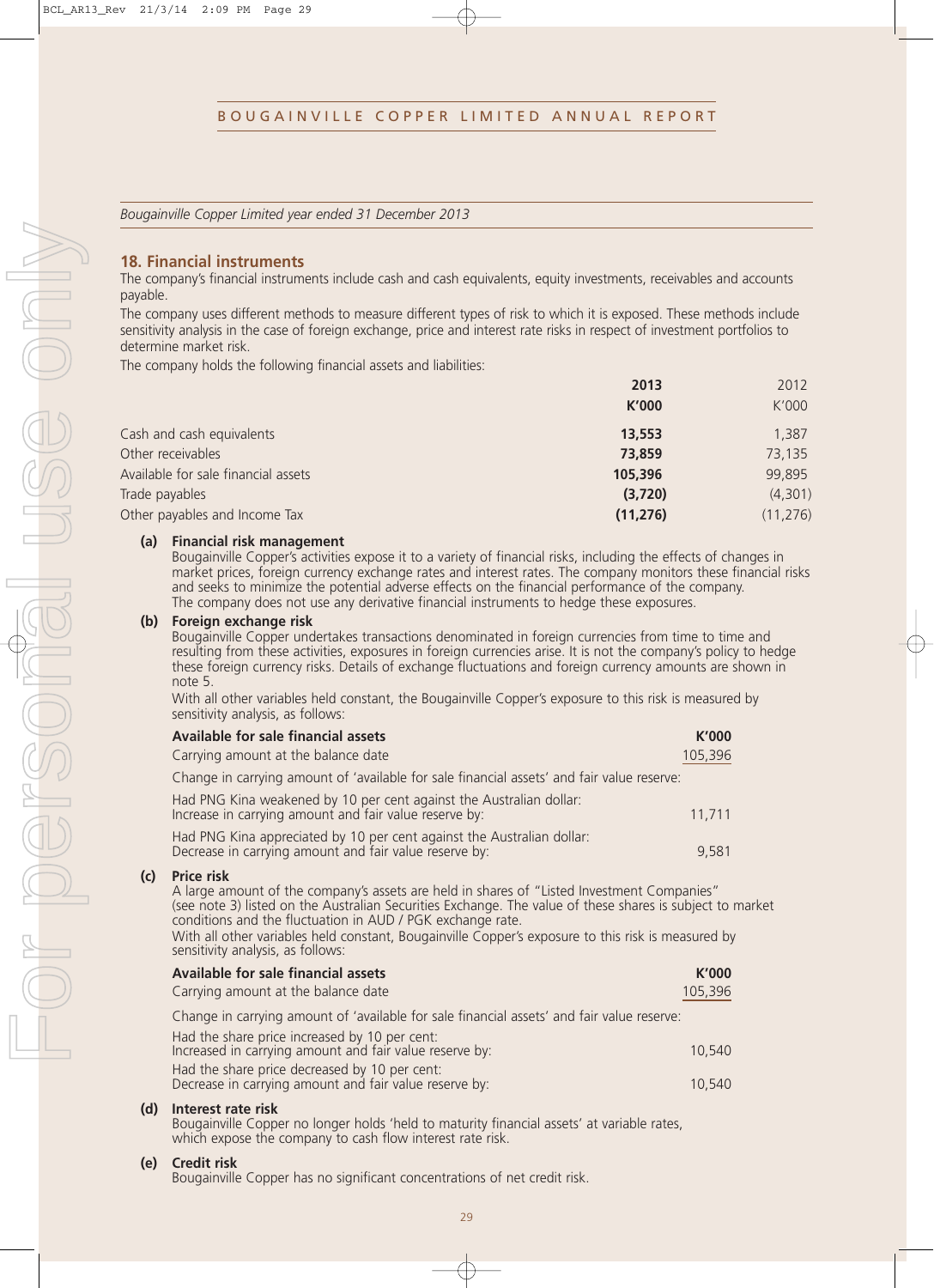*Bougainville Copper Limited year ended 31 December 2013*

#### **(f) Liquidity risk**

Bougainville Copper aims to prudently manage liquidity risk by maintaining sufficient cash and other liquid assets or the availability of funding through uncommitted credit facilities. The company currently has no available credit facilities.

#### **(g) Fair value estimation**

Bougainville Copper is not in a position to determine the fair values of its previous mining operations receivables and payables due to the significant uncertainties arising from the suspension of mining operations. The face value of bank balances and short term liquid investments are assumed to approximate their fair values. Equity investments are carried at their fair value, being market price.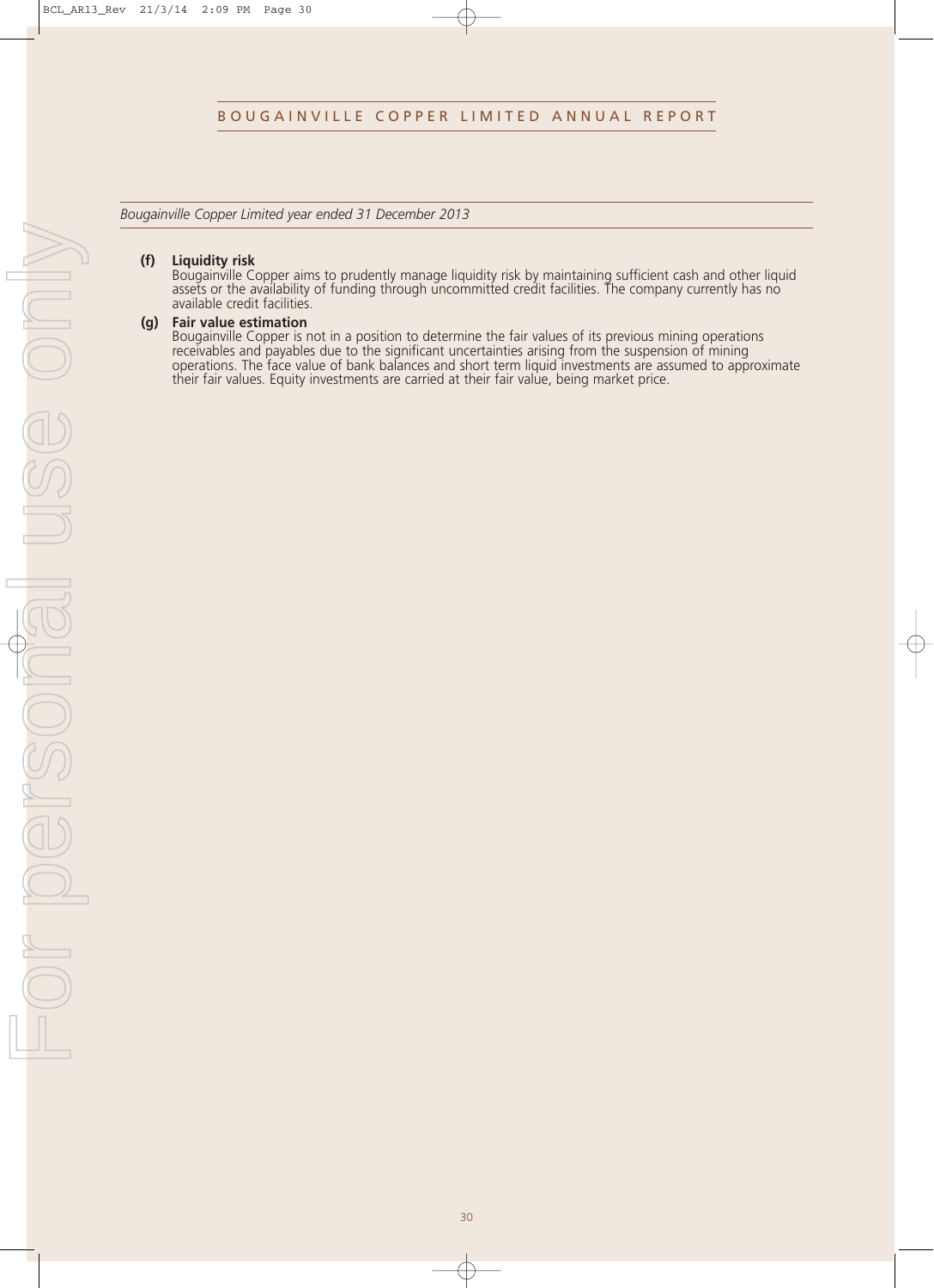# *Independent auditor's report to the shareholders of Bougainville Copper Limited*

#### *Report on the financial statements*

We have audited the accompanying financial statements of Bougainville Copper Limited (the company), which comprise the balance sheet as at 31 December 2013, the statement of comprehensive income, statement of changes in equity and statement of cash flows for the year then ended, and the notes to the financial statements that include a summary of significant accounting policies and other explanatory information.

#### *Directors' responsibility for the financial statements*

The directors are responsible for the preparation of these financial statements such that they give a true and fair view in accordance with generally accepted accounting practice in Papua New Guinea and the Companies Act 1997 and for such internal controls as the directors determine are necessary to enable the preparation of financial statements that are free from material misstatement, whether due to fraud or error.

#### *Auditor's responsibility*

Our responsibility is to express an opinion on these financial statements based on our audit. We conducted our audit in accordance with International Standards on Auditing. These standards require that we comply with relevant ethical requirements and plan and perform the audit to obtain reasonable assurance about whether the financial statements are free from material misstatement.

Because of the matters described in the basis for disclaimer of opinion paragraph, we were not able to obtain sufficient appropriate audit evidence to provide a basis for an audit opinion.

#### *Basis for disclaimer of opinion*

The financial statements of the company for the yearended 31 December 2013 have been prepared with the inclusion of the company's mine assets at their 31 December 1991 book value of K198 million. This book value is net of a separate general impairment loss provision of K350 million having been made in 1991 for the value of the indeterminate level of deterioration, damage and pilferage of assets which has occurred in the period since the withdrawal of company personnel from Bougainville in 1990. As explained in notes 1(b) and 1(c) to the financial statements, there continues to be considerable uncertainty surrounding the future of the

Panguna mine, and the extent of deterioration, damage and pilferage of the company's assets on Bougainville. While the directors have made the impairment provision in good faith based on the limited information available to them, the actual extent of the necessary write-downs can only be established when access to the mine site by appropriate company representatives is again possible or when a reliable market price for the Panguna mine assets can be determined.

In our opinion, providing for the probable impairment loss from deterioration, damage or pilferage is the appropriate accounting treatment for the actual impairment which will have occurred in the period to 31 December 2013. However as the actual extent of such impairment cannot presently be established, the recoverable amount of the company's assets on Bougainville is not capable of reliable measurement or estimation. Accordingly the impairment provision may eventually prove to be above or below the sum which is necessary to reflect this impairment. In the absence of all the necessary information and explanations we require, and for the reasons set out above, we are unable to form an opinion as to whether or not the impairment provision against the carrying amount of mine assets of K350 million is adequate or not and therefore whether the carrying value of the mine assets is properly stated. The mine assets are not being depreciated which is a departure from International Financial Reporting Standards.

The financial statements reflect a provision of K13.9 million for compensation for which the company may be liable. The company may have other compensation, mine rehabilitation and stabilisation obligations. For the same reasons as set out above in relation to mine assets, the company's actual liability for these costs is subject to significant uncertainty, and we are unable to form an opinion as to whether the provision is fairly stated.

The values attributed to the mine assets and the liabilities for compensation, rehabilitation and stabilisation are significant or potentially significant to the financial statements and are of fundamental importance to the presentation of the financial statements. In view of the significance of these matters we are unable to form an opinion as to whether or not the financial statements give a true and fair view of the financial position of the company as at 31 December 2013 and of its performance for the year ended on that date.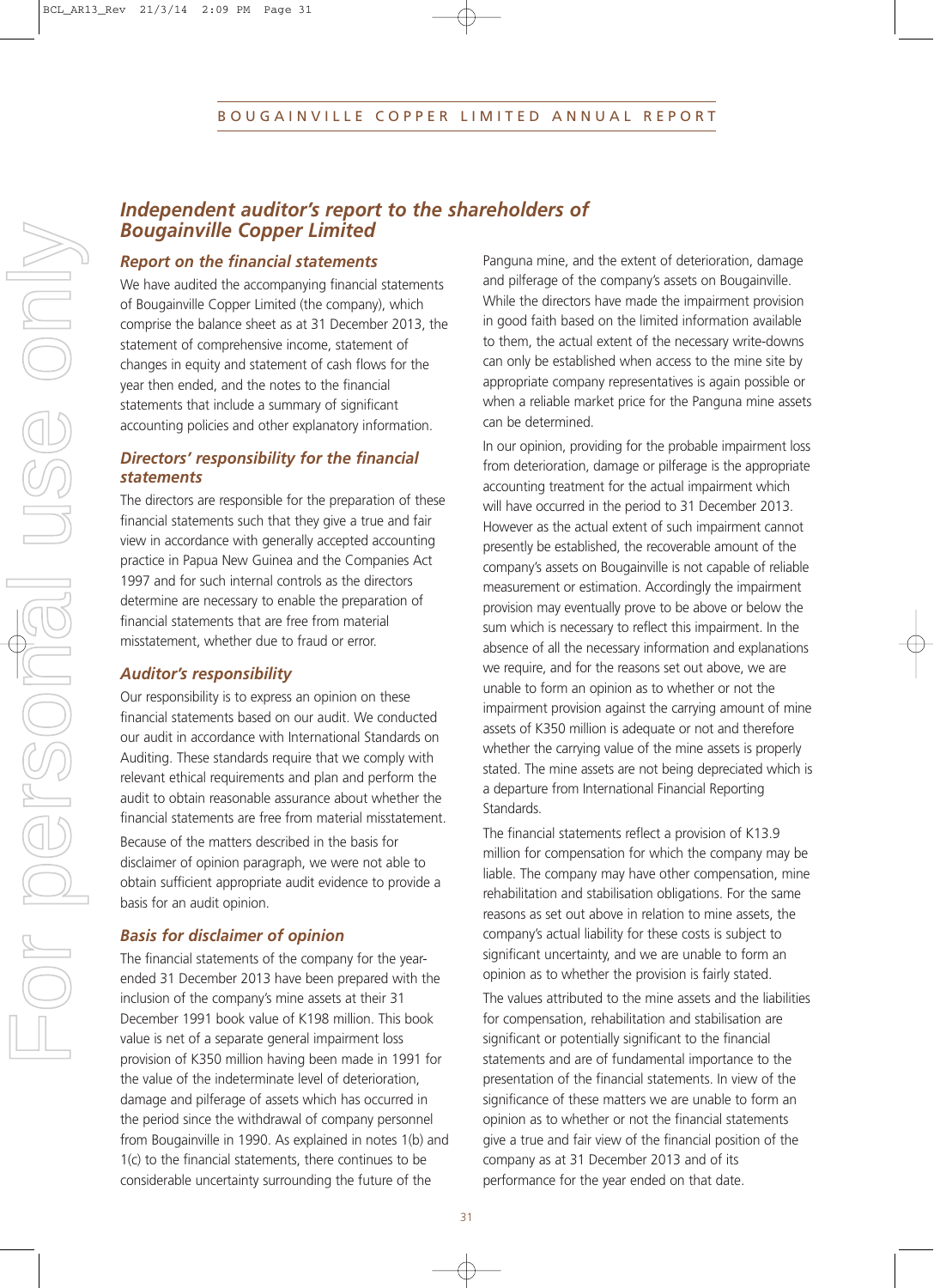### *Independent auditor's report to the shareholders of Bougainville Copper Limited - continued*

#### *Disclaimer of opinion*

In our opinion, because of the significance of the matters described in the basis for disclaimer of opinion paragraph, we have not been able to obtain sufficient appropriate audit evidence to provide a basis for an audit opinion on the financial statements. Accordingly, we do not express an opinion on the financial statements.

#### *Report on other legal and regulatory requirements*

The Companies Act 1997 requires that in carrying out our audit we consider and report on the following matters. We confirm in relation to our audit of the financial statements for the year ended 31 December 2013:

- 1.with the exception of the matters described above we have obtained all the information and explanations that we have required;
- 2.in our opinion, proper accounting records have been kept by the company as far as appears from an examination of those records; and
- 3.we have no relationship with, or interests in, the company other than in our capacities as auditor and tax advisors. These services have not impaired our independence as auditor of the company.

#### *Restriction on distribution or use*

This report is made solely to the company's shareholders, as a body, in accordance with the Companies Act 1997. Our audit work has been undertaken so that we might state to the company's shareholders those matters which we are required to state to them in an auditor's report and for no other purpose. We do not accept or assume responsibility to anyone other than the company and the company's shareholders, as a body, for our audit work, for this report or for the opinions we have formed

PriewatchwerCopers

**PricewaterhouseCoopers**

For personal use only

**Grant E Burns Stephen C Beach**<br> **Engagement Leader** Stephen C Beach<br> **Partner** 

**Engagement Leader** 

**Registered under the Accountants Registration Act 1996 Port Moresby, 21 March 2014**

#### *Directors' declaration*

Directors' declaration Bougainville Copper Limited In the directors' opinion:

(a) the financial statements and notes set out on pages 16 to 30 are in accordance with the *PNG Companies Act 1997*, including:

(i) complying with Accounting Standards, the Companies Act 1997 and other mandatory professional reporting requirements; and

(ii) giving a true and fair view of the company's financial position as at 31 December 2013 and of its performance, as represented by the results of its operations and its cash flows, for the financial year ended on that date; and

(b) there are reasonable grounds to believe that the company will be able to pay its debts as and when they become due and payable.

This declaration is made in accordance with a resolution of the directors.

Director: Peter R Taylor

Director: Adam J Burley

Director: Robert S Burns

Carol a. Kedu

Director: Carol A Kidu

Director: Rabbie L Namaliu

Signed on 25 February 2014.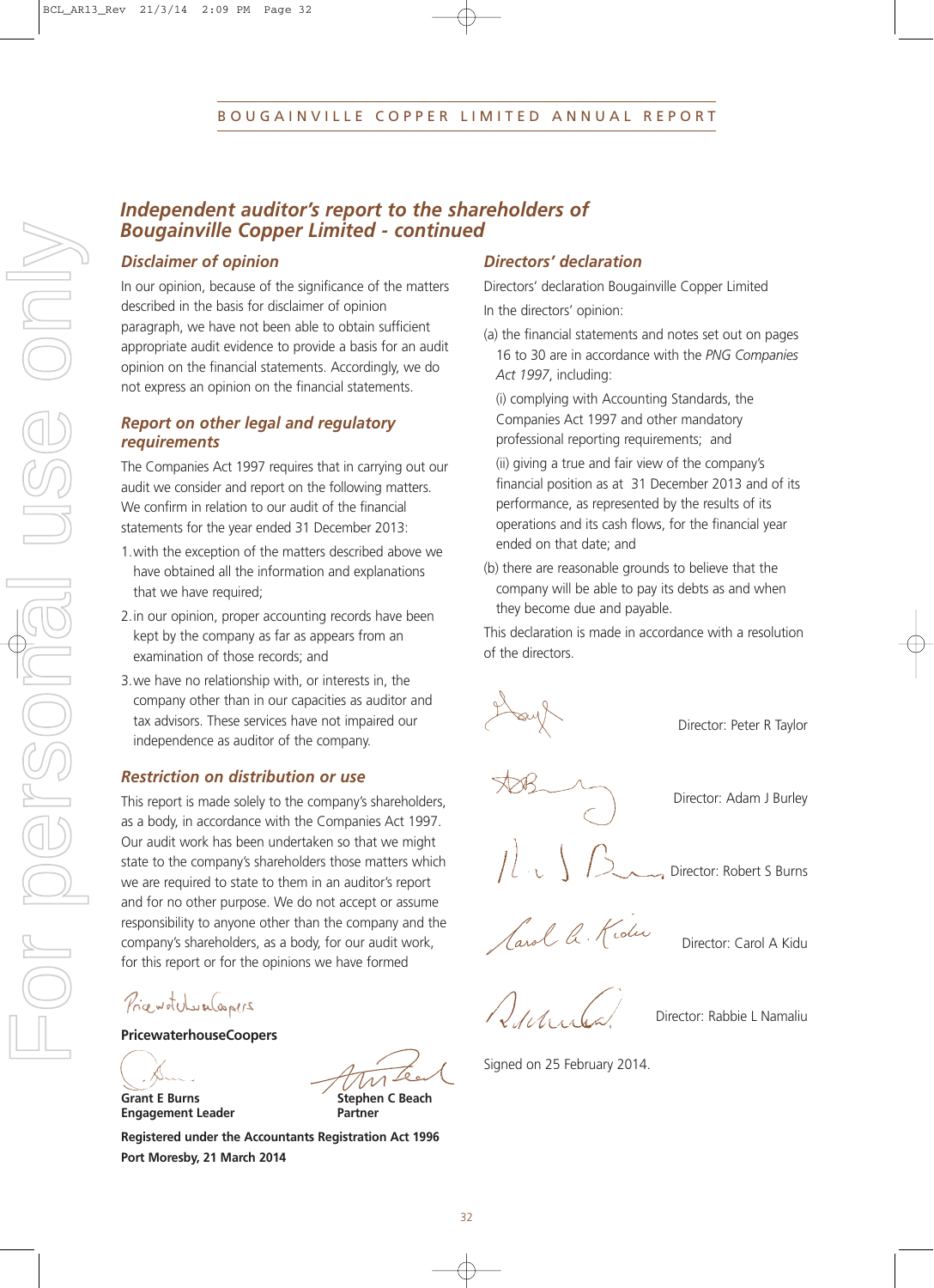#### *Corporate information*

#### *Bougainville Copper Limited*

(Incorporated in Papua New Guinea)

#### *Registered office:*

6th Floor, Pacific Place, Cnr Champion Parade & Musgrave Street, Port Moresby, Papua New Guinea Telephone: +(675) 3092800 Facsimile: +(675) 3213634 E-mail: info@bcl.com Website: www.bougainvillecopper.com.pg

#### *Principal registered office in australia:*

Bougainville Copper Limited A.R.B.N. 007 497 869 Level 33, 120 Collins Street, Melbourne, VIC 3000 Telephone: +(613) 92833333 Facsimile: +(613) 92833707

#### *Share registers:*

c/o Kina Securities Limited 2<sup>nd</sup> Floor, Deloitte Tower, Douglas Street Port Moresby Papua New Guinea Telephone: +(675) 308 7000 Facsimile: +(675) 308 7001 E-mail: kina@kina.com.pg Postal address: P O Box 1141 Port Moresby, Papua New Guinea

c/o Computershare Registry Services Pty Ltd Yarra Falls 452 Johnston Street Abbotsford, VIC 3067 Australia. Telephone: 1300 805 0505 (in Australia) +(613) 9415 4000 (outside Australia) Facsimile: +(613) 9743 2500 Postal Address: GPO Box 2975 EE Melbourne, VIC 3001 E-mail: web.queries@computershare.com.au Website: www.computershare.com

#### *Stock exchanges:*

Listed with the Australian Securities Exchange Limited

#### *Auditors:*

PricewaterhouseCoopers P O Box 484 Port Moresby, Papua New Guinea

#### *Bankers:*

Commonwealth Bank of Australia Bank South Pacific

#### *Solicitors:*

Allens Arthur Robinson Gadens Lawyers

#### *Twenty largest shareholders*

The twenty largest shareholders as at 25 February 2014 and the number of shares held by each were:

|   | Name and Registered Address                                    | <b>Shares</b> | % of<br><b>Issued</b><br><b>Shares</b> |
|---|----------------------------------------------------------------|---------------|----------------------------------------|
| 1 | Rio Tinto Limited<br>Melbourne VIC                             | 215,920,089   | 53.83                                  |
| 2 | The Independent State of<br>Papua New Guinea                   | 76,430,809    | 19.06                                  |
| 3 | J P Morgan Nominees Australia<br>Limited Melbourne VIC         | 57,358,681    | 14.30                                  |
| 4 | National Nominees Limited<br>Melbourne VIC                     | 7,057,845     | 1.76                                   |
| 5 | Citicorp Nominees Pty Limited<br>Melbourne VIC                 | 5,342,662     | 1.33                                   |
| 6 | <b>HSBC Custody Nominees</b><br>(Australia) Limited            |               |                                        |
| 7 | Sydney NSW<br>Franz Heinrich                                   | 4,331,196     | 1.08                                   |
| 8 | <b>Bulli NSW</b><br>Pershing Australia Nominees Pty            | 1,700,000     | 0.42                                   |
| 9 | Limited Sydney NSW<br>Klaus Kuettner                           | 1,382,495     | 0.34                                   |
|   | Germany<br>10 Westco Nominees Limited                          | 1,151,799     | 0.29                                   |
|   | Singapore                                                      | 900,000       | 0.22                                   |
|   | 11 Bell Potter Nominees Limited<br>Melbourne VIC               | 611,724       | 0.15                                   |
|   | 12 ABN Amro Clearing Sydney Nominees<br>Sydney NSW             | 528,602       | 0.13                                   |
|   | 13 The Noble Hope for Construction Pty Ltd<br>Condell Park NSW | 500,000       | 0.12                                   |
|   | 14 Garry Raymond Churchill<br>Clifton Beach QLD                | 435,000       | 0.11                                   |
|   | 15 Daniel Ronald Watson<br>Glenside SA                         | 400,000       | 0.10                                   |
|   | 16 Anthony Patrick Cahill<br>Ascot Vale VIC                    | 378,000       | 0.09                                   |
|   | 17 Deep Valley Pty Limited<br>Stamford QLD                     | 377,000       | 0.09                                   |
|   | 18 Richard Sallie<br>Nedlands WA                               | 358,581       | 0.09                                   |
|   | 19 Sumithra Rambukwella Ranaweera<br>Colombo, Sri Lanka        | 312,500       | 0.09                                   |
|   | 20 Geok Loo Goh<br>Singapore                                   | 300,000       | 0.07                                   |
|   |                                                                | 375,776,983   | 93.66                                  |

€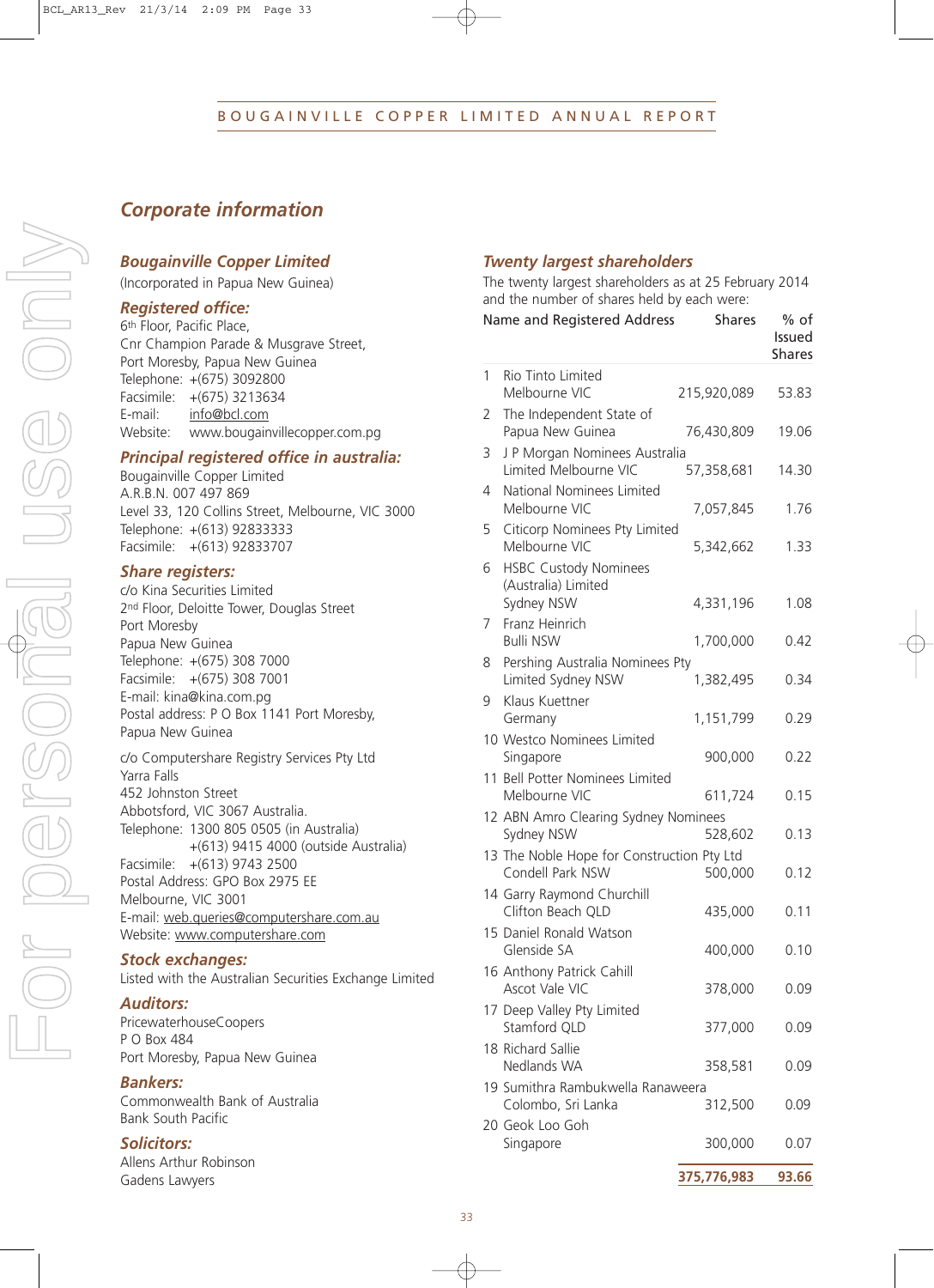$O/_{\Omega}$ 

### *Corporate information – continued*

#### *Distribution of shares*

As at 25 February 2014: The issued shares of the company were 401,062,500 fully paid shares, each carrying one voting right. The number of shareholders was 15,346.

The distribution of holdings of the issued shares was:

| $-1,000$ shares<br>$\mathbf{1}$ | 12,834 | 83.70  |
|---------------------------------|--------|--------|
| 1,001 - 5,000 shares            | 1,706  | 11.12  |
| 5,001 -10,000 shares            | 383    | 2.42   |
| 10,001 - shares and over        | 423    | 2.76   |
|                                 |        |        |
| Total shareholders              | 15,346 | 100.00 |
|                                 |        |        |

There were 12,526 holdings of shares (81.62 per cent) which do not form a marketable parcel.

93.66 per cent of the total issued shares were held by or on behalf of the twenty largest shareholders.

The substantial shareholders were:

Rio Tinto Limited, its wholly owned subsidiary Rio Tinto Base Metals Pty Limited and RTZ Limited 215 920 089 shares (53.83 per cent); Rio Tinto plc has an interest in the same shares through its wholly-owned subsidiaries' (Tinto Holdings Australia Pty Limited, Melbourne, Vic., Rio Tinto Australian Holdings Limited, Rio Tinto Pacific Holdings Limited and Rio Tinto International Holdings Limited, all of London, UK) interests in Rio Tinto Limited and Rio Tinto Base Metals Pty Limited; The Independent State of Papua New Guinea 76 430 809 shares (19.06 per cent).

#### *Applicable jurisdiction*

The company is incorporated in Papua New Guinea and is not generally subject to Australian Corporations Law including, in particular, Chapter 6 of the Australian Corporation Law dealing with the acquisition of shares (including substantial shareholdings and take-overs), but is instead subject to the provisions of the Papua New Guinea Companies Act 1997 and Securities Act 1998.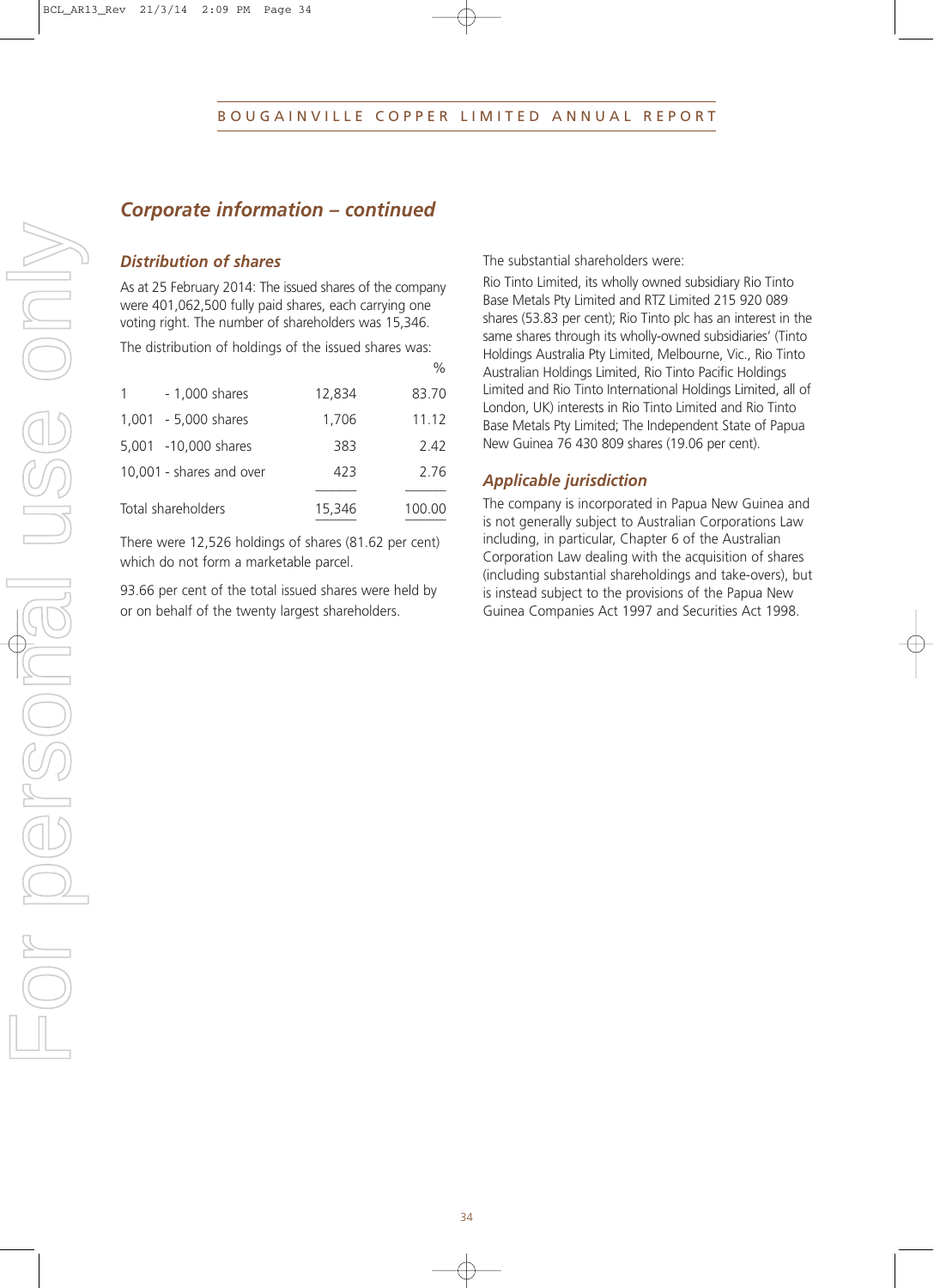# *Distribution of the benefits*

| Bougainville Copper Limited year ended 31 December 2013 | 2013           | <b>K</b> million<br>1972-2012 |
|---------------------------------------------------------|----------------|-------------------------------|
| <b>PNG Government</b>                                   |                |                               |
| Corporate income tax*                                   |                | 514.2                         |
| Additional profits tax*                                 |                | 72.6                          |
| Group tax (PAYE)                                        |                | 122.2                         |
| Customs duty                                            |                | 104.1                         |
| Miscellaneous                                           |                | 10.1                          |
| Dividends*                                              |                | 167.4                         |
| Dividend WHT*                                           |                | 97.6                          |
|                                                         |                | 1,088.2                       |
| <b>North Solomons Provincial Government</b>             |                |                               |
| Royalties (95% to NSPG)                                 |                | 61.4                          |
| Non Renewable Resources Fund                            |                | 1.8                           |
| Other taxes                                             |                | 12.0                          |
|                                                         | $\blacksquare$ | 75.2                          |
| <b>Landowners</b>                                       |                |                               |
| Royalties (5% to Landowners)                            |                | 3.2                           |
| Compensation                                            |                | 35.0                          |
|                                                         |                | 38.2                          |
| <b>Non-Government Shareholders</b>                      |                |                               |
| Dividends net of Dividend WHT*                          |                | 582.1                         |
| <b>Employees</b>                                        |                |                               |
| Wages (less PAYE)                                       |                | 575.6                         |
| Total                                                   |                | 2,359.3                       |

*Not included in the above table are the benefits received by the providers of goods and services to Bougainville Copper Limited. A company survey in 1989 revealed that there were approximately 200 Bougainville based business enterprises dependent largely upon Bougainville Copper Limited's operation. These enterprises employed in excess of 4,000 people prior to the suspension of mining operations.*

*\*These amounts relate to the referable year (i.e. the year in which the amount became due) and hence the cash effect on the PNG economy has a delayed impact.*

€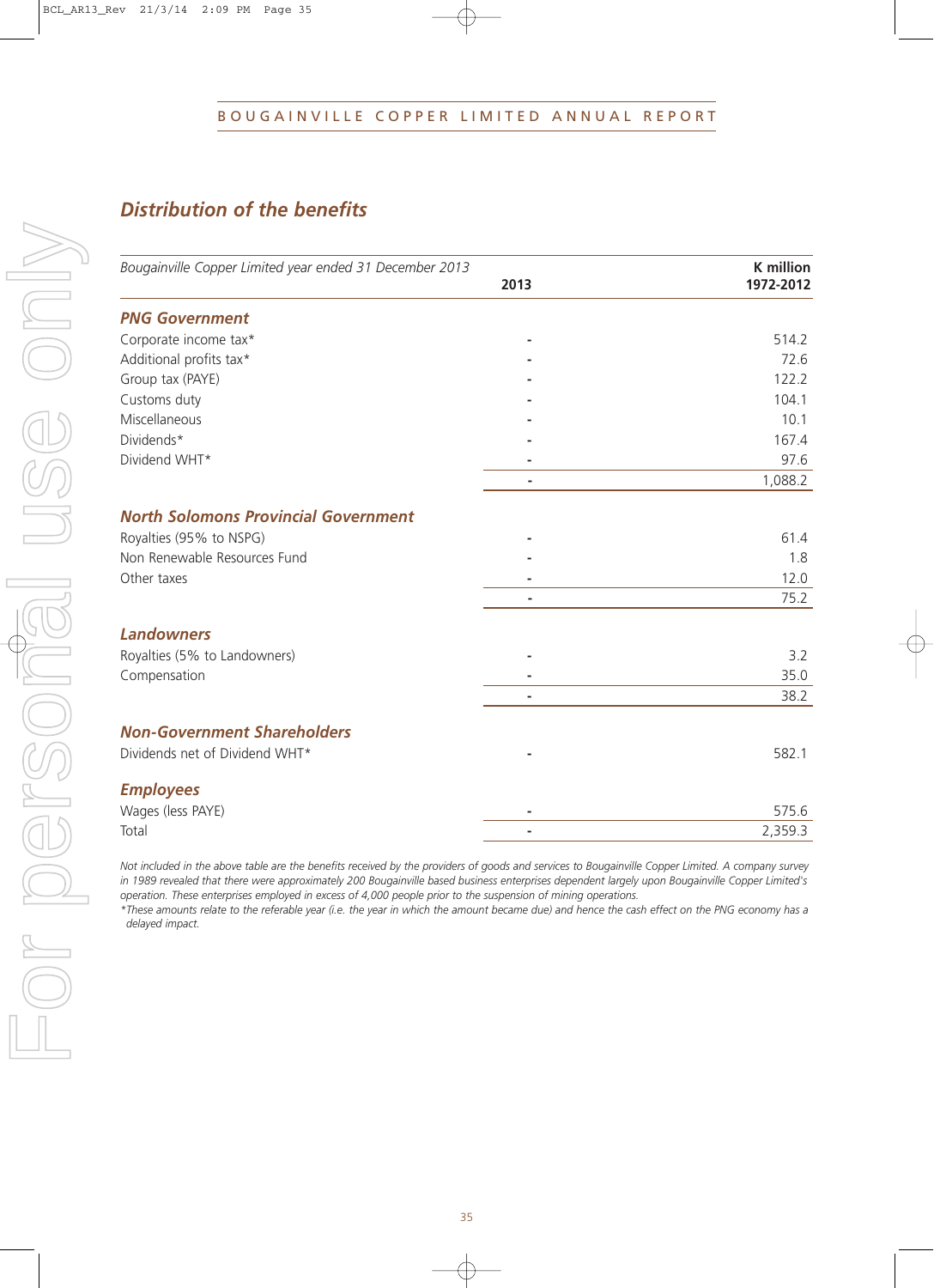| <b>Statistical Summary</b>                            |                             |                          |                          |                          |                          |                          |                          |                          |                          |                          |                          |                          |                          |                          |                          |                          |                          |                                                                |                          |
|-------------------------------------------------------|-----------------------------|--------------------------|--------------------------|--------------------------|--------------------------|--------------------------|--------------------------|--------------------------|--------------------------|--------------------------|--------------------------|--------------------------|--------------------------|--------------------------|--------------------------|--------------------------|--------------------------|----------------------------------------------------------------|--------------------------|
| <b>FINANCIAL</b>                                      | 2013                        | 2012 2011                |                          | 2010                     | 2009                     | 2008                     | 2007                     | 2006                     | 2004                     | 2003                     | 2002                     | 2001                     | 2000                     | 1999                     | 1998                     | 1997                     | 1996                     | 1995                                                           | 1994                     |
| Earnings (K million)                                  |                             |                          |                          |                          |                          |                          |                          |                          |                          |                          |                          |                          |                          |                          |                          |                          |                          |                                                                |                          |
| Net sales revenue and other income*****               | 9.4                         | 6.2                      | 8.2                      | 12.1                     | 16.7                     | 9.0                      | 8.3                      | 7.9                      | 7.4                      | 16.1                     | 11.7                     | 13.0                     | 19.6                     | 18.3                     | 12.4                     | 6.1                      | 10.7                     | 5.5                                                            | 2.2                      |
| Operating and other expenses****                      | 3.1                         | 11.4                     | 10.5                     | 8.9                      | 8.0                      | 9.2                      | 4.9                      | 4.4                      | 5.0                      | 4.7                      | 4.1                      | 4.6                      | 3.8                      | 4.8                      | 5.2                      | 4.8                      | 5.0                      | 4.9                                                            | 3.6                      |
| Depreciation*****                                     | ٠                           | $\sim$                   | $\overline{\phantom{a}}$ | $\sim$                   | $\sim$                   | $\overline{\phantom{a}}$ | $\sim$                   | $\overline{\phantom{a}}$ | $\sim$                   | $\sim$                   |                          |                          | $\overline{a}$           | $\overline{\phantom{a}}$ | $\overline{a}$           | $\overline{\phantom{a}}$ | $\overline{\phantom{a}}$ | $\sim$                                                         | $\overline{a}$           |
| Earnings/(loss) before taxation and exchange gains    | 6.3                         | (5.2)                    | (2.3)                    | 3.2                      | 5.8                      | (0.2)                    | 3.4                      | 3.5                      | 2.4                      | 11.4                     | 7.6                      | 8.4                      | 15.8                     | 13.5                     | 7.2                      | 1.4                      | 5.7                      | 0.6                                                            | (1.4)                    |
| Exchange gains/(losses)                               | 0.5                         | (0.2)                    | (1.4)                    | (0.4)                    | 2.9                      | (4.6)                    | 0.2                      | 0.2                      | (0.4)                    | 3.1                      | 0.3                      | $\overline{\phantom{a}}$ | $\overline{a}$           | 0.4                      | 0.5                      | $\overline{\phantom{a}}$ | $\overline{\phantom{a}}$ | 6.6                                                            | 9.2                      |
| Earnings/(loss) before taxation                       | 6.8                         | (5.4)                    | (3.7)                    | 2.8                      | 8.7                      | (4.8)                    | 3.6                      | 3.7                      | 2.0                      | 14.5                     | 7.9                      | 8.4                      | 15.8                     | 13.9                     | 7.7                      | 1.4                      | 5.7                      | 7.2                                                            | 7.8                      |
| Income tax                                            | ٠                           | $\overline{\phantom{a}}$ | $\sim$                   | $\overline{\phantom{a}}$ | $\overline{\phantom{a}}$ | $\sim$                   | $\overline{\phantom{a}}$ | $\overline{\phantom{a}}$ | ٠.                       | $\overline{\phantom{a}}$ | $\overline{\phantom{a}}$ | $\overline{\phantom{a}}$ | $\overline{a}$           | $\overline{\phantom{a}}$ | $\overline{\phantom{a}}$ | $\overline{\phantom{a}}$ | $\overline{\phantom{a}}$ | $\sim$                                                         | $\overline{\phantom{a}}$ |
| Additional profits tax                                | $\blacksquare$              | $\overline{\phantom{a}}$ | $\overline{\phantom{a}}$ |                          | $\overline{\phantom{a}}$ | $\overline{\phantom{a}}$ | $\overline{\phantom{a}}$ | $\overline{\phantom{a}}$ | $\overline{\phantom{a}}$ | $\overline{\phantom{a}}$ |                          |                          |                          |                          |                          |                          | $\overline{\phantom{a}}$ | $\overline{\phantom{a}}$                                       | $\sim$                   |
| Net earnings/(loss)                                   | 6.8                         | (5.4)                    | (3.7)                    | 2.8                      | 8.7                      | (4.8)                    | 3.6                      | 3.7                      | 2.0                      | 14.5                     | 7.9                      | 8.4                      | 15.8                     | 13.9                     | 7.7                      | 1.4                      | 5.7                      | 7.2                                                            | 7.8                      |
| Dividends paid                                        | $\blacksquare$              | $\overline{\phantom{a}}$ |                          | $\overline{\phantom{a}}$ | $\overline{\phantom{a}}$ | $\overline{\phantom{a}}$ | $\sim$                   | ÷,                       | $\overline{\phantom{a}}$ | $\overline{\phantom{a}}$ | 8.0                      |                          |                          | $\overline{\phantom{a}}$ | ٠                        |                          | $\overline{\phantom{a}}$ | ÷,                                                             | ٠                        |
| Earnings/(losses) retained                            | 6.8                         | (5.4)                    | (3.7)                    | 2.8                      | 8.7                      | (4.8)                    | 3.6                      | 3.7                      | 2.0                      | 14.5                     | (0.1)                    | 8.4                      | 15.8                     | 13.9                     | 7.7                      | 1.4                      | 5.7                      | 7.2                                                            | 7.8                      |
| <b>Balance Sheet (K million)</b>                      |                             |                          |                          |                          |                          |                          |                          |                          |                          |                          |                          |                          |                          |                          |                          |                          |                          |                                                                |                          |
| Property, plant & equipment                           | 197.9                       | 197.9                    | 197.9                    | 197.9                    | 197.9                    | 197.9                    | 197.9                    | 197.9                    | 197.9                    | 197.9                    | 197.9                    | 197.9                    | 197.9                    | 197.9                    | 198.6                    | 200.1                    | 200.6                    | 200.7                                                          | 200.7                    |
| Investments and loans                                 | 105.4                       | 99.9                     | 90.2                     | 128.8                    | 145.7                    | 98.8                     | 204.7                    | 176.6                    | 128.2                    | 121.2                    | 18.9                     | 3.1                      |                          |                          |                          |                          |                          | ÷                                                              |                          |
| Current and other non-current assets                  | 87.4                        | 74.5                     | 79.0                     | 74.7                     | 58.1                     | 31.1                     | 36.1                     | 38.7                     | 31.7                     | 31.4                     | 119.4                    | 135.4                    | 131.0                    | 114.4                    | 100.7                    | 87.7                     | 85.4                     | 76.0                                                           | 65.6                     |
| Total assets                                          | 390.7                       | 372.3                    | 367.1                    | 401.4                    | 401.7                    | 327.8                    | 438.7                    | 413.2                    | 357.8                    | 350.5                    | 336.2                    | 336.4                    | 328.9                    | 312.3                    | 299.3                    | 287.8                    | 286.0                    | 276.7                                                          | 266.3                    |
| Shareholders' funds                                   | 361.8                       | 334.7                    | 322.5                    | 364.7                    | 365.5                    | 293.3                    | 404.0                    | 378.2                    | 323.3                    | 316.1                    | 301.6                    | 301.8                    | 293.3                    | 277.5                    | 263.6                    | 255.9                    | 254.5                    | 248.8                                                          | 241.6                    |
| Exchange fluctuation                                  |                             |                          |                          | $\overline{\phantom{a}}$ |                          | $\overline{\phantom{a}}$ |                          |                          | $\overline{\phantom{a}}$ | $\overline{\phantom{a}}$ |                          |                          |                          |                          |                          |                          |                          | $\overline{a}$                                                 | $\sim$                   |
| Long term liabilities                                 | 25.2                        | 33.4                     | 33.4                     | 33.4                     | 33.4                     | 33.4                     | 33.6                     | 33.7                     | 33.4                     | 33.4                     | 33.4                     | 33.4                     | 33.4                     | 33.5                     | 35.3                     | 6.8                      | 6.8                      | 6.8                                                            | 6.8                      |
| <b>Current liabilities</b>                            | 3.7                         | 4.2                      | 11.2                     | 3.3                      | 2.8                      | 1.1                      | 1.1                      | 1.3                      | 1.1                      | 1.0                      | 1.2                      | 1.2                      | 2.2                      | 1.3                      | 0.4                      | 25.1                     | 24.7                     | 21.1                                                           | 17.9                     |
| Funds employed                                        | 390.7                       | 372.3                    | 367.1                    | 401.4                    | 401.7                    | 327.8                    | 438.7                    | 413.2                    | 357.8                    | 350.5                    | 336.2                    | 336.4                    | 328.9                    | 312.3                    | 299.3                    | 287.8                    | 286.0                    | 276.7                                                          | 266.3                    |
| <b>PRODUCTION / SALES</b>                             |                             |                          |                          |                          |                          |                          |                          |                          |                          |                          |                          |                          |                          |                          |                          |                          |                          |                                                                |                          |
| <b>Mined</b>                                          |                             |                          |                          |                          |                          |                          |                          |                          |                          |                          |                          |                          |                          |                          |                          |                          |                          |                                                                |                          |
| Ore and waste removed (millions of tonnes)            |                             |                          |                          |                          |                          |                          |                          |                          |                          |                          |                          |                          |                          |                          |                          |                          |                          |                                                                |                          |
| Ore milled (millions of tonnes)                       |                             |                          |                          |                          |                          |                          |                          |                          |                          |                          |                          |                          |                          |                          |                          |                          |                          |                                                                |                          |
| Ore grade                                             |                             |                          |                          |                          |                          |                          |                          |                          |                          |                          |                          |                          |                          |                          |                          |                          |                          |                                                                |                          |
| Copper (per cent)                                     |                             |                          |                          |                          |                          |                          |                          |                          |                          |                          |                          |                          |                          |                          |                          |                          |                          |                                                                |                          |
| Gold (grams/tonne)                                    |                             |                          |                          |                          |                          |                          |                          |                          |                          |                          |                          |                          |                          |                          |                          |                          |                          |                                                                |                          |
|                                                       |                             |                          |                          |                          |                          |                          |                          |                          |                          |                          |                          |                          |                          |                          |                          |                          |                          |                                                                |                          |
| Produced                                              |                             |                          |                          |                          |                          |                          |                          |                          |                          |                          |                          |                          |                          |                          |                          |                          |                          |                                                                |                          |
| Concentrate (thousands of dry tonnes)                 |                             |                          |                          |                          |                          |                          |                          |                          |                          |                          |                          |                          |                          |                          |                          |                          |                          |                                                                |                          |
| Contained copper (thousands of dry tonnes)            |                             |                          |                          |                          |                          |                          |                          |                          |                          |                          |                          |                          |                          |                          |                          |                          |                          |                                                                |                          |
| Concentrate grade                                     |                             |                          |                          |                          |                          |                          |                          |                          |                          |                          |                          |                          |                          |                          |                          |                          |                          |                                                                |                          |
| Copper (per cent)<br>Gold (grams/tonne)               |                             |                          |                          |                          |                          |                          |                          |                          |                          |                          |                          |                          |                          |                          |                          |                          |                          |                                                                |                          |
| Silver (grams/tonne)                                  | $\overline{\phantom{a}}$    |                          |                          | $\overline{\phantom{a}}$ |                          | $\overline{\phantom{a}}$ |                          | $\overline{\phantom{a}}$ | $\overline{\phantom{a}}$ | $\overline{\phantom{a}}$ |                          | $\overline{\phantom{a}}$ | $\overline{\phantom{a}}$ |                          | $\overline{\phantom{a}}$ |                          | $\overline{\phantom{a}}$ | $\overline{\phantom{a}}$                                       |                          |
|                                                       |                             |                          |                          |                          |                          |                          |                          |                          |                          |                          |                          |                          |                          |                          |                          |                          |                          |                                                                |                          |
| <b>Shipped</b>                                        |                             |                          |                          |                          |                          |                          |                          |                          |                          |                          |                          |                          |                          |                          |                          |                          |                          |                                                                |                          |
| Total concentrate (thousands of dry tonnes)           |                             |                          |                          |                          |                          |                          |                          |                          |                          |                          |                          |                          |                          |                          |                          |                          |                          |                                                                |                          |
| Destination:                                          |                             |                          |                          |                          |                          |                          |                          |                          |                          |                          |                          |                          |                          |                          |                          |                          |                          |                                                                |                          |
| Japan (per cent)                                      |                             |                          |                          |                          |                          |                          |                          |                          |                          |                          |                          |                          |                          |                          |                          |                          |                          |                                                                |                          |
| Other Asian (per cent)                                |                             |                          |                          |                          |                          |                          |                          |                          |                          |                          |                          |                          |                          |                          |                          |                          |                          |                                                                | $\sim$                   |
| Europe (per cent)                                     |                             |                          |                          |                          |                          |                          |                          |                          |                          |                          |                          |                          |                          |                          |                          |                          |                          |                                                                |                          |
| All Other (per cent)                                  | $\blacksquare$              |                          |                          |                          |                          |                          |                          |                          |                          |                          |                          |                          |                          |                          |                          |                          |                          |                                                                |                          |
| <b>Values</b>                                         |                             |                          |                          |                          |                          |                          |                          |                          |                          |                          |                          |                          |                          |                          |                          |                          |                          |                                                                |                          |
| Gross concentrate sales value (before treatment       |                             |                          |                          |                          |                          |                          |                          |                          |                          |                          |                          |                          |                          |                          |                          |                          |                          |                                                                |                          |
| and refining charges, freight, etc.) (K million)      |                             |                          |                          |                          |                          |                          |                          |                          |                          |                          |                          |                          |                          |                          |                          |                          |                          |                                                                |                          |
| Contribution by:                                      |                             |                          |                          |                          |                          |                          |                          |                          |                          |                          |                          |                          |                          |                          |                          |                          |                          |                                                                |                          |
| Copper (per cent)                                     |                             |                          |                          |                          |                          |                          |                          |                          |                          |                          |                          |                          |                          |                          |                          |                          |                          |                                                                |                          |
| Gold (per cent)                                       | $\blacksquare$              |                          |                          |                          |                          |                          |                          |                          |                          |                          |                          |                          |                          |                          |                          |                          |                          |                                                                |                          |
| <b>OTHER</b>                                          |                             |                          |                          |                          |                          |                          |                          |                          |                          |                          |                          |                          |                          |                          |                          |                          |                          |                                                                |                          |
| US\$/Kina exchange rate                               | .4429                       | .4906                    | .4309                    | .3881                    | .3821                    |                          | .3747 0.3636 0.3344      |                          | 0.33                     | 0.30                     | 0.25                     | 0.26                     | 0.36                     | 0.39                     | 0.48                     | 0.69                     | 0.76                     | 0.79                                                           | 1.01                     |
| Average metal prices                                  |                             |                          |                          |                          |                          |                          |                          |                          |                          |                          |                          |                          |                          |                          |                          |                          |                          |                                                                |                          |
| LME copper (USc/lb)                                   | 332.2                       | 360.7                    | 342.6                    | 339.7                    | 231.9                    | 319.5                    |                          | 323.66 305.50            | 130.01                   | 79.95                    | 70.65                    | 66.2                     | 82.1                     | 71.4                     | 75.2                     | 105.6                    | 104.0                    | 133.1                                                          | 105.0                    |
| London gold market (US\$/oz)                          | 1411 1667                   |                          | 1575                     | 1 2 2 2                  | 970                      |                          | 872 691.00               | 602.00                   | 409.55                   | 363.89                   | 310.14 276.5             |                          | 280.0                    | 280.0 294.0              |                          | 335.3                    | 387.0                    | 384.5                                                          | 384.0                    |
| Return on shareholders' funds (per cent)              | 1.873 (1.621) (1.139) 0.772 |                          |                          |                          | 2.380                    | $(1.632)$ 0.888          |                          | 0.967                    | 0.60                     | 4.6                      | 2.6                      | 2.8                      | 5.4                      | $5.0\,$                  | 2.9                      | 0.5                      | 2.2                      | 2.9                                                            | 3.2                      |
| Earnings per share*** (toea)                          | 1.690 (1.352) (0.916) 0.702 |                          |                          |                          | 2.169                    | (1.19)                   | 0.895                    | 0.912                    | $0.50\,$                 | 3.61                     | 1.96                     | 2.10                     | 3.93                     | 3.5                      | 1.9                      | 0.3                      | 1.4                      | 1.8                                                            | 1.9                      |
| Dividends per fully paid share***(par value K1)(toea) |                             | $\sim$                   |                          | $\overline{a}$           |                          | ٠                        |                          |                          | $\sim$                   | $\overline{2}$           |                          |                          | $\overline{\phantom{a}}$ |                          | $\overline{\phantom{a}}$ | $\overline{\phantom{a}}$ | $\overline{a}$           | $\overline{\phantom{a}}$                                       | $\overline{\phantom{a}}$ |
| Number of shares issued at end of year (millions)     | 401                         | 401                      | 401                      | 401                      | 401                      | 401                      | 401                      | 401                      | 401                      | 401                      | 401                      | 401                      | 401                      | 401                      | 401                      | 401                      | 401                      | 401                                                            | 401                      |
| Number of shareholders at end of year                 | 15 346 15 394 15 463        |                          |                          | 15 5 34                  | 15468                    | 15 4 95                  | 15 504                   | 15 698                   | 16 072 16 374            |                          |                          |                          |                          |                          |                          |                          |                          | 16 519 16 812 17 021 17 260 18 183 18 182 18 041 18 452 18 765 |                          |
|                                                       |                             |                          |                          |                          |                          |                          |                          |                          |                          |                          |                          |                          |                          |                          |                          |                          |                          |                                                                |                          |
| Debt/equity ratio                                     |                             |                          |                          |                          |                          |                          |                          |                          |                          |                          |                          |                          |                          |                          |                          |                          |                          |                                                                |                          |
|                                                       |                             |                          |                          |                          |                          |                          |                          |                          |                          |                          |                          |                          |                          |                          |                          |                          |                          |                                                                |                          |
| Workforce at end of year<br>Overseas                  |                             |                          |                          |                          |                          |                          |                          |                          |                          |                          |                          |                          |                          |                          |                          |                          |                          |                                                                |                          |

*Notes: Bonus dividends of 4.0 and 6.7 toea per fully paid share were made in 1979 and 1980 respectively and have been included in dividend figures for those years. \*Full year figures: but commercial production commenced 1 April, 1972. \*\*1972 figure is for Bougainville Mining Limited.*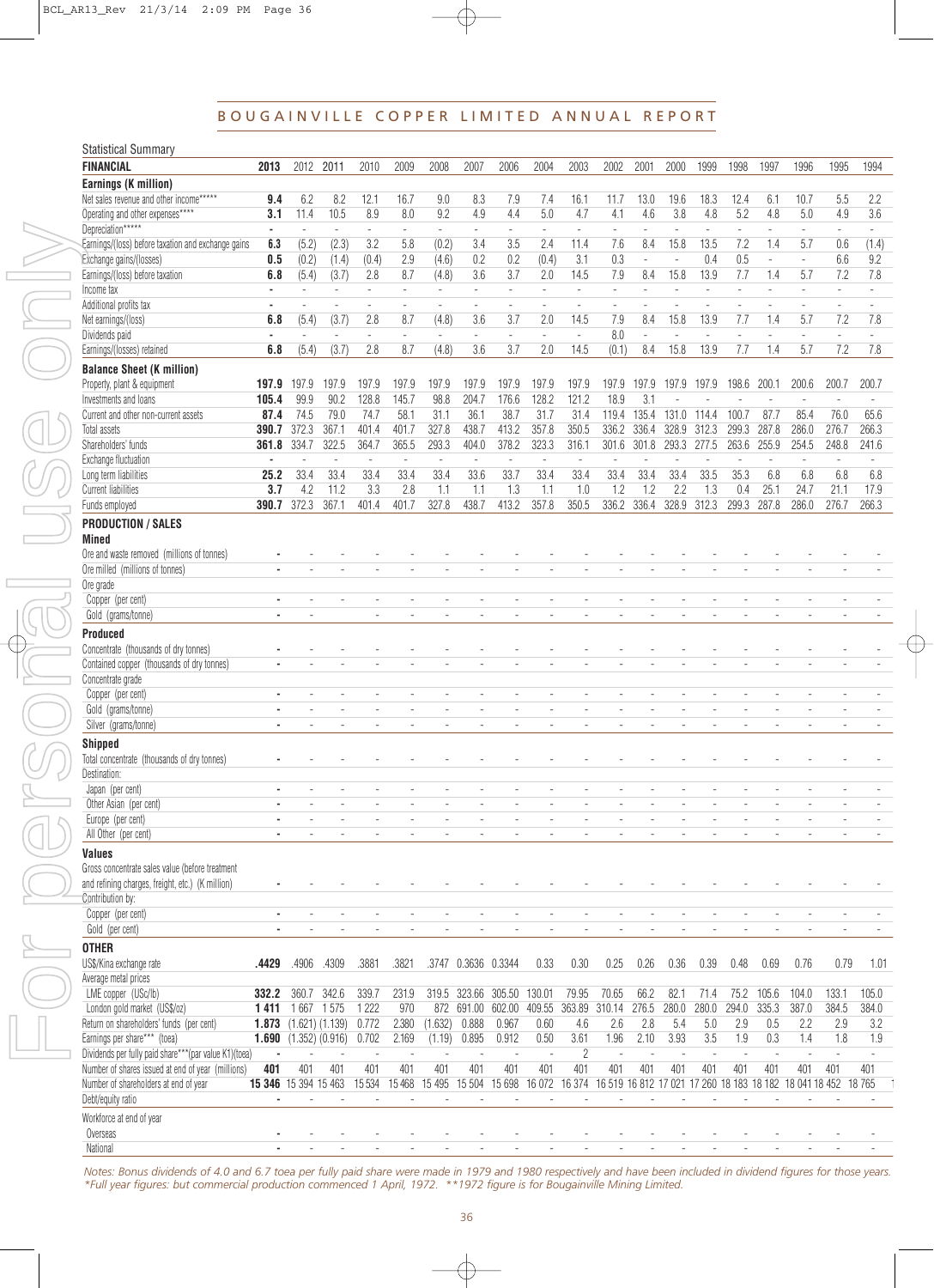|  | 1993                     | 1992                                                 | 1991                                                 | 1990                                                 | 1989                                                 | 1988           | 1987               | 1986                             | 1985                             | 1984                             | 1983                             | 1982           | 1981                             | 1980            | 1979                                                    | 1978           | 1977               | 1976                             | 1975                             | 1974           | 1973                            | 1972*                |
|--|--------------------------|------------------------------------------------------|------------------------------------------------------|------------------------------------------------------|------------------------------------------------------|----------------|--------------------|----------------------------------|----------------------------------|----------------------------------|----------------------------------|----------------|----------------------------------|-----------------|---------------------------------------------------------|----------------|--------------------|----------------------------------|----------------------------------|----------------|---------------------------------|----------------------|
|  |                          |                                                      |                                                      |                                                      |                                                      |                |                    |                                  |                                  |                                  |                                  |                |                                  |                 |                                                         |                |                    |                                  |                                  |                |                                 |                      |
|  | 1.7<br>4.1               | 2.2<br>5.1                                           | 3.3<br>316.6                                         | 80.2<br>36.8                                         | 231.6<br>181.7                                       | 493.4<br>244.8 | 415.4<br>227.5     | 342.7<br>223.7                   | 317.6<br>221.5                   | 310.9<br>234.8                   | 392.9<br>228.1                   | 283.2<br>207.2 | 296.4<br>210.8                   | 338.7<br>174.8  | 343.1<br>144.1                                          | 225.1<br>125.0 | 205.3<br>126.8     | 208.9<br>117.5                   | 193.1<br>107.2                   | 292.6<br>92.5  | 252.4<br>81.8                   | 95.9<br>53.3         |
|  |                          |                                                      | $\overline{\phantom{a}}$                             | 51.5                                                 | 47.3                                                 | 43.9           | 49.4               | 47.3                             | 47.6                             | 46.5                             | 47.0                             | 44.2           | 43.3                             | 43.8            | 40.7                                                    | 40.4           | 36.2               | 31.1                             | 29.6                             | 28.5           | 24.8                            | 14.5                 |
|  | (2.4)                    | (2.9)                                                | (313.3)                                              | (8.1)                                                | 2.6                                                  | 204.7          | 138.5              | 71.7                             | 48.5                             | 29.6                             | 117.8                            | 31.8           | 42.3                             | 120.1           | 158.3                                                   | 59.7           | 42.3               | 60.3                             | 56.3                             | 171.6          | 145.8                           | 28.1                 |
|  | (0.3)                    | 1.5                                                  | 0.1                                                  | (0.5)                                                | 2.5                                                  | (2.9)          | 2.6                | 2.3                              | (1.4)                            | (2.8)                            | (16.3)                           | (3.3)          | 1.1                              | 2.6             | 3.5                                                     | 10.3           | (0.1)              | 1.3                              | 2.3                              | 9.5            | 12.9                            | (0.4)                |
|  | (2.7)                    | (1.4)                                                | (313.2)                                              | (8.6)                                                | 5.1                                                  | 201.8          | 141.1              | 74.0                             | 47.1                             | 26.8                             | 101.5                            | 28.5           | 43.4                             | 122.7           | 161.8                                                   | 70.0           | 42.2               | 61.6                             | 58.6                             | 181.1          | 158.7                           | 27.7                 |
|  |                          | $\overline{\phantom{a}}$<br>$\overline{\phantom{a}}$ | $\overline{\phantom{a}}$<br>$\overline{\phantom{a}}$ | 6.0<br>$\overline{\phantom{a}}$                      | 25.7<br>$\overline{\phantom{a}}$                     | 70.0<br>23.2   | 50.6<br>$\sim$ $-$ | 28.7<br>$\overline{\phantom{a}}$ | 19.0<br>$\overline{\phantom{a}}$ | 15.2<br>$\overline{\phantom{a}}$ | 46.9<br>$\overline{\phantom{a}}$ | 17.3<br>$\sim$ | 20.6<br>$\overline{\phantom{a}}$ | 39.6<br>11.6    | 57.5<br>20.4                                            | 22.0<br>$\sim$ | 13.7<br>$\sim$ $-$ | 20.3<br>$\overline{\phantom{a}}$ | 12.4<br>$\overline{\phantom{a}}$ | 49.1<br>17.4   | 0.3<br>$\overline{\phantom{a}}$ | $\sim$ $-$           |
|  | (2.7)                    | (1.4)                                                | (313.2)                                              | (14.6)                                               | (20.6)                                               | 108.6          | 90.5               | 45.3                             | 28.1                             | 11.6                             | 54.6                             | 11.2           | 22.8                             | 71.5            | 83.9                                                    | 48.0           | 28.5               | 41.3                             | 46.2                             | 114.6          | 158.4                           | 27.7                 |
|  |                          |                                                      | $\overline{\phantom{a}}$                             | $\overline{\phantom{a}}$                             | $\overline{\phantom{a}}$                             | 108.3          | 92.2               | 44.1                             | 28.1                             | 16.0                             | 52.1                             | 10.0           | 20.1                             | 80.2            | 106.9                                                   | 40.1           | 21.4               | 26.7                             | 26.7                             | 73.5           | 81.4                            | 11.0                 |
|  | (2,7)                    | (1.4)                                                | (313.2)                                              | (14.6)                                               | (20.6)                                               | 0.3            | (1.7)              | 1.2                              | $\overline{\phantom{a}}$         | (4.4)                            | 2.5                              | 1.2            | 2.7                              | (8.7)           | (23.0)                                                  | 7.9            | 7.1                | 14.6                             | 19.5                             | 41.1           | 77.0                            | 16.7                 |
|  |                          |                                                      |                                                      |                                                      |                                                      |                |                    |                                  |                                  |                                  |                                  |                |                                  |                 |                                                         |                |                    |                                  |                                  |                |                                 |                      |
|  | 200.8                    | 201.4                                                | 201.5                                                | 545.9                                                | 595.8                                                | 570.0          | 527.8              | 550.1                            | 558.5                            | 576.2                            | 594.9                            | 622.8          | 611.2                            | 610.8           | 325.4                                                   | 340.1          | 352.2              | 350.4                            | 346.0                            | 352.2          | 371.7                           | 378.7                |
|  | $\sim$<br>56.2           | $\overline{\phantom{a}}$<br>56.8                     | $\overline{\phantom{a}}$<br>56.5                     | $\overline{\phantom{a}}$<br>64.7                     | $\overline{\phantom{a}}$<br>59.5                     | 2.2<br>250.1   | 0.7<br>260.3       | 0.7<br>190.1                     | 0.2<br>160.4                     | 0.2<br>152.9                     | 0.3<br>185.3                     | 0.1<br>155.9   | 0.1<br>148.7                     | 0.1<br>148.4    | 0.1<br>201.0                                            | 0.1<br>125.8   | 0.1<br>137.1       | 0.1<br>136.0                     | 0.1<br>129.5                     | 0.1<br>205.6   | 0.1<br>130.4                    | $\sim$<br>73.9       |
|  | 257,0                    | 258.2                                                | 258.0                                                | 610.6                                                | 655.3                                                | 822.3          | 788.8              | 740.9                            | 719.1                            | 729.3                            | 780.5                            | 778.8          | 760.0                            | 759.3           | 526.5                                                   | 466.0          | 489.4              | 486.5                            | 475.6                            | 557.9          | 502.2                           | 452.6                |
|  | 233.8                    | 236.4                                                | 237.9                                                | 551.1                                                | 565.6                                                | 586.2          | 586.0              | 587.7                            | 586.5                            | 586.5                            | 590.9                            | 588.4          | 587.2                            | 584.5           | 294.5                                                   | 317.5          | 309.7              | 302.5                            | 287.9                            | 268.4          | 227.4                           | 146.7                |
|  |                          | $\sim$                                               | $\sim$                                               | $\sim$                                               | $\overline{\phantom{a}}$                             | 0.2            | 0.3                | (3.2)                            | (5.9)                            | (5.3)                            | (4.7)                            | (5.4)          | 1.5                              | 5.1             | 5.4                                                     | 9.0            | 14.6               | 9.0                              | 11.5                             | 19.1           | 39.5                            | 24.2                 |
|  | 6.8                      | 6.8                                                  | 6.8                                                  | 47.7                                                 | 46.9                                                 | 23.7           | 24.8               | 48.1                             | 52.4                             | 52.5                             | 51.6                             | 125.6          | 80.1                             | 25.7            | 36.2                                                    | 42.1           | 53.3               | 101.7                            | 106.8                            | 121.1          | 127.5                           | 204.0                |
|  | 16.4<br>257.0            | 15.0<br>258.2                                        | 13.3<br>258.0                                        | 11.8<br>610.6                                        | 42.8<br>655.3                                        | 212.2<br>822.3 | 177.7<br>788.8     | 108.3<br>740.9                   | 86.1<br>719.1                    | 95.6<br>729.3                    | 142.7<br>780.5                   | 70.2<br>778.8  | 91.2<br>760.0                    | 144.0<br>759.3  | 190.4<br>526.5                                          | 97.4<br>466.0  | 111.8<br>489.4     | 73.3<br>486.5                    | 69.4<br>475.6                    | 149.3<br>557.9 | 107.8<br>502.2                  | 77.7<br>452.6        |
|  |                          |                                                      |                                                      |                                                      |                                                      |                |                    |                                  |                                  |                                  |                                  |                |                                  |                 |                                                         |                |                    |                                  |                                  |                |                                 |                      |
|  |                          |                                                      |                                                      |                                                      |                                                      |                |                    |                                  |                                  |                                  |                                  |                |                                  |                 |                                                         |                |                    |                                  |                                  |                |                                 |                      |
|  | $\overline{\phantom{a}}$ |                                                      |                                                      |                                                      | 33.27                                                | 89.78          | 83.53              | 79.16                            | 73.62                            | 74.40                            | 81.00                            | 76.22          | 77.56                            | 79.76           | 75.97                                                   | 79.05          | 70.79              | 58.54                            | 56.40                            | 56.00          | 56.65                           | 46.75                |
|  |                          |                                                      | $\sim$                                               | $\overline{\phantom{a}}$                             | 18.52                                                | 47.69          | 48.20              | 47.89                            | 50.07                            | 46.52                            | 47.73                            | 41.74          | 37.53                            | 37.62           | 36.17                                                   | 38.12          | 34.11              | 31.21                            | 31.08                            | 30.14          | 29.14                           | 21.89                |
|  |                          |                                                      |                                                      |                                                      |                                                      |                |                    |                                  |                                  |                                  |                                  |                |                                  |                 |                                                         |                |                    |                                  |                                  |                |                                 |                      |
|  |                          |                                                      | $\overline{\phantom{a}}$                             | $\overline{\phantom{a}}$<br>$\overline{\phantom{a}}$ | 0.44<br>0.50                                         | 0.41<br>0.41   | 0.41<br>0.43       | 0.42<br>0.48                     | 0.42<br>0.42                     | 0.42<br>0.48                     | 0.46<br>0.55                     | 0.47<br>0.60   | 0.51<br>0.59                     | 0.46<br>0.50    | 0.55<br>0.75                                            | 0.60<br>0.82   | 0.61<br>0.90       | 0.64<br>0.87                     | 0.64<br>0.80                     | 0.70<br>1.02   | 0.73<br>1.03                    | 0.76<br>0.77         |
|  |                          |                                                      |                                                      |                                                      |                                                      |                |                    |                                  |                                  |                                  |                                  |                |                                  |                 |                                                         |                |                    |                                  |                                  |                |                                 |                      |
|  |                          |                                                      |                                                      |                                                      | 224.6                                                | 552.0          | 585.5              | 586.6                            | 581.8                            | 542.3                            | 636.9                            | 598.6          | 576.4                            | 510.4           | 584.7                                                   | 658.6          | 615.6              | 596.8                            | 596.0                            | 640.8          | 650.2                           | 438.1                |
|  |                          |                                                      | $\overline{\phantom{a}}$                             | $\sim$                                               | 68.7                                                 | 166.0          | 178.2              | 178.6                            | 175.0                            | 164.4                            | 183.2                            | 170.0          | 165.4                            | 146.8           | 170.8                                                   | 198.6          | 182.3              | 176.5                            | 172.5                            | 184.1          | 182.9                           | 124.0                |
|  |                          |                                                      |                                                      |                                                      |                                                      |                |                    |                                  |                                  |                                  |                                  |                |                                  |                 |                                                         |                |                    |                                  |                                  |                |                                 |                      |
|  |                          |                                                      | $\overline{\phantom{a}}$                             | $\overline{\phantom{a}}$                             | 30.1                                                 | 30.1           | 30.4               | 30.5                             | 30.1                             | 30.3                             | 28.8                             | 28.4           | 28.7                             | 28.8            | 29.2                                                    | 30.2           | 29.6               | 29.6                             | 28.9                             | 28.7           | 28.1                            | 28.3                 |
|  |                          |                                                      | $\overline{\phantom{a}}$<br>$\overline{\phantom{a}}$ | $\overline{\phantom{a}}$<br>$\sim$                   | 31.0<br>91.2                                         | 25.1<br>87.7   | 25.8<br>86.4       | 27.9<br>85.9                     | 24.7<br>79.3                     | 28.9<br>81.9                     | 28.3<br>74.4                     | 29.3<br>72.1   | 29.2<br>73.5                     | 27.5<br>72.2    | 33.7<br>76.3                                            | 35.5<br>79.8   | 36.3<br>77.0       | 33.9<br>76.1                     | 30.5<br>71.0                     | 32.0<br>72.3   | 31.6<br>69.0                    | 27.3<br>69.3         |
|  |                          |                                                      |                                                      |                                                      |                                                      |                |                    |                                  |                                  |                                  |                                  |                |                                  |                 |                                                         |                |                    |                                  |                                  |                |                                 |                      |
|  |                          |                                                      |                                                      |                                                      | 250.8                                                | 570.8          | 567.6              | 589.4                            | 560.0                            | 550.8                            | 636.1                            | 599.6          | 596.2                            | 494.4           | 586.5                                                   | 640.9          | 614.8              | 605.8                            | 587.0                            | 665.8          | 625.2                           | 434.4                |
|  |                          |                                                      |                                                      |                                                      |                                                      |                |                    |                                  |                                  |                                  |                                  |                |                                  |                 |                                                         |                |                    |                                  |                                  |                |                                 |                      |
|  |                          |                                                      |                                                      | $\overline{\phantom{a}}$                             | 40.2                                                 | 45.4           | 32.6               | 43.2                             | 44.1                             | 51.9                             | 47.0                             | 46.6           | 49.8                             | 54.5            | 56.0                                                    | 51.0           | 54.8               | 42.3                             | 42.7                             | 51.5           | 54.8                            | 48.1                 |
|  |                          |                                                      |                                                      |                                                      | 34.3                                                 | 23.4           | 33.5               | 15.4                             | 15.7                             | 12.3                             | 11.0                             | 6.6            | 3.3                              | 4.1             | 3.7                                                     | 3.2            | 1.6                | 1.7                              | 1.7                              | 0.0            | 0.0                             | 0.0                  |
|  |                          | $\sim$<br>$\overline{\phantom{a}}$                   |                                                      | ÷,                                                   | 25.5<br>0.0                                          | 27.7<br>3.5    | 33.9<br>0.0        | 41.4<br>0.0                      | 40.2<br>0.0                      | 35.8<br>0.0                      | 42.0<br>0.0                      | 45.1<br>1.7    | 45.4<br>1.5                      | 41.4<br>$0.0\,$ | 40.3<br>0.0                                             | 42.0<br>3.8    | 39.9<br>3.7        | 46.5<br>9.5                      | 53.8<br>1.8                      | 41.9<br>6.6    | 37.8<br>7.4                     | 49.4<br>2.5          |
|  |                          |                                                      |                                                      |                                                      |                                                      |                |                    |                                  |                                  |                                  |                                  |                |                                  |                 |                                                         |                |                    |                                  |                                  |                |                                 |                      |
|  |                          |                                                      |                                                      |                                                      |                                                      |                |                    |                                  |                                  |                                  |                                  |                |                                  |                 |                                                         |                |                    |                                  |                                  |                |                                 |                      |
|  |                          |                                                      | $\overline{\phantom{a}}$                             | 0.3                                                  | 260.0                                                | 561.0          | 489.4              | 417.9                            |                                  | 381.3 373.4                      | 454.6                            | 343.6          | 355.2                            | 386.3           | 407.0                                                   | 294.5          | 266.3              | 260.3                            |                                  | 219.4 307.4    |                                 | 270.8 118.8          |
|  |                          |                                                      |                                                      |                                                      |                                                      |                |                    |                                  |                                  |                                  |                                  |                |                                  |                 |                                                         |                |                    |                                  |                                  |                |                                 |                      |
|  | $\overline{\phantom{a}}$ | $\sim$                                               | $\sim$<br>$\overline{\phantom{a}}$                   | 61<br>38                                             | 68<br>31                                             | 68<br>30       | 60<br>38           | 54<br>44                         | 61<br>37                         | 53<br>45                         | 52<br>46                         | 51<br>47       | 54<br>44                         | 51<br>46        | 60<br>37                                                | 64<br>34       | 66<br>32           | 74<br>24                         | 69<br>29                         | 74<br>25       | 83<br>16                        | 83<br>16             |
|  |                          |                                                      |                                                      |                                                      |                                                      |                |                    |                                  |                                  |                                  |                                  |                |                                  |                 |                                                         |                |                    |                                  |                                  |                |                                 |                      |
|  | 1.02                     | 1.04                                                 | 1.05                                                 | 1.05                                                 | 1.17                                                 | 1.16           | 1.10               | 1.03                             | 1.00                             | 1.11                             | 1.19                             | 1.35           | 1.48                             | 1.50            | 1.41                                                    | 1.42           | 1.27               | 1.26                             | 1.31                             | 1.43           | 1.42                            | 1.19                 |
|  |                          |                                                      |                                                      |                                                      |                                                      |                |                    |                                  |                                  |                                  |                                  |                |                                  |                 |                                                         |                |                    |                                  |                                  |                |                                 |                      |
|  | 87.0                     | 103.0 106.0                                          |                                                      | 119.8                                                | 129.0                                                | 117.9          | 81.0               | 62.3                             | 64.3                             | 62.4                             | 71.9                             | 67.1           | 79.0                             | 99.2            | 89.8                                                    | 61.9           | 59.3               | 63.6                             | 55.9                             | 93.3           | 80.9                            | 48.6                 |
|  | 360.0                    | 344.0 362.2                                          |                                                      | 382.8                                                | 381.0                                                | 436.8          | 446.7              | 367.9                            | 317.3                            | 360.8                            | 423.5                            | 375.6          | 459.9                            | 614.7           | 304.7                                                   | 193.5          | 147.8              | 124.8                            | 160.9                            | 158.7          | 97.3                            | 58.2                 |
|  | $\sim$ $-$               | $\sigma_{\rm{max}}$                                  |                                                      | $\sim$<br>$\overline{\phantom{a}}$                   | $\overline{\phantom{a}}$                             | 18.5           | 15.4               | 7.7                              | 4.8                              | 2.0                              | 9.3                              | 1.9            | 3.9                              | 12.2            | 28.5                                                    | 15.1           | 9.2                | 13.7                             | 16.0                             | 42.7           | 69.7                            | 18.9                 |
|  |                          | $\omega_{\rm{max}}$<br>$\sim$ $ -$                   |                                                      | $\overline{\phantom{a}}$                             | $\overline{\phantom{a}}$<br>$\overline{\phantom{a}}$ | 27.1<br>27.0   | 22.6<br>23.0       | 11.3<br>11.0                     | 7.0<br>7.0                       | 2.9<br>4.0                       | 13.6<br>13.0                     | 2.8<br>2.5     | 5.7<br>5.0                       | 17.8<br>20.0    | 20.9<br>26.7                                            | 12.0<br>10.0   | 7.1<br>5.3         | 10.3<br>6.7                      | 11.5<br>6.7                      | 28.6<br>18.3   | 20.0                            | 39.5 6.9<br>2.7      |
|  | 401                      | 401                                                  | 401                                                  | 401                                                  | 401                                                  | 401            | 401                | 401                              | 401                              | 401                              | 401                              | 401            | 401                              | 401             | 267                                                     | 267            | 267                | 267                              | 267                              | 267            | 267                             | 260'                 |
|  |                          | 19 189 19 851                                        | 19 982                                               |                                                      | 20 532 21 287 21 966                                 |                | 22 650             |                                  |                                  |                                  |                                  |                |                                  |                 | 24 680 27 117 30 435 32 834 36 486 38 027 38 326 38 750 | 40 935         |                    | 43 820 50 082 54 129             |                                  | 55 558         | 45 353 46 726                   |                      |
|  |                          |                                                      | $\overline{\phantom{a}}$                             |                                                      |                                                      | .002/1         | .004/1             | 0.05/1                           | 0.06/1                           | 0.09/1                           | 0.10/1                           | 0.20/1         | 0.17/1                           | 0.05/1          | 0.15/1                                                  | 0.19/1         | 0.37/1             | 0.40/1                           | 0.44/1                           | 0.52/1         | $0.72/1$ $0.62/1$               |                      |
|  |                          |                                                      |                                                      |                                                      |                                                      |                |                    |                                  |                                  |                                  |                                  |                |                                  |                 |                                                         |                |                    |                                  |                                  |                |                                 |                      |
|  |                          | 1<br>$\mathbf{1}$                                    | - 6<br>$6\phantom{1}6$                               | 13<br>10                                             | 330<br>1987                                          | 610<br>2 9 5 0 | 699<br>3 0 25      | 706<br>2 9 9 3                   | 704<br>2948                      | 749<br>2 9 8 7                   | 751<br>3 0 5 8                   | 756<br>3 1 7 4 | 801<br>3 3 7 7                   | 877<br>3 4 1 6  | 851<br>3 3 1 4                                          | 855<br>3 2 4 3 | 853<br>3 0 6 3     | 858<br>2 9 8 9                   | 942<br>3 0 9 4                   | 980<br>3 2 4 2 | 929                             | - 971<br>2 915 2 594 |
|  |                          |                                                      |                                                      |                                                      |                                                      |                |                    |                                  |                                  |                                  |                                  |                |                                  |                 |                                                         |                |                    |                                  |                                  |                |                                 |                      |

*\*\*\*1972 to 1979 figures are after adjustment for the 1980 capital reconstruction*

*\*\*\*\*1989, 1990 and 1991 include extraordinary items of K26.1 million, K28.7 million and K309.2 million respectively*

*\*\*\*\*\*1990 includes extraordinary items of K76.3 million for insurance litigation settlement and K51.5 million for depreciation.*

 $\overline{\varphi}$